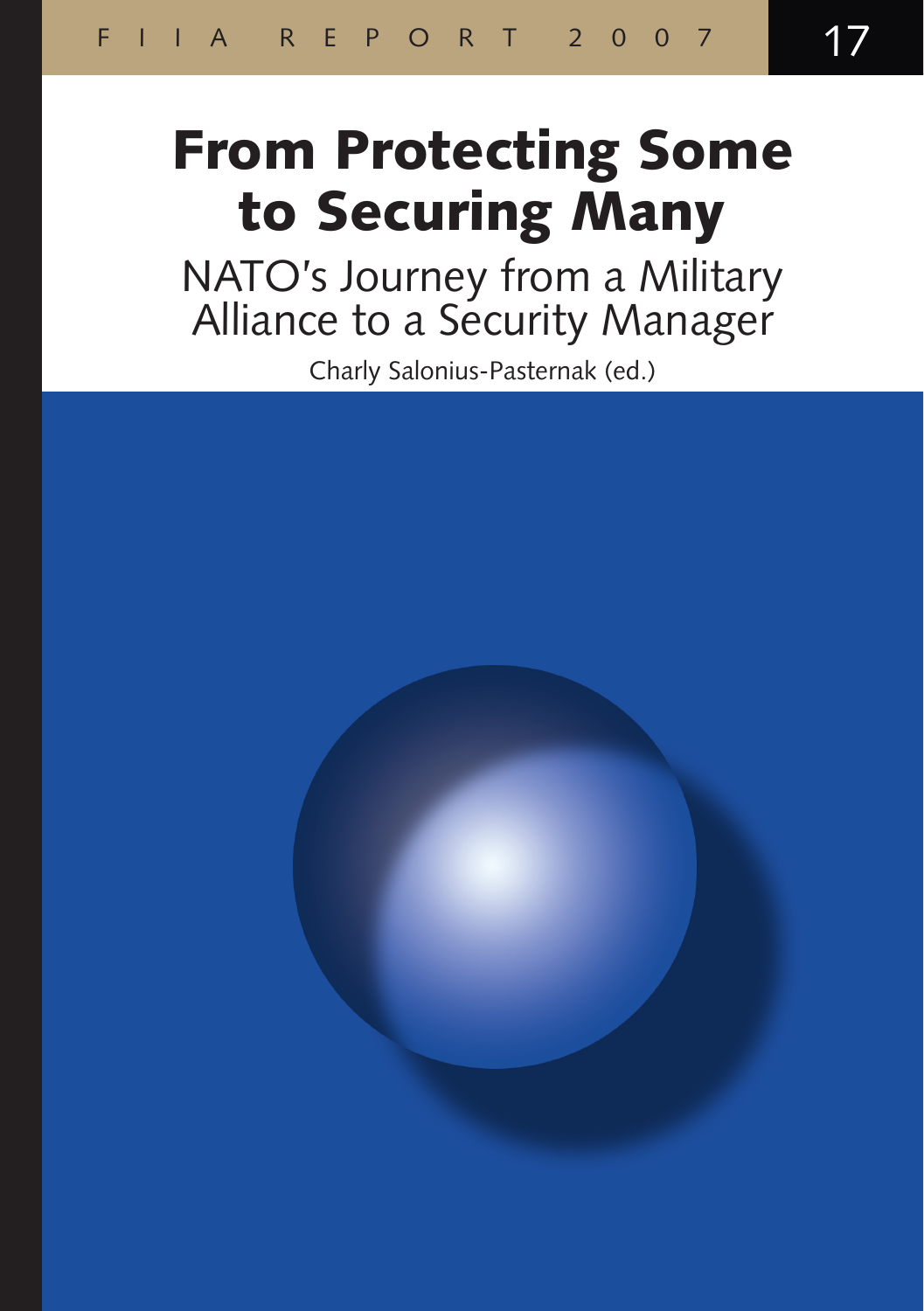# From Protecting Some to Securing Many NATO's Journey from a Military Alliance to a Security Manager

Charly Salonius-Pasternak (ed.)

charly.salonius-pasternak@upi-fiia.fi



Ulkopoliittinen instituutti Utrikespolitiska institutet The Finnish Institute of International Affairs 2007 http://www.upi-fiia.fi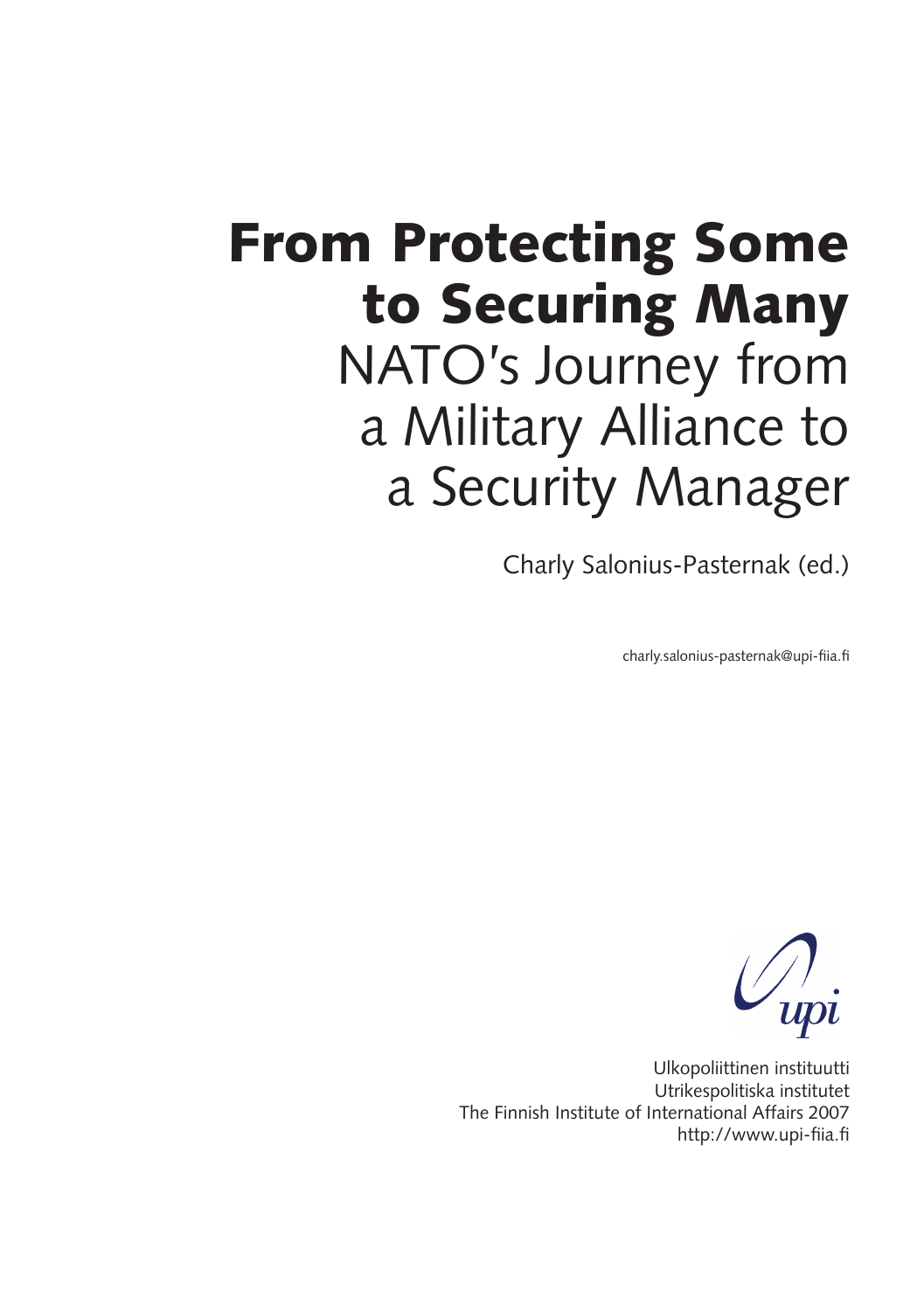#### From Protecting Some to Securing Many

NATO's Journey from a Military Alliance to a Security Manager FIIA Report 17/2007

Reports can be ordered from the Finnish Institute of International Affairs, tel. +358 020 611 1700, erja.kangas@upi-fiia.fi FIIA reports are also available in pdf-format on the FIIA web page at http://www.upi-fiia.fi

Language editing: R & J Language Service Design: Vesa Tuukkanen Layout: Maarika Toivonen

#### The Finnish Institute of International Affairs

Kruunuvuorenkatu 4 FIN-00161 Helsinki Tel. +358 20 611 1700 Fax +358 20 611 1799 http://www.upi-fiia.fi e-mail: firstname.surname@upi-fiia.fi

ISBN-10: 951-769-199-8 ISBN-13: 978-951-769-199-4 ISSN: 1458-994X Printed by Otamedia Oy, Espoo, Finland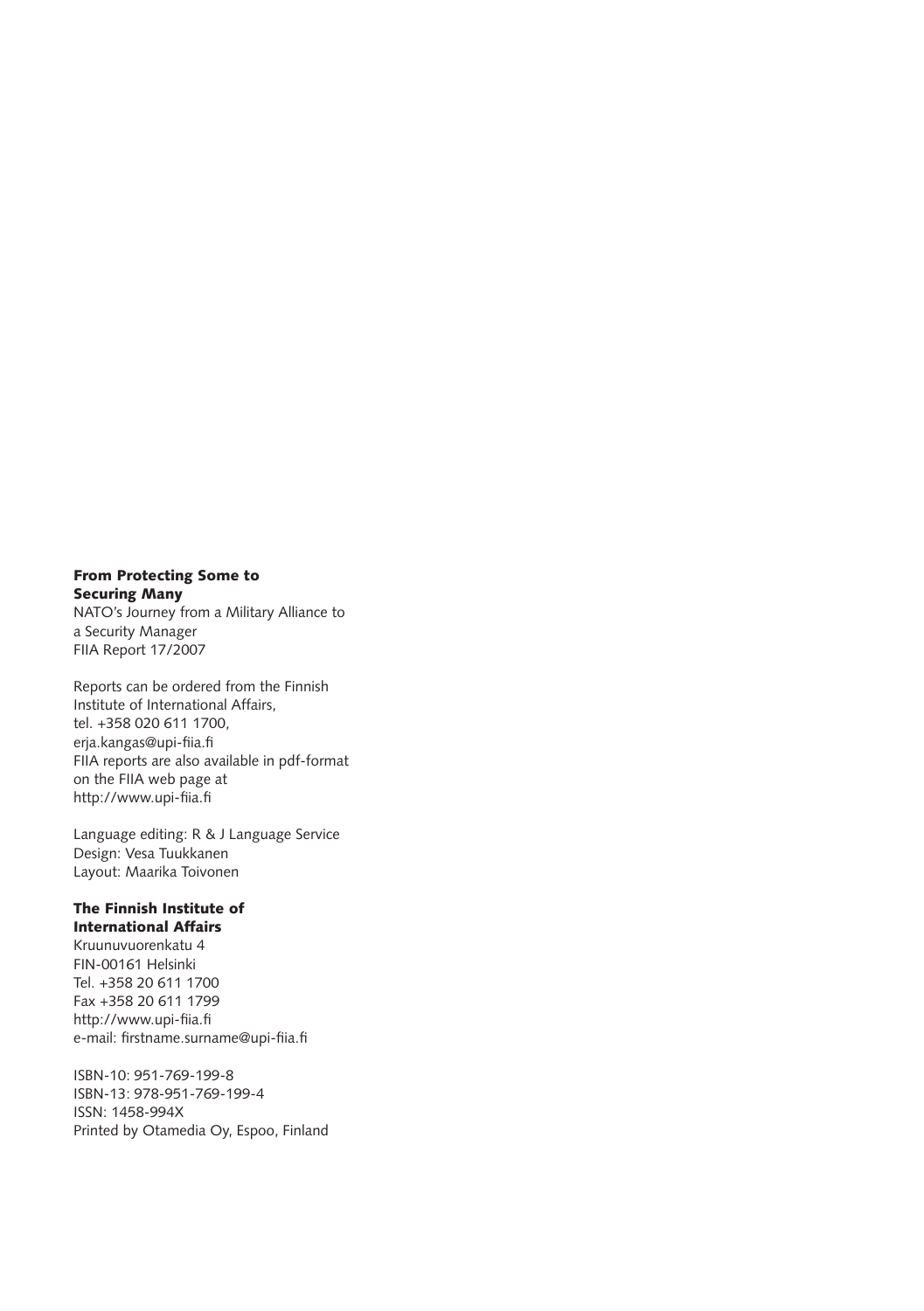### **Contents**

| Partnerships: Expanding NATO's Influence and Increasing Cooperation23                                                                   |  |
|-----------------------------------------------------------------------------------------------------------------------------------------|--|
| The Military Alliance Role of NATO: Article 5 and Collective Defence30<br>The Security Manager Role of NATO: Non-Article 5 Operations33 |  |
|                                                                                                                                         |  |
| European Perspectives on NATO and NATO-EU Relationship53                                                                                |  |
|                                                                                                                                         |  |
|                                                                                                                                         |  |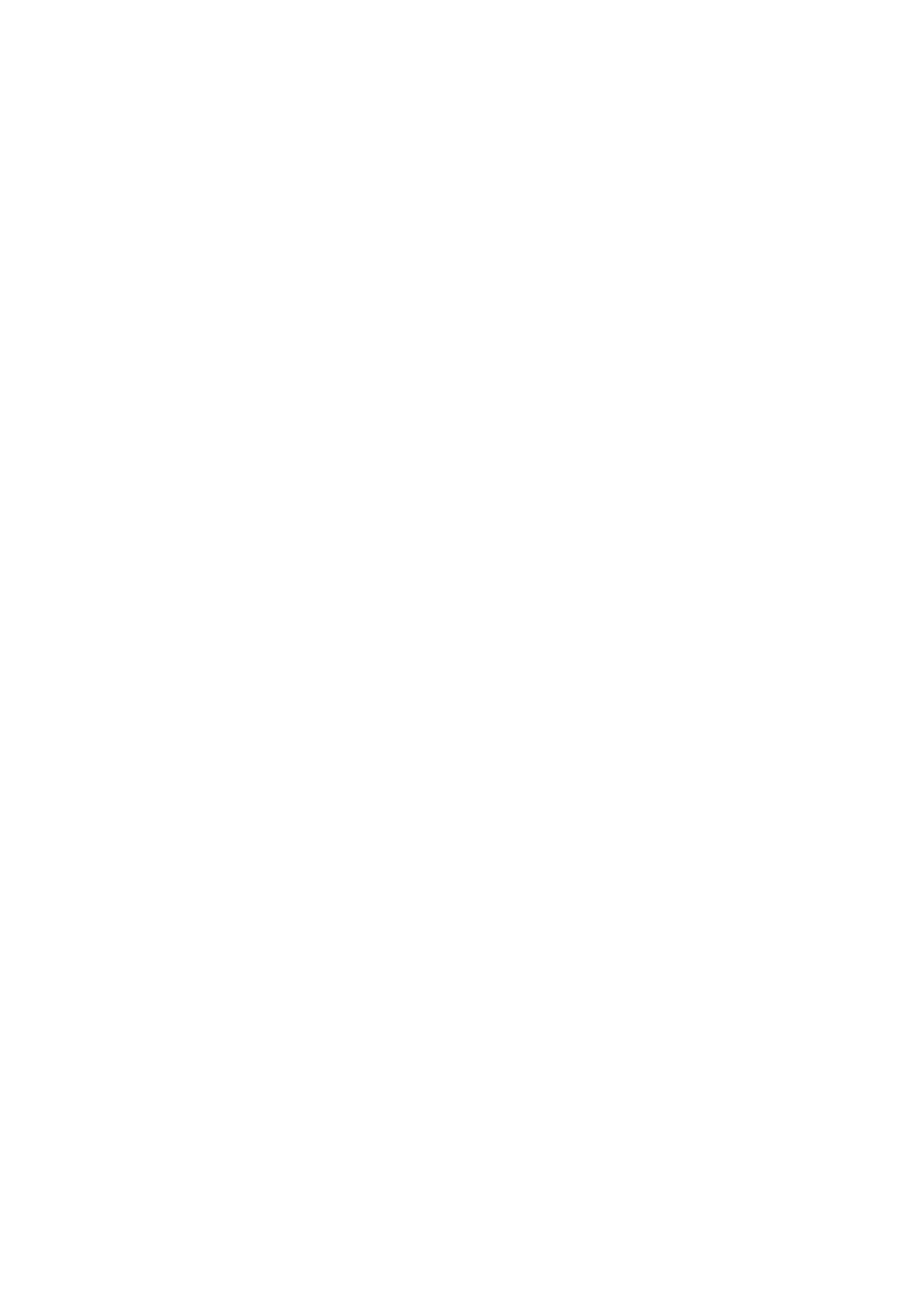#### Foreword

The report in your hands is the communal response of researchers at The Finnish Institute of International Affairs to a question I posed in the spring of this year: What is NATO? The question arose out of observations that although NATO is the subject of frequent debate in Finland, the topic – NATO – is frequently not understood. The discussion in Finland has simply not kept up with the metamorphosis the Alliance has undergone during the past decade.

This report does not take a position on Finnish membership in NATO. Rather, it focuses on themes we feel are most critical when trying to understand how and into what NATO is changing. This was felt to be a far more useful contribution to the Finnish debate, and was also dictated by the fact that the authors represent a broad spectrum of opinions on Finnish foreign, security and defence policy.

While writing we have tried to keep in mind our audience: the Parliament, other policy makers and citizens who take part in the foreign and security policy debate. Accordingly, the most knowledgeable NATO experts in Finland and abroad may find little new information in the facts presented, but perhaps will discover some new perspectives on a subject they know well. We at the Finnish Institute of International Affairs want to produce policy relevant information and insights that will enhance our understanding of the world.

> *Raimo Väyrynen Director, The Finnish Institute of International Affairs*

<sup>1</sup> Laura Aho, Toby Archer, Hiski Haukkala, Henrikki Heikka, Arkady Moshes, Hanna Ojanen, Mikko Patokallio, Charly Salonius-Pasternak, Eero Vuohula and Raimo Väyrynen all participated in and contributed to the project. The project has been coordinated and the report edited by Charly Salonius-Pasternak.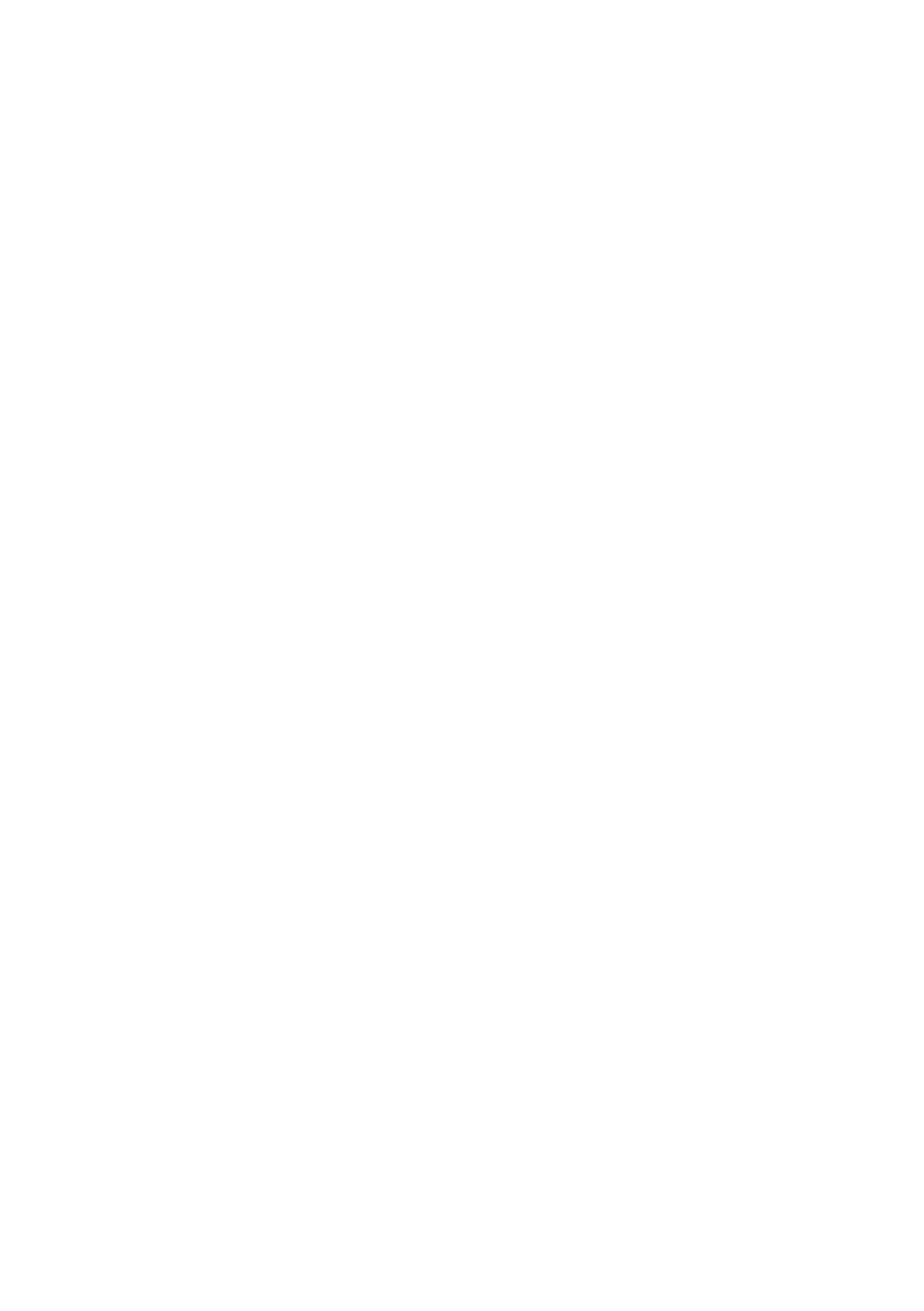## Executive Summary

The North Atlantic Treaty Organization (NATO) has changed dramatically since the end of the Cold War. While keeping its collective defence commitments, NATO has taken on new roles and tasks, enlarged its membership and created a network of partner states, all with the aim of increasing the security of member and non-member states. It is because of these changes that NATO has remained relevant and useful to its diverse membership. NATO also continues to be the most important defence related organization in Europe, and is a concrete part of the transatlantic relationship.

During the Cold War NATO focused on its military alliance role by preparing for collective defence in the event of a Warsaw Pact attack against Western Europe. Collective defence obligations still form the basis of the Alliance. However, no longer facing a conventional military threat, NATO has since the mid-1990s also taken on a security manager role. In this role it has engaged in a range of activities in which the organization's military competence supports broader efforts to increase the security of member and non-member states. These include military exchange, assistance and disarmament programmes, as well as humanitarian assistance and crisis management operations. This shift of emphasis from preparing for Article 5 based collective defence to non-Article 5 crisis management operations has generated debate within the alliance. NATO members have differing views about the advisability of engaging in protracted operations far beyond the borders of the Alliance. These discussions have become particularly important in light of experiences in Afghanistan. There the Alliance has had trouble gathering and sustaining troops requested by commanders because the members cannot agree on the strategic importance of Afghanistan.

As part of this broader security manager role, NATO has also built a large number of cooperative relationships with non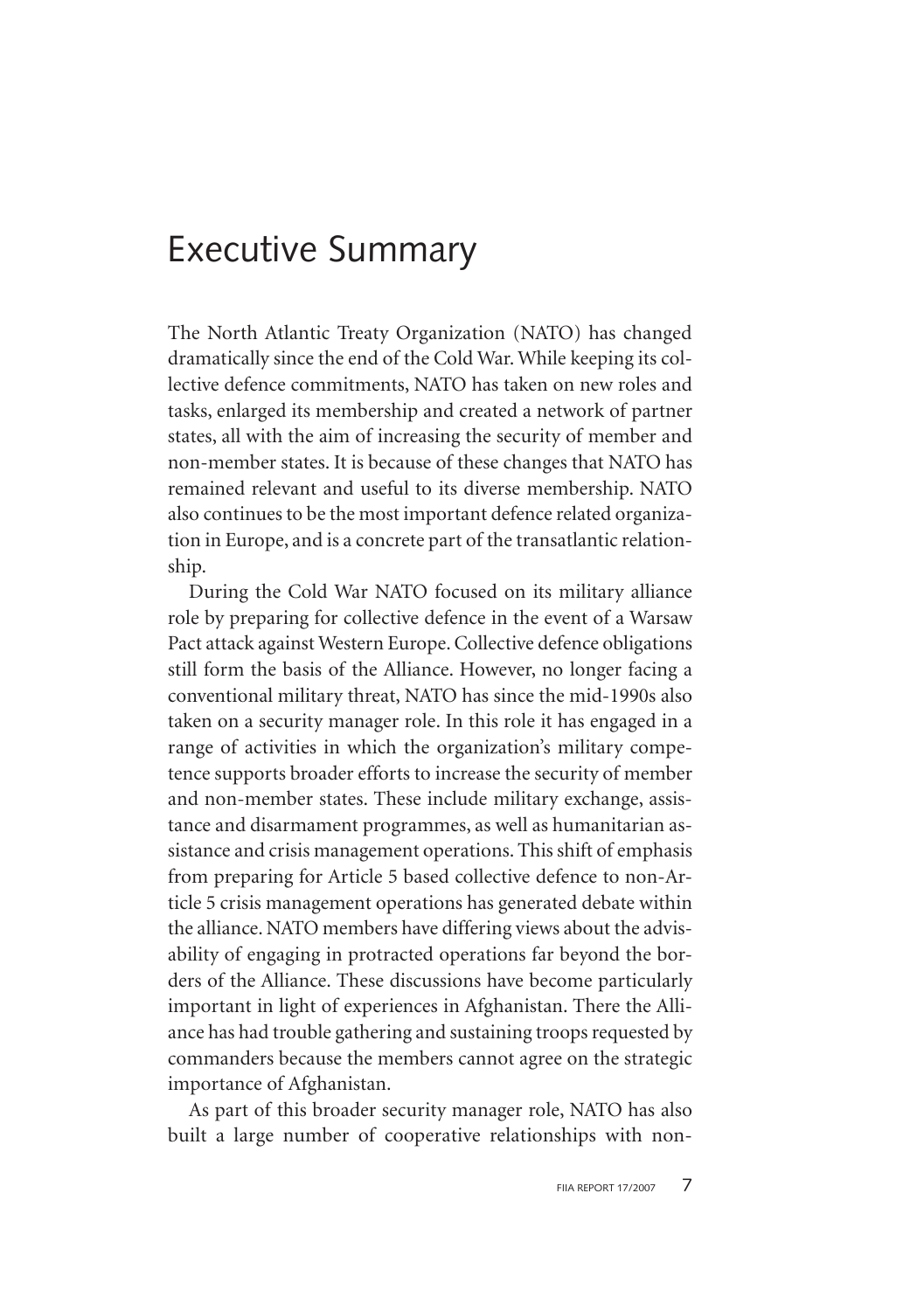member states. Many of these relationships are institutionalized through NATO's partnership programmes, which have expanded the organization's influence beyond the Euro-Atlantic area. These programmes have also blurred the line between members and non-members, as many NATO activities have been opened to non-members. Finland has taken advantage of this blurring and has for over a decade actively participated in NATO activities through the largest of the partnership programmes, Partnership for Peace (PfP).

In addition to taking on new roles and missions, NATO has also expanded its membership from 16 members to 26. The addition of ten new members between 1999 and 2004 made the membership increasingly diverse and increased the military capacity and political legitimacy of NATO in Europe. These enlargements, in conjunction with EU enlargement, have significantly reduced the likelihood of conventional large-scale war in Europe – a historic achievement. NATO will continue to increase its membership as well as continue its efforts to create a truly global partner network.

Continuing commitment of the United States to NATO is central to the continued relevance of the organization. Particularly during the past eight years the United States has pushed NATO to change so that it is in a better position to help members address post-cold war security challenges. For this reason, the US also has a serious interest in making NATO the dominant forum for discussing any security related issues that are important to member and partner states, i.e. a forum for discussing all transatlantic security related issues. Due to the consensus based decision-making mechanism in NATO, the US cannot force NATO or any individual state to take actions they do not want to take. Nonetheless, the United States has much influence when the overall strategic direction of NATO is determined.

European NATO members have many different perspectives about how the Alliance is developing. These varied perspectives are a result of different conceptions about the nature of security, and differing approaches regarding the EU and the United States. What is clear to all the members is that Europe's collective defence is realized through NATO. Irrespective of the status of the European Union's potential security guarantees, the EU does not have the capabilities required to plan and execute collective defence; nor is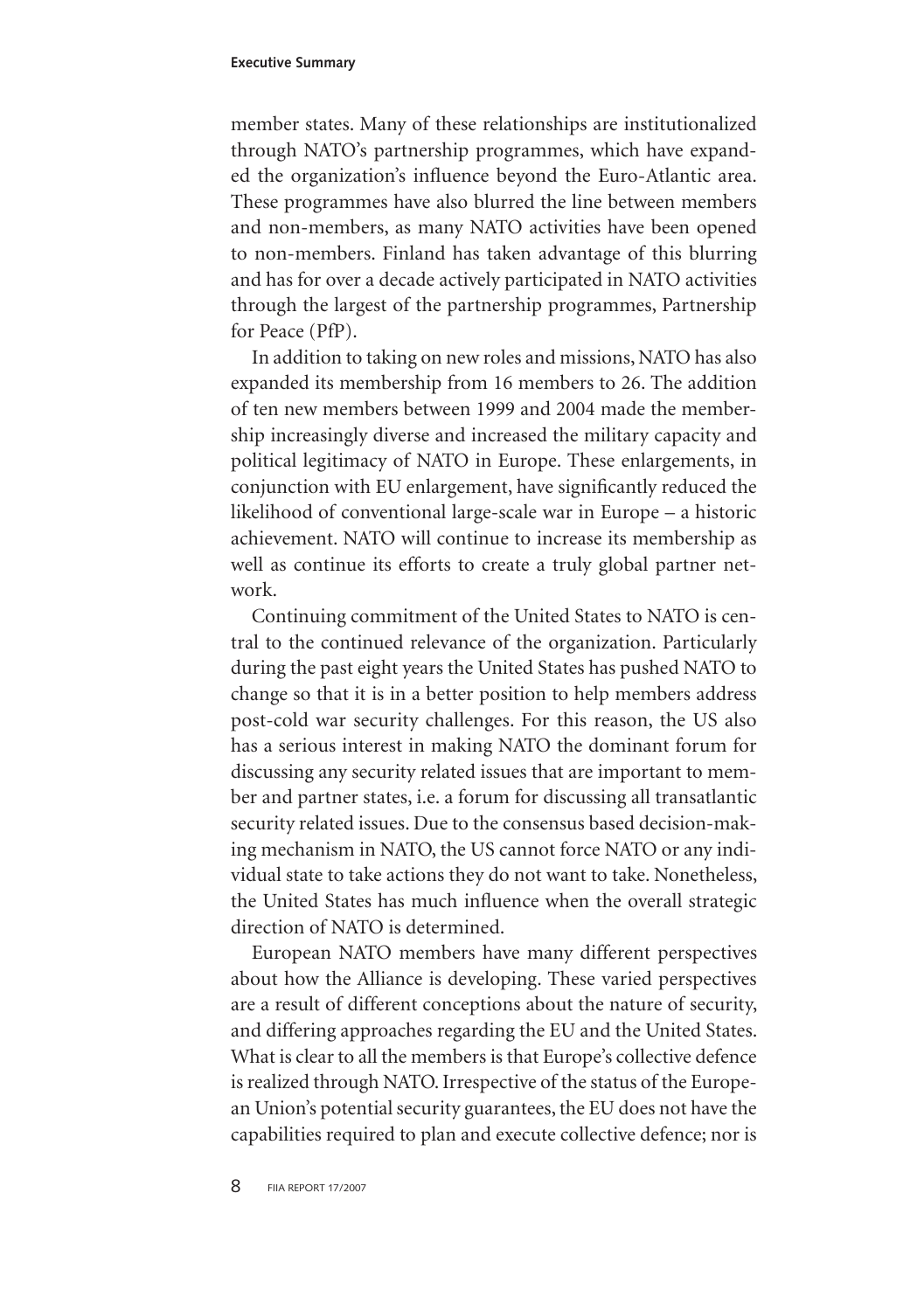it planning to acquire them. Current cooperation between the EU and NATO is limited to operational aspects of crisis management efforts. A better functioning relationship between NATO and the EU would be beneficial to all NATO and EU member states. However, improved cooperation can only be expected if France rejoins the military structures of NATO, and it along with Greece, Cyprus, and Turkey resolves to work for cooperation between the EU and NATO instead of inhibiting it.

Although officially a partnership, the relationship between Russia and NATO is strained. The single largest point of contention is potential enlargement further east, primarily regarding Georgia and Ukraine. Finnish membership in NATO would temporarily annoy Russia, but the relationship is likely in due course to return to normal.

As NATO and the implications of membership or non-membership are debated in Finland, it is important to recognize that NATO will continue to change – much as the European Union has changed since Finland joined it. Despite the nearly exclusive focus on non-Article 5 crisis operations, collective defence responsibilities remain at the core of the Alliance. Therefore, Finland should only seek NATO membership if it is ready to assist other members if they are attacked, and conversely benefit from receiving assistance from other Alliance members if it is ever attacked.

Most critically, a better understanding of NATO is important so that the organization can be properly placed within the broader context of Finland's security and defence policies. The debate about how these policies need to be changed cannot properly be held as long as "NATO" is effectively a swearword in Finnish society.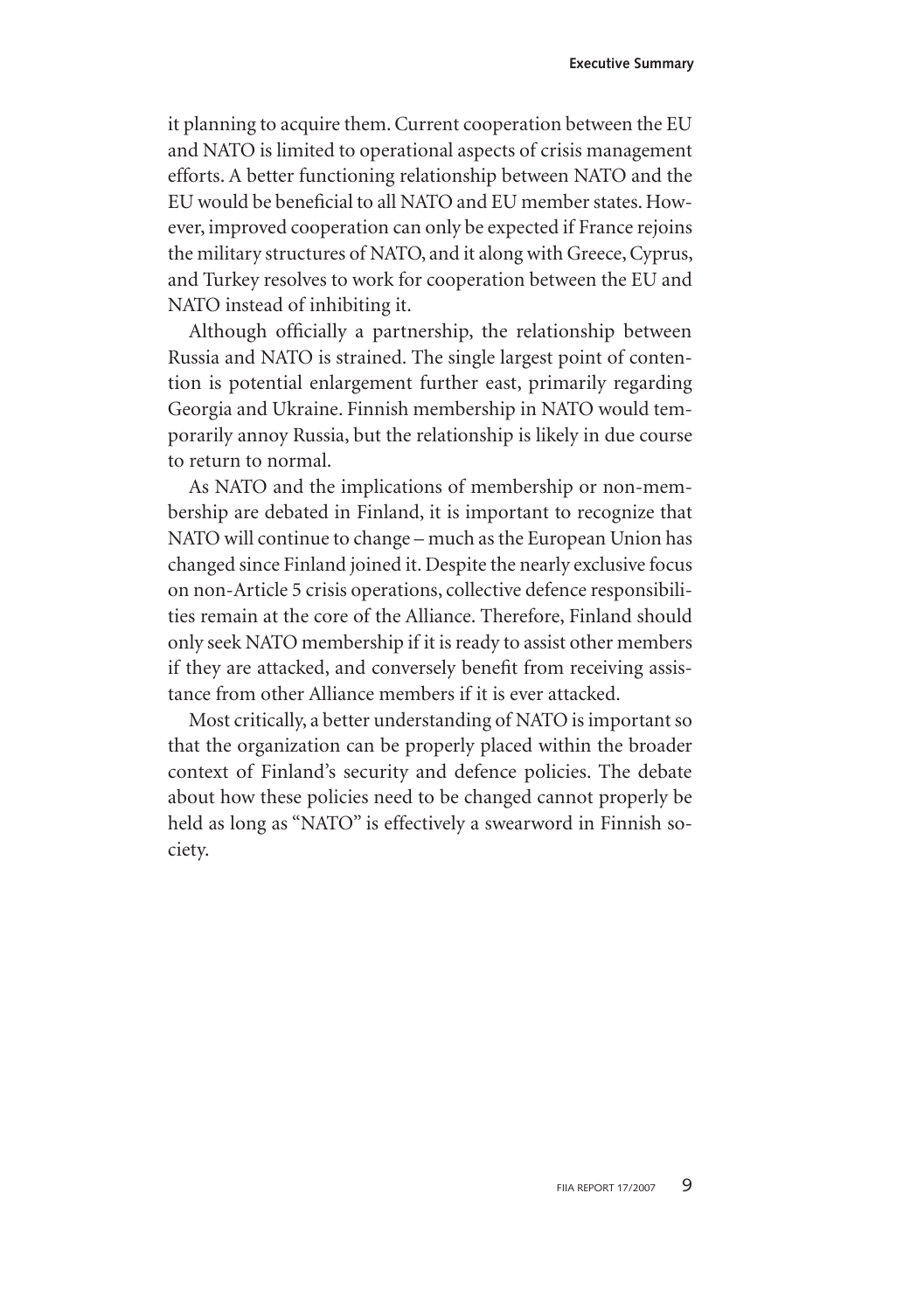## The North Atlantic Treaty Organization

The North Atlantic Treaty Organization has changed dramatically since the end of the Cold War. Today NATO plays a significant role as a global security provider, is a concrete embodiment of the transatlantic relationship, and is still the most important defence related organization in Europe. It has remained relevant and useful to its diverse membership because it has been able to change and adjust to the post-Cold War world. These changes and their implications have not been well understood outside of the small group of individuals that work in or with NATO.

This report endeavours to illuminate the most significant changes and their implications, and as such does not take a position on Finnish membership in NATO. The report is divided into three sections. The first chapter explains the rationale behind choosing to focus on four major themes when trying to understand NATO and the way it may evolve in the future. It then briefly describes Finland's relationship with NATO. Chapters 2 through 5 address the four major themes, while the final chapter analyses the implications for Finland.

*Theme 1: Expansion of the Alliance*. NATO has expanded its roster of members ever since its inception. This increasing number of members has changed the nature of the Alliance, most recently with the ten new members joining between 1999 and 2004. This process of enlargement has had a number of repercussions both on the changes undertaken by the Alliance itself and on its relationship with other actors and states. Through the most recent enlargements the Alliance has also come to include a large number of states that still regard security far more traditionally and regionally compared to some of the older Alliance members.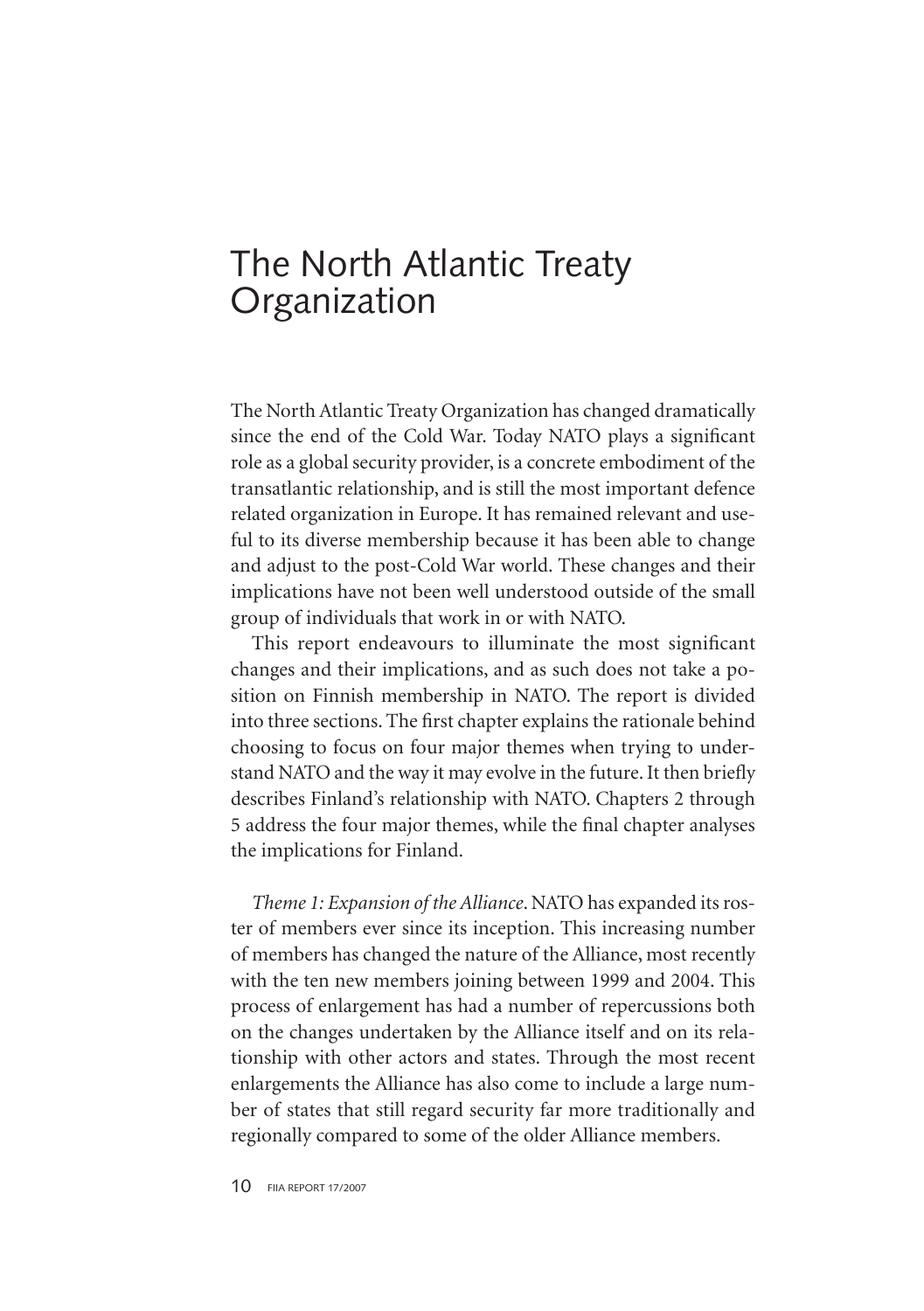This means that the Alliance must currently contend with numerous "camps", which have different preferences on the future direction of NATO. These camps, which typically do not correspond to crude "Old Europe" and "New Europe" labels, affect deliberations regarding NATO operations, as well as the overall direction of its change. Clear differences exist on a number of central questions, such as the primacy of collective defence over crisis management operations.

Since the end of the Cold War, the Alliance has also built formal relationships with non-member states. These relationships range from multilateral programmes such as the Partnership for Peace (PfP) and Mediterranean Dialogue programmes to bilateral ones such as the NATO Russia Council (NRC) and the NATO-Ukraine Commission. In particular, the PfP deserves attention as it has changed from a "membership waiting room" to a collection of countries that either do not want to or cannot currently join NATO, but all of whom cooperate with NATO on a wide range of security related issues.

Understanding the dynamics of these expansions, how, why and for what reasons they occurred and what implications they carry for both old and new members is instructive when analysing the expansion of the Alliance from a transatlantic one to a global one. Although the debate is still in its infancy, in the wake of "globalizing" its activities it is likely that an increasing number of countries that are not from the Euro-Atlantic region will bilaterally or through programmes similar to the PfP forge ever closer ties with NATO.

*Theme 2: The Expanding Roles and Missions of NATO.* National priorities and requirements have caused member states to emphasize and prioritize the various roles and missions of NATO differently, causing extensive debates between the members. These debates include discussions on the status and applicability of the Article 5 mutual defence clause to non-conventional attacks. Article 5 of the Washington Treaty obligates members to provide support to members in need of assistance, but there is debate about how it should be interpreted to apply to cyber-attacks or acts of terrorism. The desirability of engaging in or further expanding NATO's crisis management activities<sup>2</sup>, and how binding

NATO uses the term 'Crisis Response' instead of 'Crisis Management', but for purposes of consistency, this report uses the term 'Crisis Management' throughout.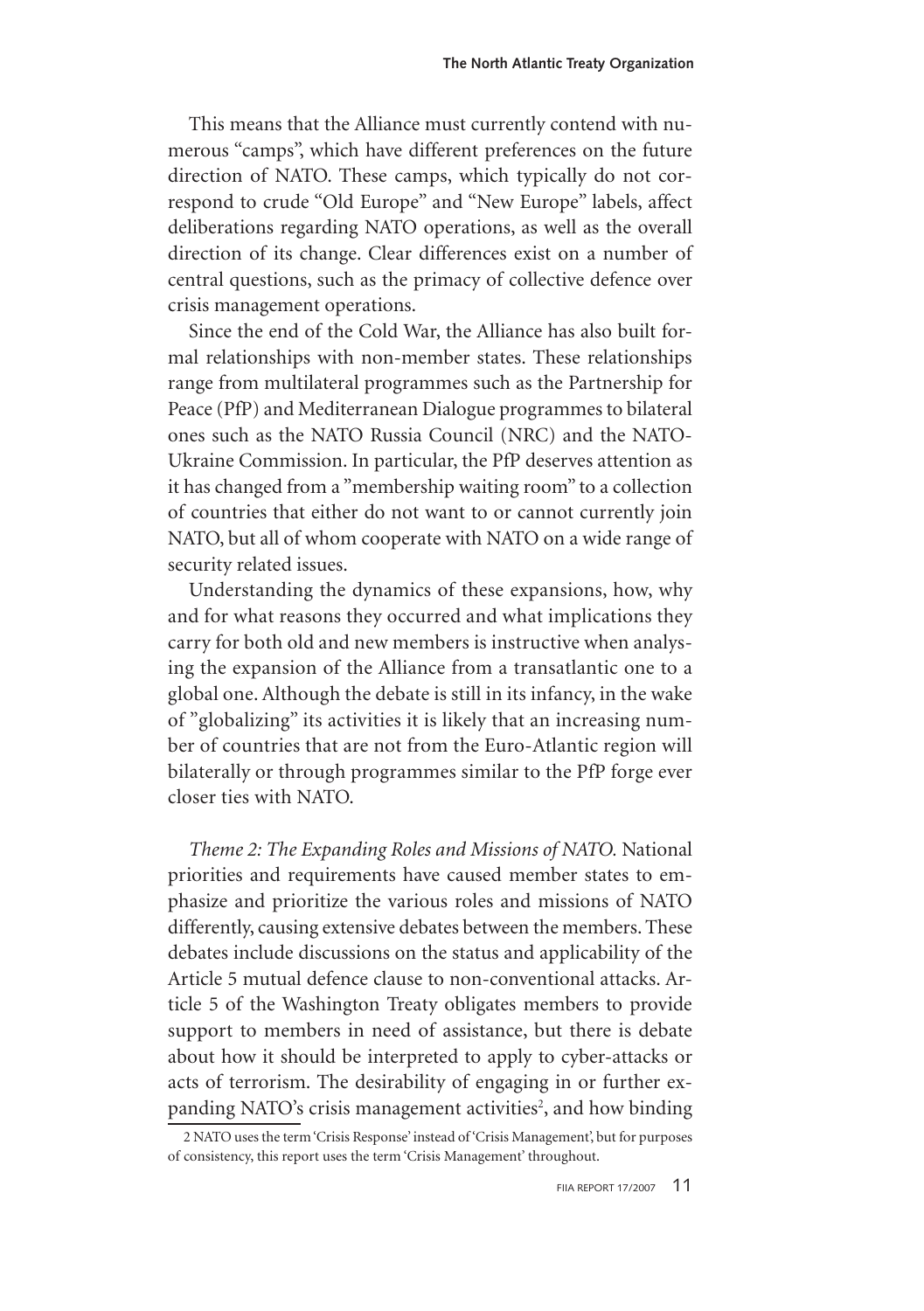participation should be for members, as well as whether NATO should seek new global partners as it engages in fields such as cyber-security, counter-terrorism and energy security, also form a part of the debate on future roles and missions.

The debates are fuelled by different understandings of whether NATO is primarily a military or political alliance as well as by varying interpretations of the changing nature of security. Afghanistan has become the prism through which many of these debates are viewed. The concrete difficulties involved in a longterm "out-of-area" operation where there is little consensus on what the security interests at stake are, and the fact that the future relevance of NATO is said to be tied to success in Afghanistan, speak for addressing the operation in greater detail. The Afghanistan operation serves as a concrete manifestation of the broader debates on the roles and missions NATO has executed and can or should undertake.

A more nuanced understanding of the various perspectives on these issues within the Alliance is important because they go to the heart of addressing questions about what membership in NATO could concretely mean. They also illuminate the fact that these different perspectives do not reflect previous divisions over matters such as nuclear policy or the 2003 Invasion of Iraq.

*Theme 3: Relationship Between the United States and NATO.* Discussion on the future direction of NATO is ongoing in all member states; it is, however, the hand of the United States that will steer the Alliance's strategic direction. Without strong engagement by the US the Alliance is weakened. However, the US will only engage if it sees that NATO can be used to further the security of both its Allies and itself. Nevertheless, because the Alliance is important to its European members, on the grounds of consensus they will, reluctantly or not, agree to proceed in the general direction preferred by the United States. To date, no country has taken advantage of Article 13 and left the Treaty. Although American policy towards NATO since the end of World War II has generally varied between activism and detachment, NATO will remain the United States' main multilateral institution for security issues. Since the end of the Cold War two very different activist foreign policy perspectives have prevailed, with the attention given to diplomatic efforts aimed at gaining support from institutional (NATO) al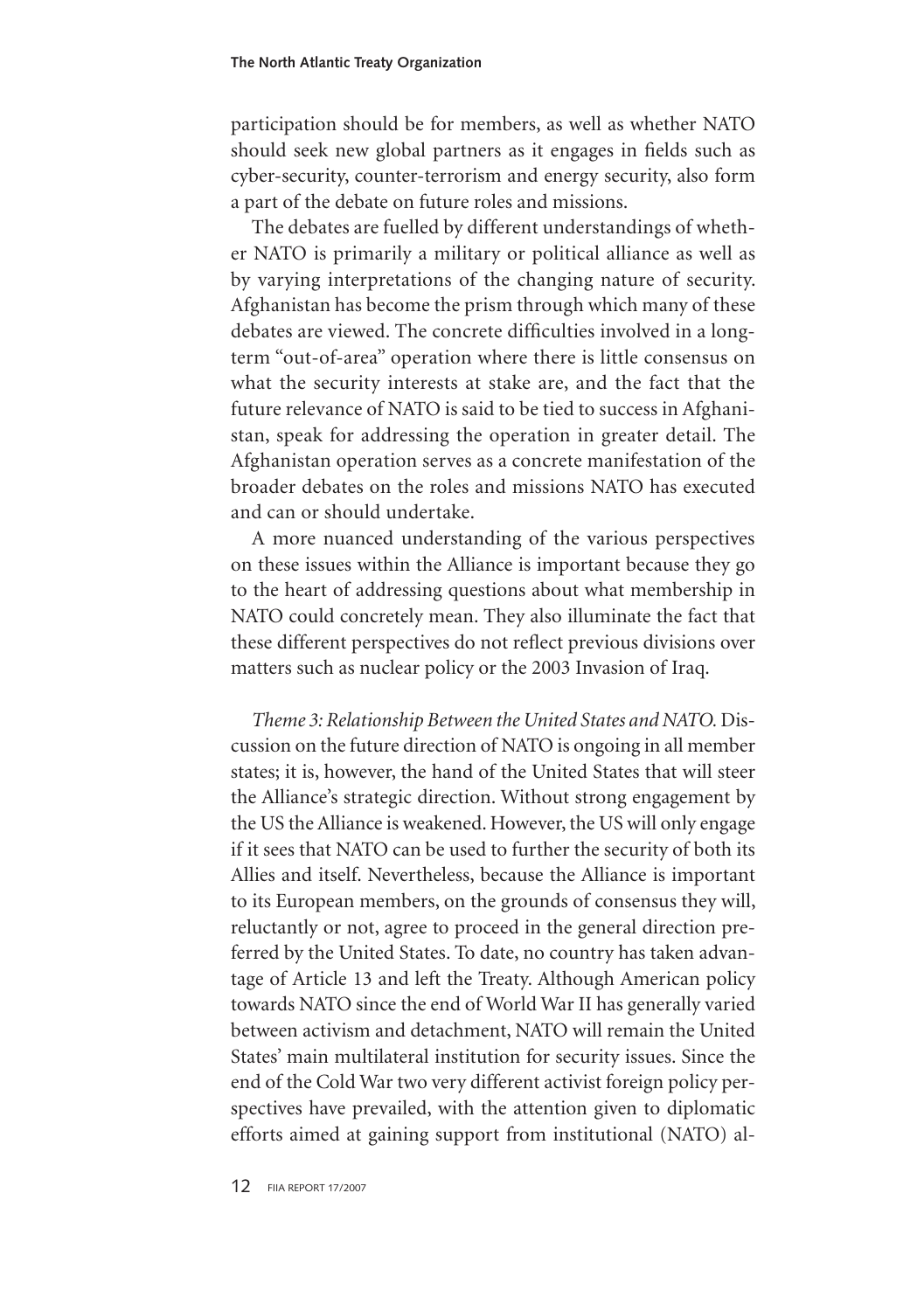lies being replaced by a preference for *ad hoc* -coalitions. Both of these approaches have affected the way the United States views the transatlantic relationship as a whole, and more specifically, how it views NATO.

Positions on the future of NATO and the kind of relationship the United States should maintain with the organization vary in the United States. Some feel that NATO should remain a fundamentally transatlantic alliance through which the United States can continue to influence European politics. Others envisage NATO's end-state as a global military alliance of democratic states, and yet others as a global political organization that specializes in the use of military force. NATO is also viewed by some as the premier "legitimacy granting" organization in the world. A sub-group of these individuals see legitimacy granting as the only benefit of NATO, they are therefore frustrated by the Alliance's failure to rubberstamp some US actions, such as the invasion of Iraq. Finally, a growing group – the "post-Atlanticists" – no longer view the transatlantic relationship as unique, which has unpredictable consequences for NATO. Clearly, these varied attitudes have created uncertainty about the directions in which NATO will develop. This not only has implications for NATO but also for the European Union as well as the vitality of the transatlantic relationship as a whole.

*Theme 4: NATO's Interaction with Other Actors***.** Currently NATO maintains active relationships and interacts with a large number of non-member states as well as other international organizations and actors. Two sets of relationships stand out in particular: NATO-EU and NATO-Russia.

NATO and the EU tally 21 members belonging to both organizations. In addition to the opinions of the states which belong to only one of the organizations, the diversity of perspectives these overlapping members hold requires that both the European member states' perceptions on NATO and the institutional relationship between NATO and the EU be taken into account.

The relationship between NATO and Russia is unique in many ways and is unavoidably relevant to the Finnish debate on NATO. Since the end of the Cold War, periods of rapprochement and mutual frustration have repeatedly succeeded each other in the NATO-Russia relations. A negative momentum seems to be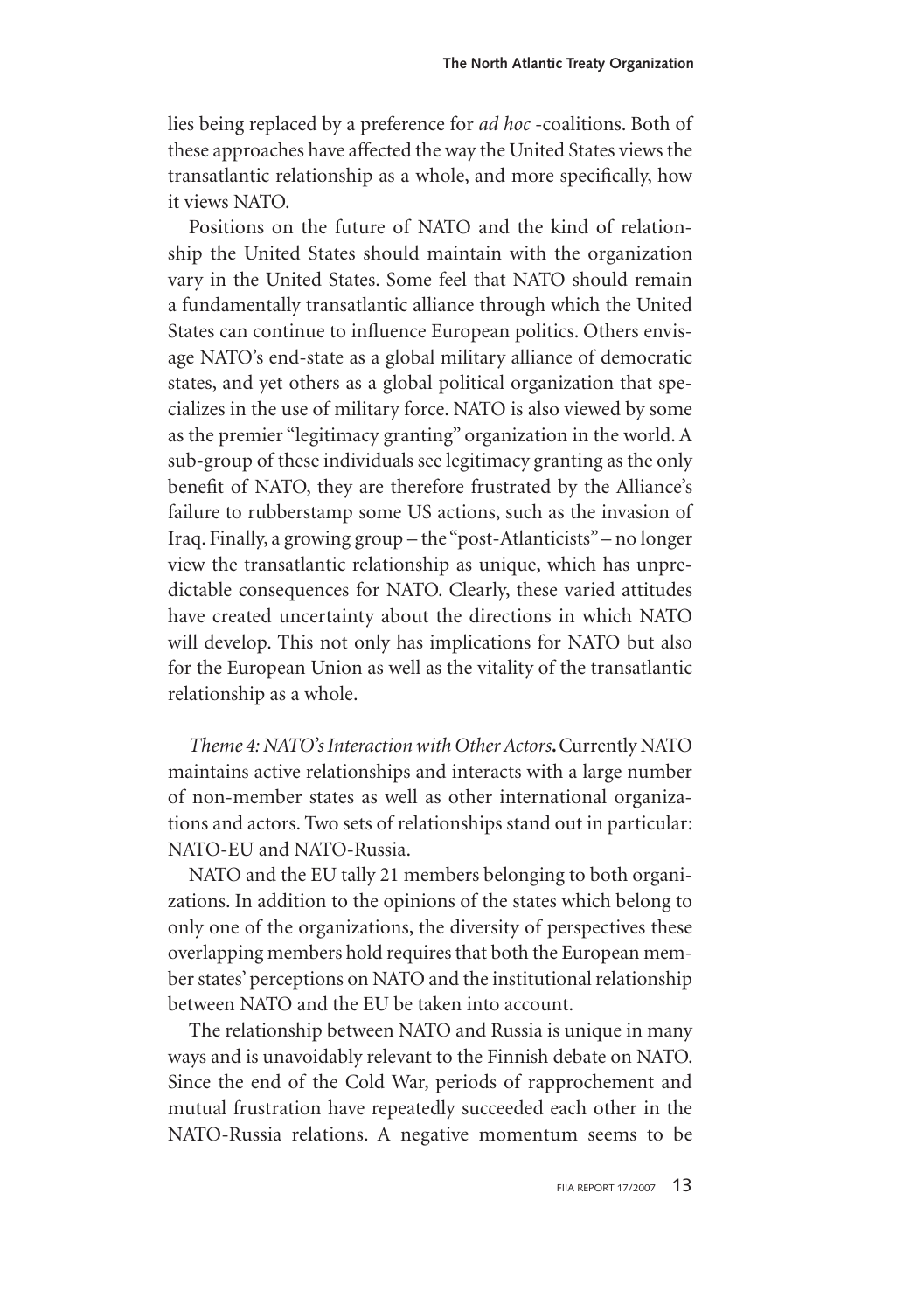gaining strength once again. However, a return to the large-scale confrontational and adversarial type of Cold War relationship is highly unlikely for the near and mid-term future. Nevertheless, cooperation will be limited and *ad hoc*, producing few meaningful results, if any. This does not amount to a genuine partnership. The single-most important point of contention in this relationship is NATO's open door policy and the potential further eastern enlargement of NATO.

#### **A Brief History of NATO**

*NATO During the Cold War.* A theme that is common to the many excellent histories of NATO is that the Alliance has continued to change throughout its existence<sup>3</sup>. The perception of a static Cold War-era NATO is incorrect. During the first period from 1949 to 1950-51, what would become NATO can aptly be described as a political alliance. This changed when the Soviet Union signed bilateral security agreements with its East European allies in the late 1940s, and with the militarization of the Cold War through the Korean War. This led treaty signatories to develop organizational structures for the Alliance which were needed for collective defence.

The next turning point can be found in 1955, with the integration of West Germany into NATO and the establishment of the Warsaw Pact. This further hastened the development of NATO into an effective military alliance. As a result, the European security system entered an era of full-fledged, polarized military alliances from which very few countries abstained.

Prodded by the United States, the military strategy of NATO also changed in the early 1960's, from *massive retaliation* to *flexible response*. The massive retaliation doctrine was based on the logic that any military aggression on the part of the Warsaw Pact would be met with an immediate all-out counterattack, including the use of nuclear weapons. Due to advancements in especially ballistic missile technology, the United States felt that a flexible response doctrine, which allowed for proportionate and escalat-

For example, see Lawrence S. Kaplan's *The Long Entanglement – NATO's First Fifty Years* (1999) and *NATO Divided, NATO United: The Evolution of an Alliance* (2004), as well as *A History of NATO: The First Fifty Years* (2001) edited by Gustav Schmidt.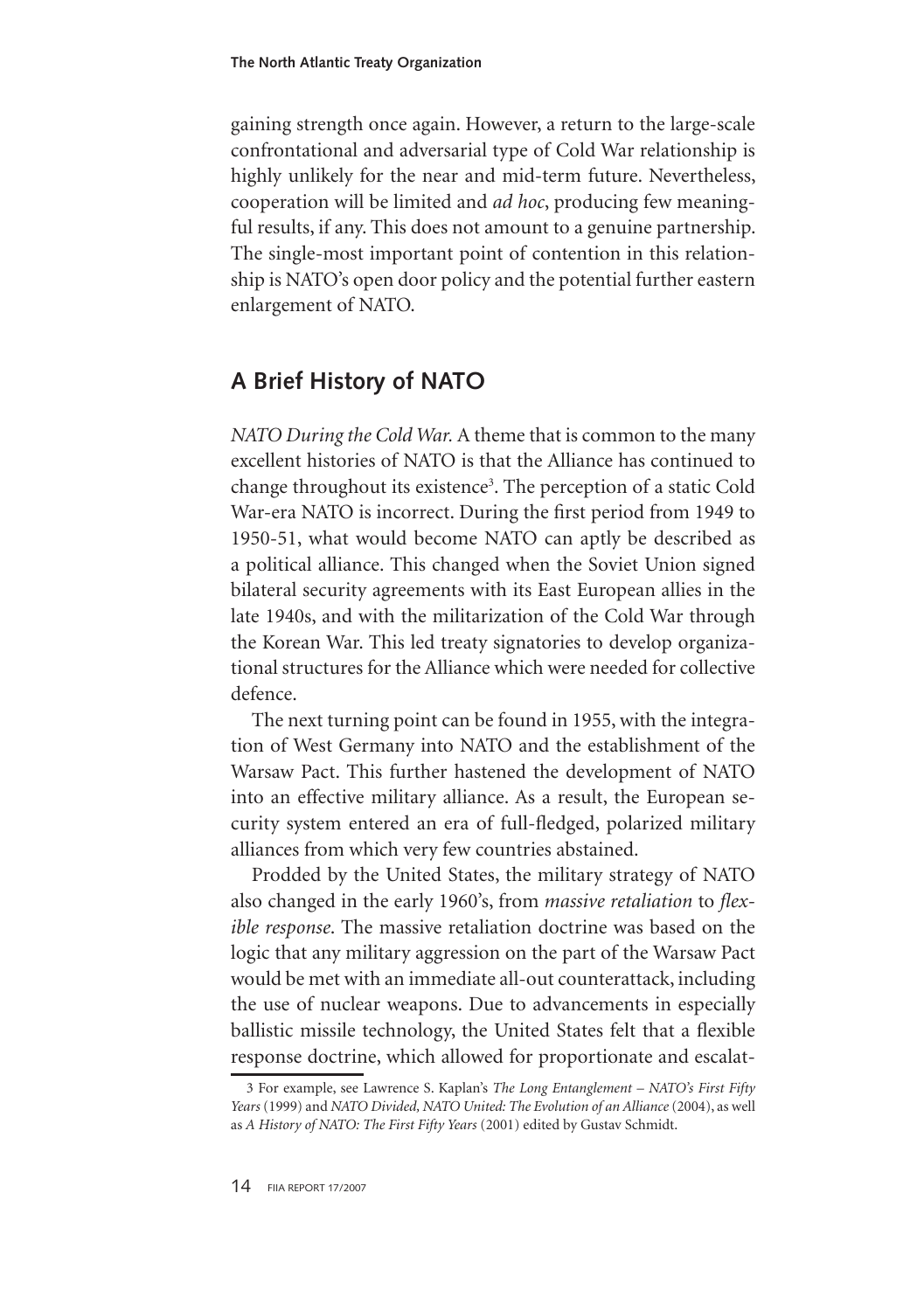ing responses, would be more appropriate and sensible. Many of the European allies feared that this change in doctrine was a sign of weakness and questioned American determination to come to the aid of (or protect, depending on one's perspective) Europe in case of an attack by the Warsaw Pact.

The "Harmel Report"<sup>4</sup> in 1967 symbolizes the third turning point, after which East-West détente and cooperation rose to NATO's agenda as legitimate topics alongside defensive military preparations. The late 1960s also saw the smaller non-UN Security Council member states reassert themselves within the Alliance, as well as extensive disagreements on the use and "ownership" of nuclear forces. France left the integrated military structures of NATO in 1966 in part because of these disagreements. In the first half of the 1980s, the deterioration of East-West and transatlantic relations resulted in tension among NATO members. Yet, the period from 1967 through 1990 is nevertheless often considered a single phase in NATO's history.

During this time, NATO tried to counter the Soviet grand strategy for Western Europe, which seems to have been using the mere threat of an invasion as a bargaining chip against Western European countries. Soviet leadership hoped this would give the Soviet Union the ability to significantly interfere in the domestic politics of Western European states. Archival research has revealed that Soviet/Warsaw Pact forces had no strategic defensive plans regarding Europe. They only had offensive plans, which included attacks through neutral Austria and the use of tactical nuclear weapons to open up invasion corridors. That this invasion threat was not sufficient to blackmail Western European countries is predominantly due to the evolution of the North Atlantic Treaty from a political commitment into a military organization – NATO.

*NATO After the Cold War.* The end of the Cold War left NATO searching for a threat or mission that would serve to unify its membership. The NATO Strategic Concept (NSC) of 1991 identified crisis management and an increased focus on political dialogue as important future activities. By the time the following Strategic Concept was published in 1999 much had changed: NATO had enlarged, created partnership programmes and

The Harmel Report, officially "The Future Tasks of the Alliance", was named after Belgian foreign Minister Pierre Harmel.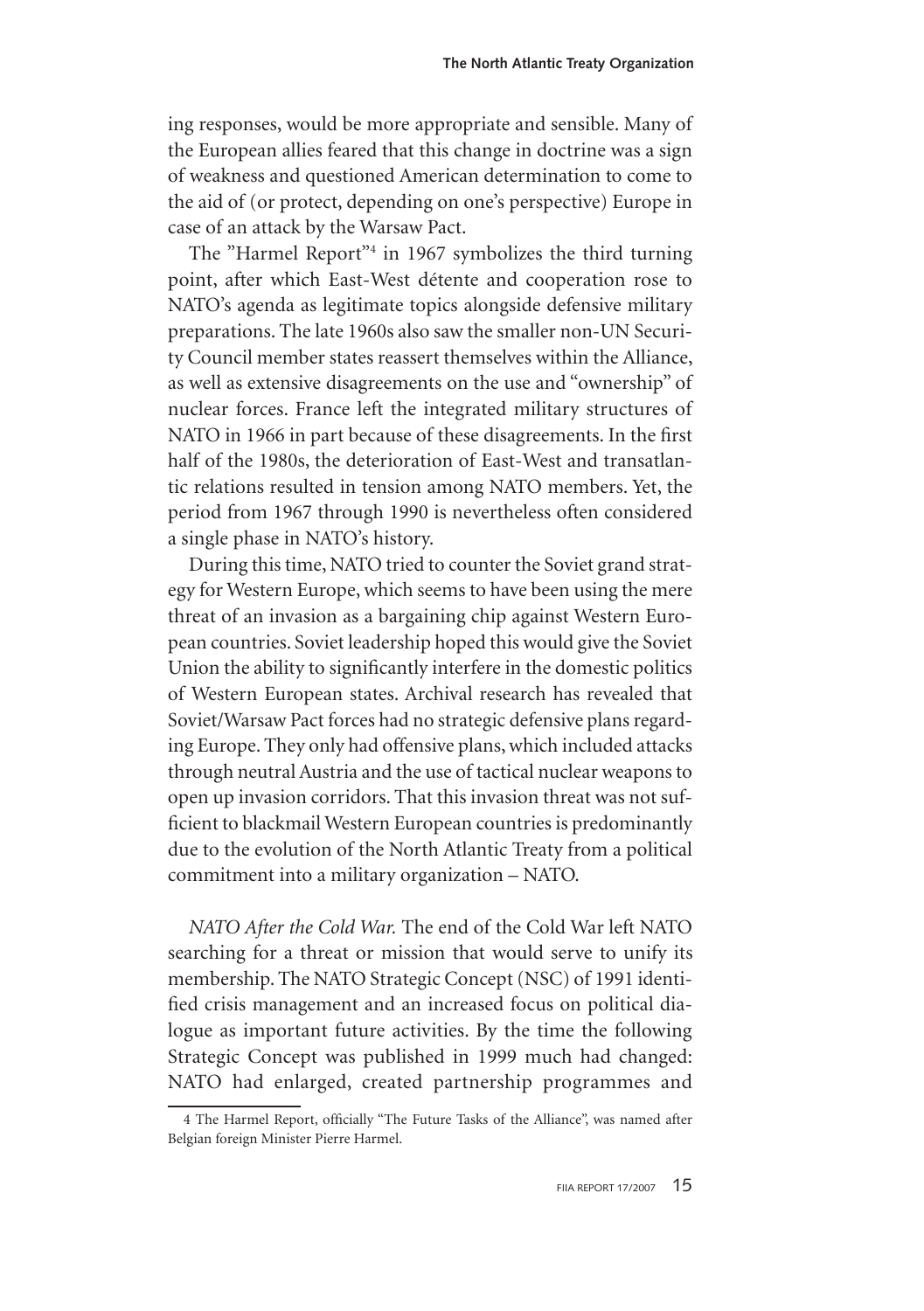engaged in its first combat operations. However, other than an increased focus on crisis management brought on by experiences in the Balkans, there was little agreement on the future direction of the Alliance or on the concrete actions that would lead it into one of many potential directions. The eight years since then have seen a reorientation of NATO, both in terms of its role as an international actor, the composition of its membership and expanded partnerships, and in its internal structures.

When NATO launched its 78-day war against Serbia in 1999, it was an organization increasingly focused on crisis management. The capabilities of the Alliance were far less impressive than its rhetoric would have suggested. Approximately 95% of the sorties were flown by the US Air Force. The European members' forces were still largely structured as they had been during the Cold War. With the exception of Britain and France, there was a nearly complete inability to deploy forces abroad and interoperability between various militaries was inconsistent below division level.

Since then, the changing geopolitical landscape, which made enlargement possible and made it necessary for the organization to explore new roles it could play to enhance its members' security, has resulted in changes within the organization. Because of the intergovernmental nature of NATO, it is necessary to differentiate between changes to the organization itself, such as enlargement and reorganized command structures, and changes that have taken place within member states. For both members and partners NATO has worked as a catalyst for change, with member states making individual decisions based on joint commitments (such as the Prague Capability Commitments) to improve national military capabilities.

In 2002 NATO officially began a continuous process it calls *Transformation,* the purpose of which is to make both the organization and member states' armed forces more responsive to the tasks and threat scenarios that now guide planning in NATO. To emphasize the unlimited duration of the transformation, NATO created a separate command to manage it, the Allied Command Transformation (ACT). Of the various changes in its command structure, which mostly focus on reducing the fixed command structure of NATO, ACT is the most interesting. The permanent nature of ACT suggests that, like many successful private sector organizations, NATO will in the future operate on the basis of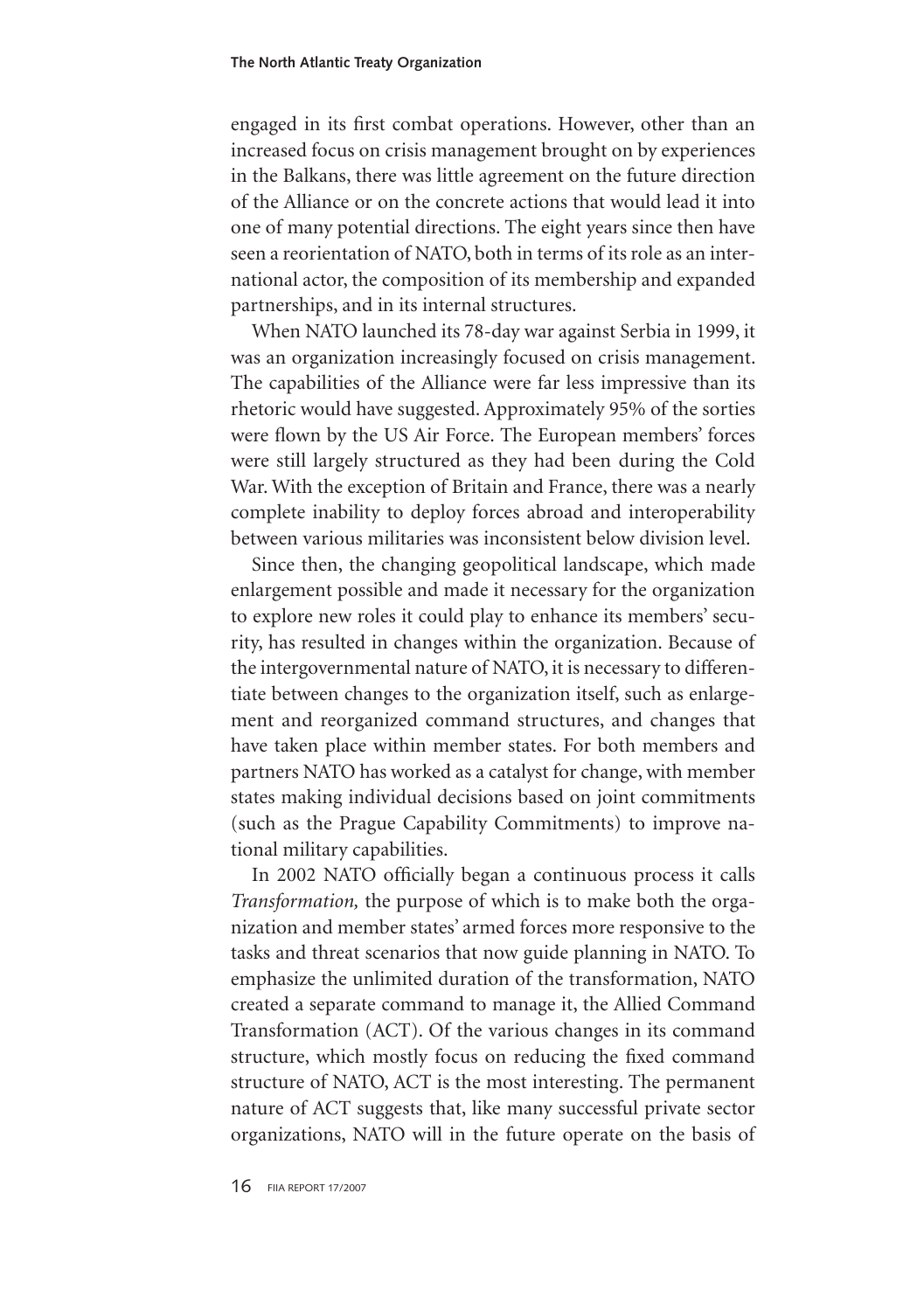"continual change", always striving to adjust to changes in its surroundings.

One of the challenges facing NATO and ACT is encouraging its members to conduct defence and operational planning through a new concept: *effects based planning and operations*. The idea behind effects based planning is to develop troops, equipment and doctrines so that they can be used to address a wide range of potential scenarios. This concept became necessary after a readily identifiable threat disappeared and was replaced by multiple minor threats and unpredictable future challenges. For example, since strategic airlift is a critical component of many different scenarios, under effects based planning the focus will be on improving strategic airlift and its integration.

On the operational front, the most significant change has been the creation of the NATO Response Force (NRF). Planned prior to significant commitments in Afghanistan, the original NRF concept envisioned a force of at most 25 000 troops, that would aid in the transformation of national militaries, and provide NATO with a sizeable force for use in crisis management, including peace enforcement or humanitarian operations. Facing a troop shortage in Afghanistan and a clear unwillingness by some members to authorize new operations that would require 25 000 troops, NATO has in the fall of 2007 changed the NRF concept. The size of the force has been reduced, while making it more useful for member and partner states' own national defence planning efforts. Even at its original full strength, the NRF was not structured to be used as an "invasion army". At less than 10 000 troops for its core components, its potential tasks are therefore nearly identical to those of the EU Battle Groups.

As with the debate on NATO's roles, the debate on the direction and purpose of the NRF is coloured by a diversity of memberstate opinions and perspectives. For example, for some states the NATO Response Force (NRF) is a convenient tool through which national militaries can be modernized and improved. For others, preparation for and participation in the force serves as a tangible demonstration of support for NATO and its goals. What is clear is that while the NRF will change member states' troops, it is events in Afghanistan that are forcing deep political discussions in member states' capitals about the nature and culture of NATO – something the NRF could never have accomplished by itself.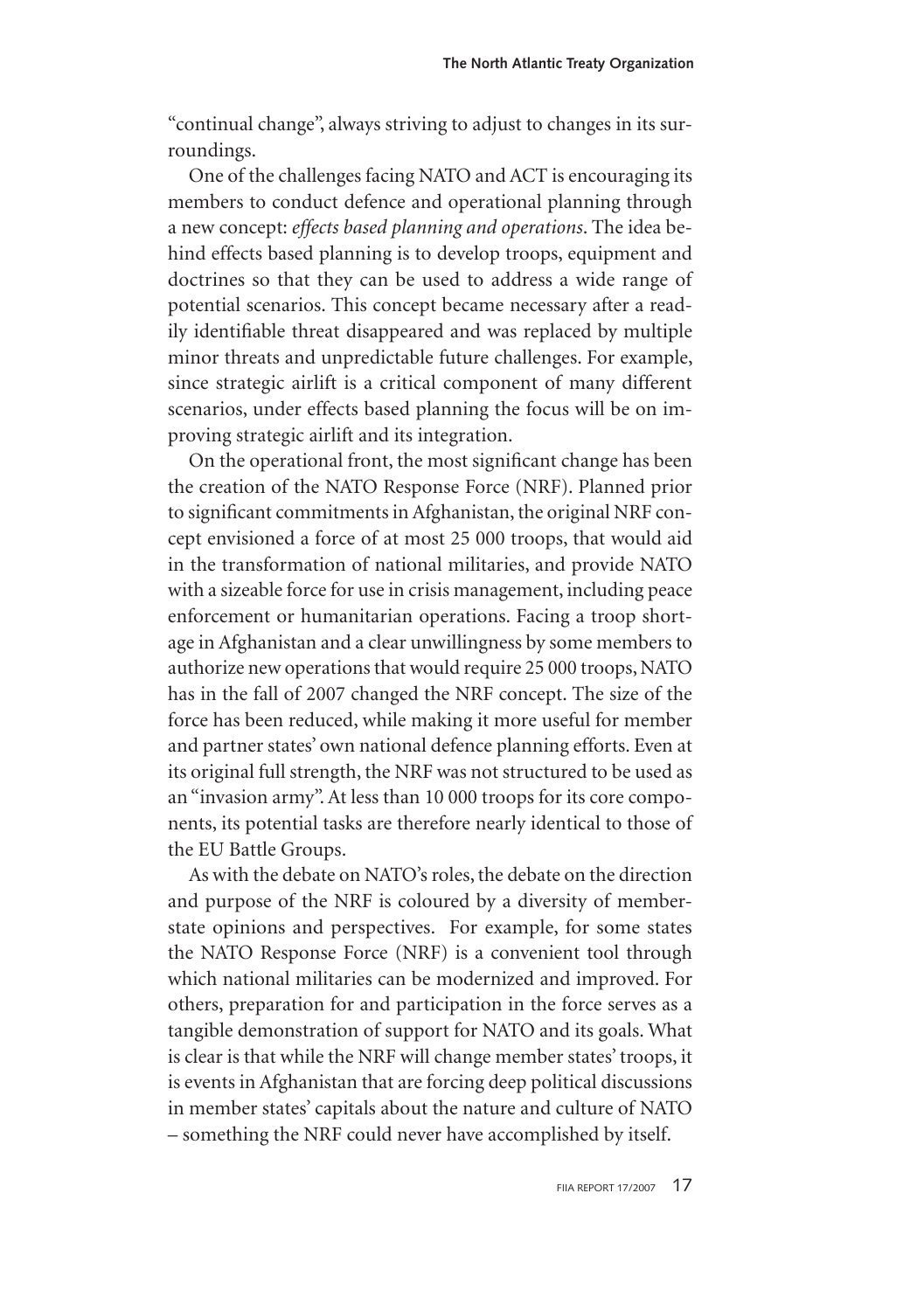Although traditionally viewed as a military alliance, the ability of NATO to change along with the dramatically changing geopolitical landscape during the past two decades suggests that it is more than a military alliance. Historically, military alliances have usually ceased to exist when the primary threat that led to their creation disappeared. That this has not happened suggests that the term military alliance is an apt but not sufficient term when describing the NATO of today. Based on the history of the Alliance, it is likely that NATO will continue to adjust and change in response to changes that are external to the organization itself as well as in response to internal pressures that arise from changes in membership and differing perspectives on how to enhance security in the 21<sup>st</sup> century.

#### **Finland and NATO**

Finland's official relationship with NATO began in 1992, when it became an observer in the North Atlantic Cooperation Council (NACC). Two years later Finland joined the Partnership for Peace programme, and a year later participated in the first NATO led crisis management operation in the Balkans. This partnership has expanded into many avenues of cooperation in the past decade.

During the Cold War, NATO affected Finland's security in multiple ways (as it affected Sweden's, which seemed to have *de facto* belonged to NATO's defensive sphere). The Soviet Union was nervous about NATO's military plans in the Arctic region and the Baltic Sea, particularly in the case of the proposed Multilateral Force (MLF) at the beginning of the 1960s. Such plans prompted Moscow to pressure Finland in 1958, 1961, and again in the late 1960s and the early 1970s, to ensure that it would remain on its established foreign policy course.

The established course had been institutionalized in the Finnish-Soviet Agreement on Friendship, Cooperation and Mutual Assistance (FCMA), which was concluded in 1948 and abrogated in 1991. The Agreement enabled Moscow to curtail Finland's freedom of movement regarding the West, and even to manipulate the domestic politics of Finland. On the other hand, the United States presence in Europe through NATO created an indirect deterrence that restrained Soviet policy choices. It is only natural that in the domestic political debates since the 1990s, the beneficial effects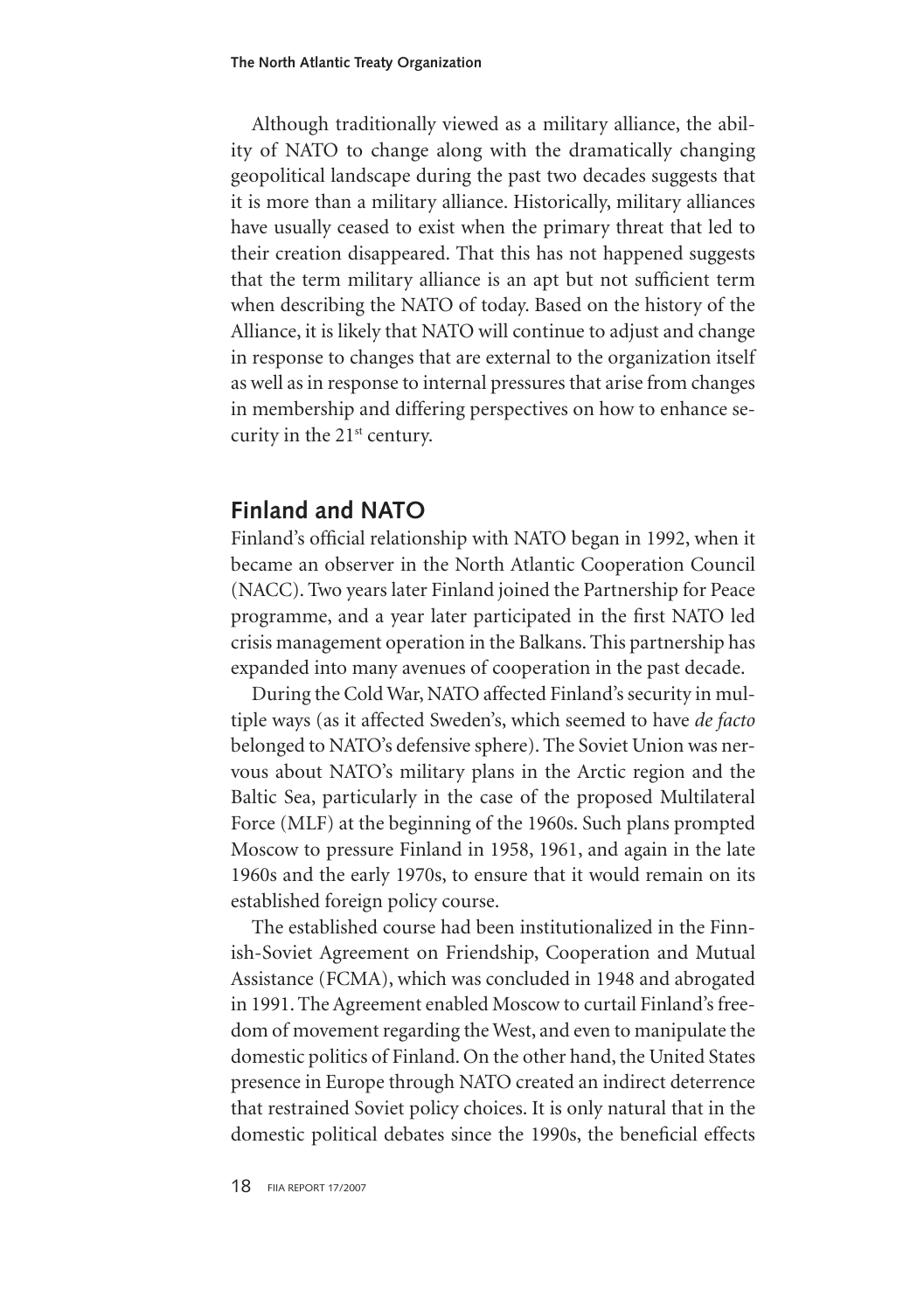of NATO on Finland's security during the Cold War have been emphasized more strongly than during earlier, more constrained times. The majority of Finns have, however, been reluctant to commit the country to an organization in which the United States wields considerable influence, perhaps fearing Finland would thereby bind itself to activities that could tarnish its image or harm its national security. Yet, understanding the importance of NATO as an organization, as early as 1991 Finland applied for observer membership in the North Atlantic Cooperation Council. The initial application was rejected but it served as a signal that Finland wanted to move closer to the core Western security institution. However, because Finns have strongly associated military non-alignment with maintaining manoeuvring room in politics, the deepening and expanding relationship with NATO has, since 1992, frequently been understated: each additional cooperative activity is described as "not a new development" or as "something Finland has in practice already been doing". In reality, Finland has been very engaged across a broad spectrum of activities, being one of the most active partner countries. This, however, has not in itself brought Finland closer to membership.

Currently Finland participates in a broad range of activities under the auspices of NATO. These activities are coordinated by the Ministry for Foreign Affairs on the basis of Finland's membership in the Partnership for Peace programme. The primary political forum for Finland is the Euro-Atlantic Partnership Council (EAPC), which consists of 26 NATO members and 23 partner states.

Participation in UN mandated and NATO led operations in the Balkans and Afghanistan are the most visible NATO activities for Finland. Through the Implementation Force (IFOR), Stabilisation Force (SFOR), and Kosovo Force (KFOR), Finland has contributed to the development of new techniques and approaches to crisis management. For example, the increased attention given to civilian crisis management and civil-military cooperation, both of which have their roots in Finnish EU policy, have gained appreciation within NATO. Participation in NATO led operations has also given other militaries a more positive opinion of the capabilities and effectiveness of the Finnish Defence Forces. Without participation in these operations the national defence capabilities of Finland would not be as advanced, nor would they be as highly regarded by outside observers.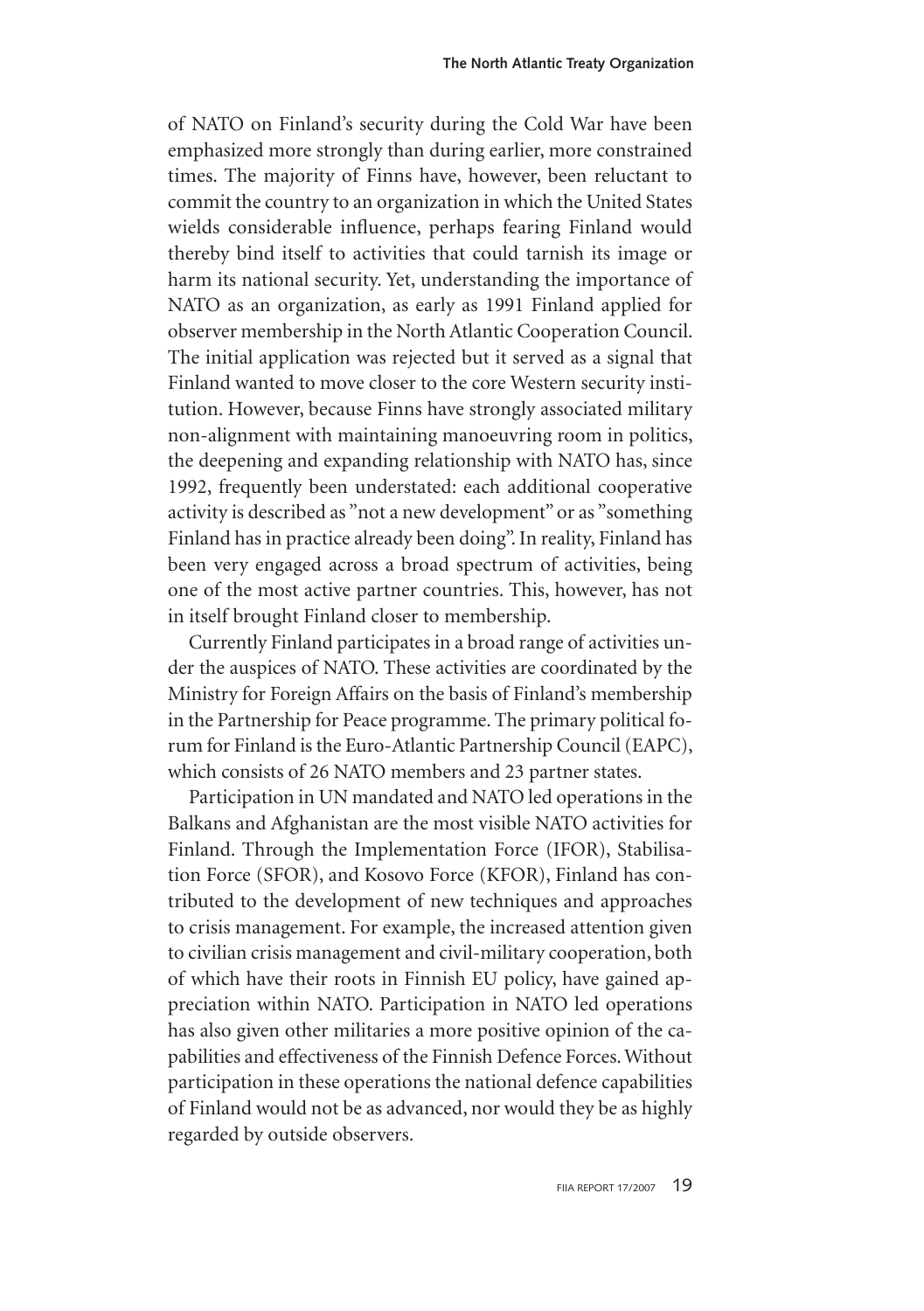Although the Foreign and Defence ministries are the primary points of contact between Finland and NATO, the Ministry of the Interior, The Ministry of Transport and Communications, and the National Emergency Supply Agency have also established contacts and they work with various civilian NATO components. Whether this cooperation expands into other fields or becomes deeper is dependent on both NATO – what it offers a selective group of its partners – and on what Finland feels relevant and important in furthering its national security interests.

The Ministry for Foreign Affairs annually publishes a memo which details the various activities that the Finnish state has participated in under the auspices of the Partnership for Peace program.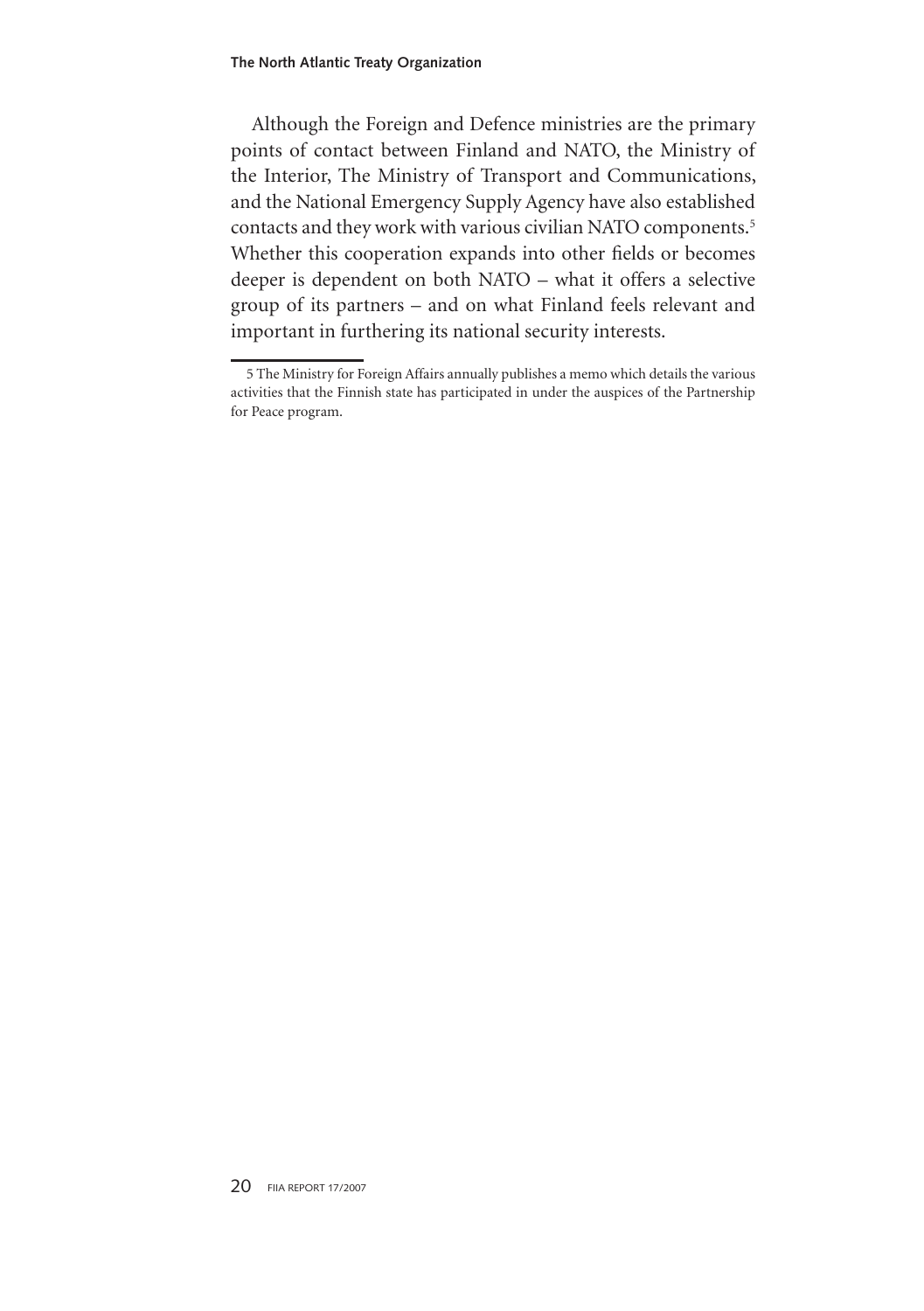# The Expanding NATO

NATO increased its roster of members three separate times during the Cold War and has continued to take in new members, most recently in 2004. In addition to this, the organization has created a network of partners that has successfully expanded NATO's influence beyond its members and increased stability and cooperation between states that previously had not cooperated in security issues.

The Alliance has also expanded its operational remit and added crisis management, along with partnership, to collective defence as a core alliance task. The expansion of NATO's roles and missions is addressed in the next chapter. With membership currently limited to transatlantic and European states, there are still over a dozen states that can become NATO members without a significant amendment to the Washington Treaty. It is therefore likely that, while continuing to admit new members, NATO will expand its partnership efforts across the globe, ensuring that it can accommodate institutional cooperation with any suitable state on terms that both sides are comfortable with. It is this "global expansion" that deserves the most focus, as both the recent expansion of the membership and the historical development of particularly the Partnership for Peace programme have been well documented elsewhere.

#### **Enlargement: The Expanding NATO Membership**

During the Cold War NATO took in four new members. Greece and Turkey joined in 1952, mainly to contain the expansion of Soviet influence and protect the southern flank of the Alliance. In 1955 the Federal Republic of Germany ("West Germany") joined the Alliance, despite initial protests by both France and the Soviet Union. Upon Reunification, former "East-German" territories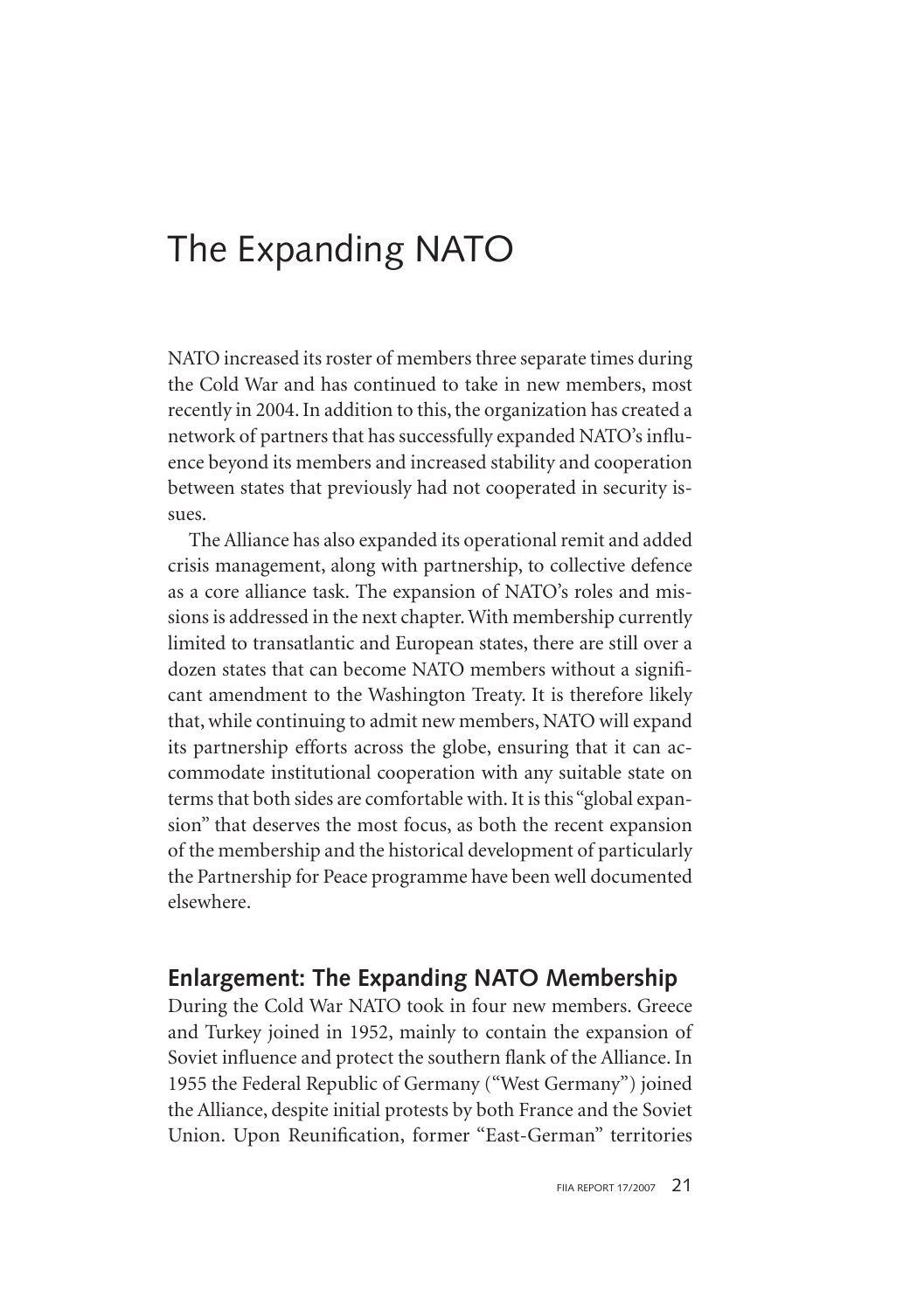also came under NATO. Spain joined in 1982, with the application process generating heated domestic discussion when the conservative government applied for membership in contradiction to a previous consensus to not seek membership. After four years of membership, a referendum was organized by the socialist government in power to see whether Spain should withdraw from NATO. Since none of the negative consequences of membership that had been predicted had happened, the vote resulted in Spain's remaining in the Alliance. These expansions show that openness to accepting new members preceded the end of the Cold War and serve as a reminder that enlargement has also previously been opposed by members and non-members alike.

The enlargements that took place in 1999 and 2004, which brought in ten new members, were the capstones to a decade long process initiated by the United States. The aim of the processes was to increase the stability of Europe and ultimately transform Europe from an object of American military planning into a stable and capable partner able to address a broader range of future challenges.<sup>6</sup> In combination with the expanding EU membership, these enlargements have made a traditional large-scale war between European states extremely improbable and have increased the ability of all European states to jointly meet potential future security challenges.

Despite some similarities to the Cold War era expansion, the 1999 and 2004 enlargements<sup>7</sup> were qualitatively and quantitatively different from the previous enlargements. Quantitatively, in the space of five years, the number of NATO members rose from 16 to 26. The enlargements significantly extended the "alliance border areas" adjoining with Russia, and increased the size of the area under the collective security umbrella in Europe by nearly 30%. The Russian perspectives on this are explored in the chapter "NATO and Other Actors".

Qualitatively, through the most recent enlargements, the Alliance came to include a number of states that because of their historical experiences and geographical closeness to Russia view

*Opening NATO's Door – How the Alliance Remade Itself for a New Era* by Ronald D. Asmus provides a perspective on the goals and processes involved in the 1999 enlargement of NATO. *Almost NATO*, edited by Charles Krupnick describes the process from the perspective of some new members

<sup>7</sup> Poland, Hungary and the Czech Republic joined in 1999, while Lithuania, Latvia, Estonia, Slovakia, Bulgaria, Romania and Slovenia joined in 2004.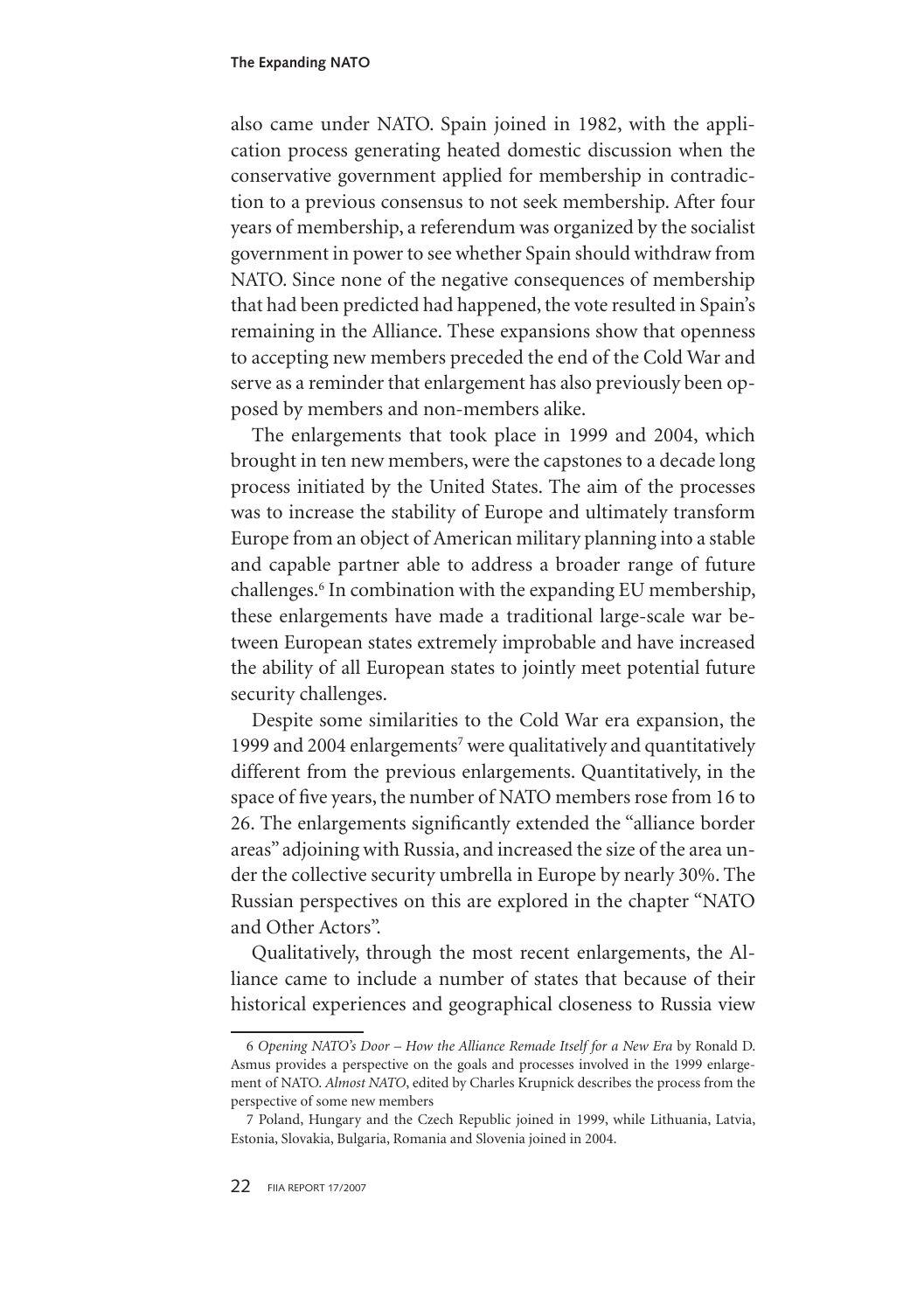security more traditionally and regionally than most older Alliance members do. So, while the Alliance of 16 had moved towards an expanded view of security, many of the new members regard security in traditional territorial and military terms. Critics also point out that in practice the enlargement decreased the interoperability of the Alliance troops. While this is partially true, such criticism ignores the real efforts by some of the new members to change their militaries. It also overestimates the actual level of interoperability below brigade level among the older Alliance members. The enlargement did, however, bring into NATO a number of states that had different perspectives and historical experiences regarding civil-military relations.

The NATO enlargement rounds of 1999 and 2004 and subsequent EU enlargements resulted in 21 states being members of both NATO and the EU. This has further cemented NATO's role as the foundation on which European collective defence cooperation is built. That some of the new members feel territorially threatened and have regional and limited security perspectives means that enlargement has also had the effect of ensuring that collective defence against traditional military pressure or attack will remain one of NATO's tasks.

Perhaps surprisingly, the increase in membership has not materially affected the central decision-making process in NATO. Strengthened informal consultations and the peculiar but effective "silent consensus or voice your grievances" method of arriving at a decision in the North Atlantic Council have meant that the open consensus model of decision-making has been able to accommodate the increased membership.

#### **Partnerships: Expanding NATO's Influence and Increasing Cooperation**

Through various partnership programmes NATO has since 1994 gained 23 partners, in addition to which 10 former partners are now members. The expansion of the scope of cooperation is equally impressive. It has blurred the line between being a NATO member and not being one. Partnering has been one of NATO's most successful post-Cold War activities. NATO's partnership efforts have built relationships and expanded the organization's influence far beyond the transatlantic area. Moreover, it would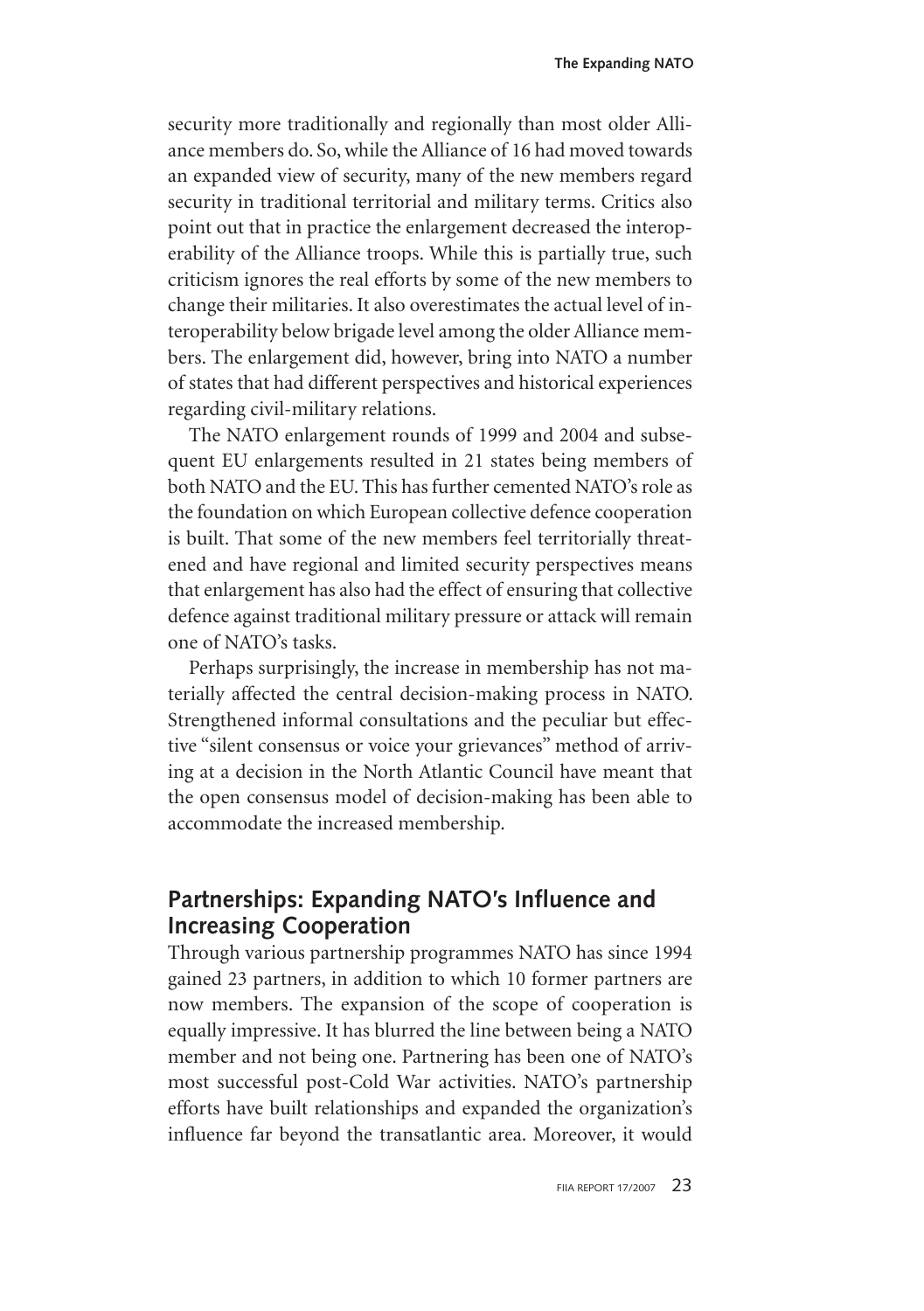#### **The Expanding NATO**

be impossible to discuss NATO's post-Cold War expansion as a whole without discussing its partnership programmes.

These relationships range from multilateral programmes such as the Partnership for Peace (PfP) and Mediterranean Dialogue, to bilateral ones such as the NATO Russia Council (NRC) and the NATO-Ukraine Commission. PfP has also contributed to the blurring of lines between membership and non-membership as PfP-members can participate, to some extent, in most NATO activities. More specifically, such options range from practical military matters (such as airspace and border control), training and defence reform, participation in NATO operations/ NRF to political consultations – all areas formerly not open to non-members.

Such a blurring of membership lines is a result of the initial purpose of the Partnership for Peace programme. It was initially designed as a way to accommodate the Eastern European countries' desires for security, without having to grant them membership too quickly. The PfP-programme was strengthened and expanded in 1997, 1999 and 2004, with the scope of possible cooperation with NATO expanding into new areas each time. It is likely that the programme will be further expanded in 2008, perhaps through the more active global use of Individual Partnership Action Plans (IPAP), which are highly tailored and specialized versions of PfP-membership.

The expanding scope of potential avenues of cooperation combined with the diverse nature of partner states means that NATO has to accommodate many different levels of participation. A few partners are overtly clamouring to become NATO members, these aim to prepare for membership by participating in the Membership Action Plan (MAP). Some may not want membership but are interested in participating in the NRF while others are happy to participate only in other NATO operations. Some partners are only interested in training initiatives and the (few) remaining ones only in general cooperation with NATO. This can be depicted with a bull's-eye chart of concentric squares, with NATO membership being the centre, enveloped by rings towards the periphery indicating lower levels of involvement (see next page).

As all of the rings used to only be open to NATO members, it can be seen how PfP has proceeded into the benefits of membership. NATO benefits from this blurring as well. PfP has opened up avenues for cooperation with countries unwilling/unable/unsure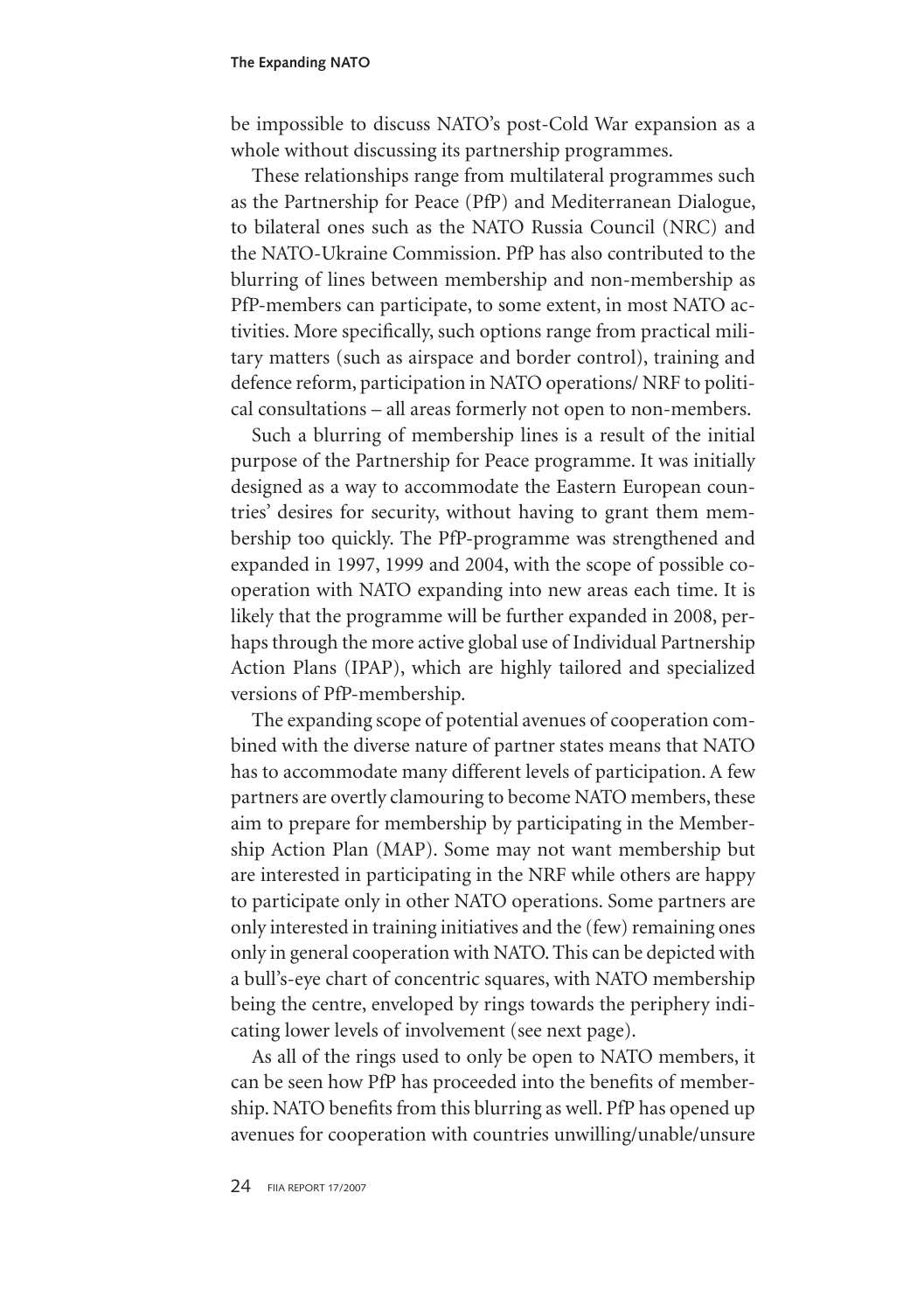

about wanting to join NATO. Partner programmes have increased general stability and security between non-members and members. Higher up, beyond helping some partners become members, it has provided NATO with resources and manpower for operations, without the obligations that it would entail for NATO members – in effect, free manpower.

The blurring of membership and non-membership has resulted in some partner states, such as Finland and Sweden, complaining of not having full access to NATO operational planning information or intelligence and, for domestic consumption, suggesting that Article 5 security guarantees would *in extremis* – because of EU membership – also be extended to non-members. While itself playing an active role in blurring the distinction between members and non-members, NATO has wisely ensured that even extensive partnership does not amount to membership. Not all of NATO's expertise, knowledge or intelligence is available to PfPcountries. Partners lack a political voice in NATO – including the ability to prevent any NATO operation from being launched – and partners are not included in Article 5 based collective security arrangements.

NATO's partnerships were initially limited to areas in and around Europe, but have since then expanded to Africa, the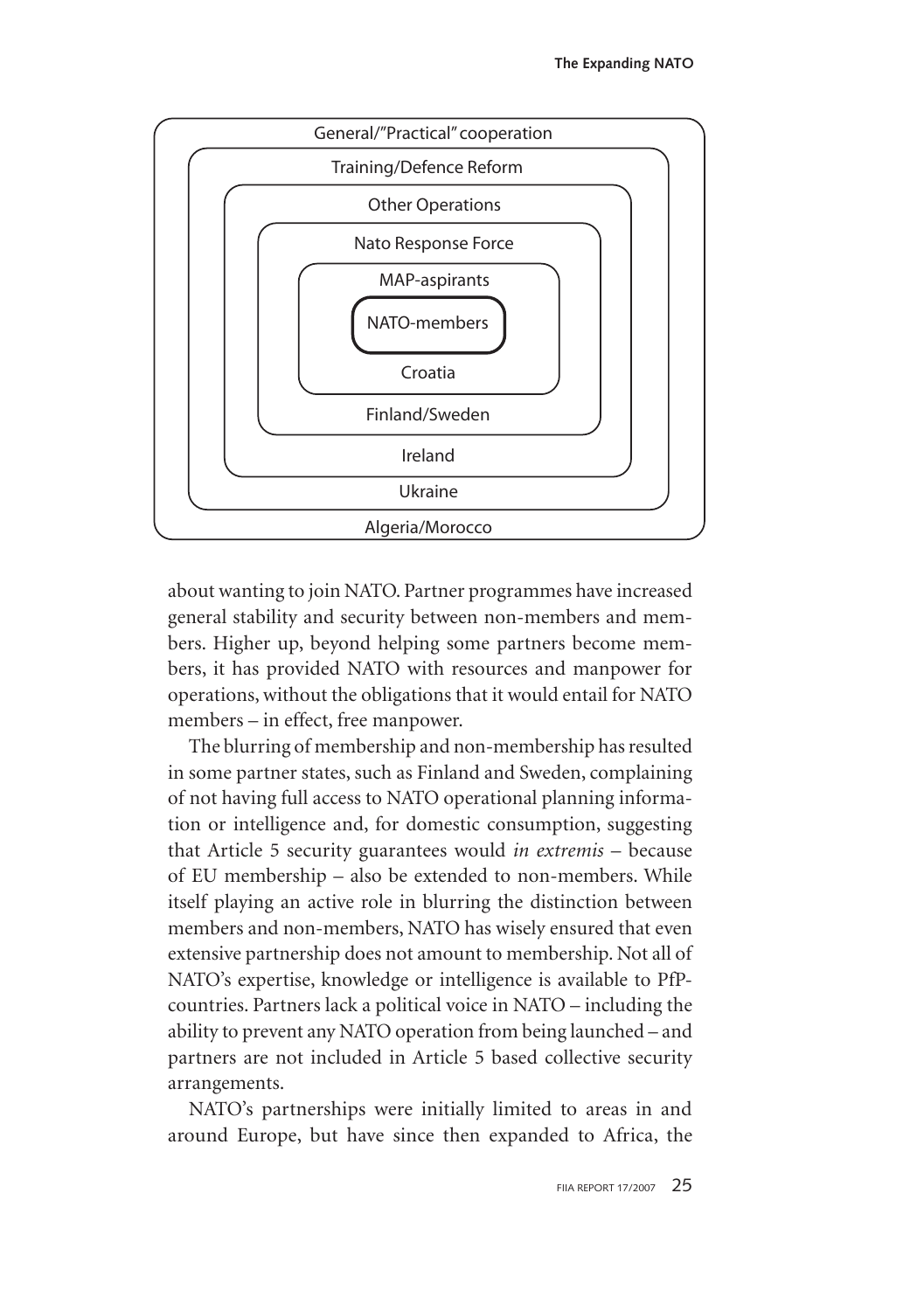Middle-East and Central Asia. Future partnerships may make NATO's partner network global. Countries such as Japan, Australia, and New Zealand already have partner-like relationships with NATO and are involved in some NATO operations. Some signs indicating a deeper connection with these "contact countries" have appeared. In 2007 NATO and Japan held their first high-level visits. Australia has already agreed to share classified information with NATO (in 2005), and both Australia and New Zealand have announced their intention to forge closer ties with NATO. Some support the formation of a clear institutional link between these Pacific countries and NATO.<sup>8</sup> It must be stressed that some of these relationships are still in their infancy, but they can – together with the opening up of NATO's field of operations – provide more rich ground on which NATO can grow.

#### **A Global NATO – What Might It Be?**

Historically, NATO has been regarded as a regional alliance linking North America and Europe. The regional character of the Alliance has been strongly associated with collective defence obligations against external threats. With the demise of the Cold War, the regional character of NATO has been diluted and global elements have been introduced into its activities. In the views of some, NATO has become, or at least should become, a global alliance.<sup>9</sup>

In the development from a regional to a global alliance, there are two landmarks. First, in August 2003, NATO took charge of the International Security Assistance Force (ISAF) that operates in Afghanistan under a UN mandate. Second, in Political Guidelines adopted in the Riga summit in 2006, NATO deleted the reference to "out-of-area" operations, meaning that its area of operation is now the whole world.

NATO is already today a global network. The complex and changing nature of political and military cooperation in light of redefined national security strategies in the Asia-Pacific, and the potential challenges posed by North Korea have caused an increased interest in deepening these partnerships. NATO also has contacts with China, which historically sees the Alliance as the

<sup>8</sup> Membership, however, would require an amendment to the foundational treaty.

Cf. Ivo Daalder & James Goldgeier, "Global NATO" *Foreign Affairs* 2006.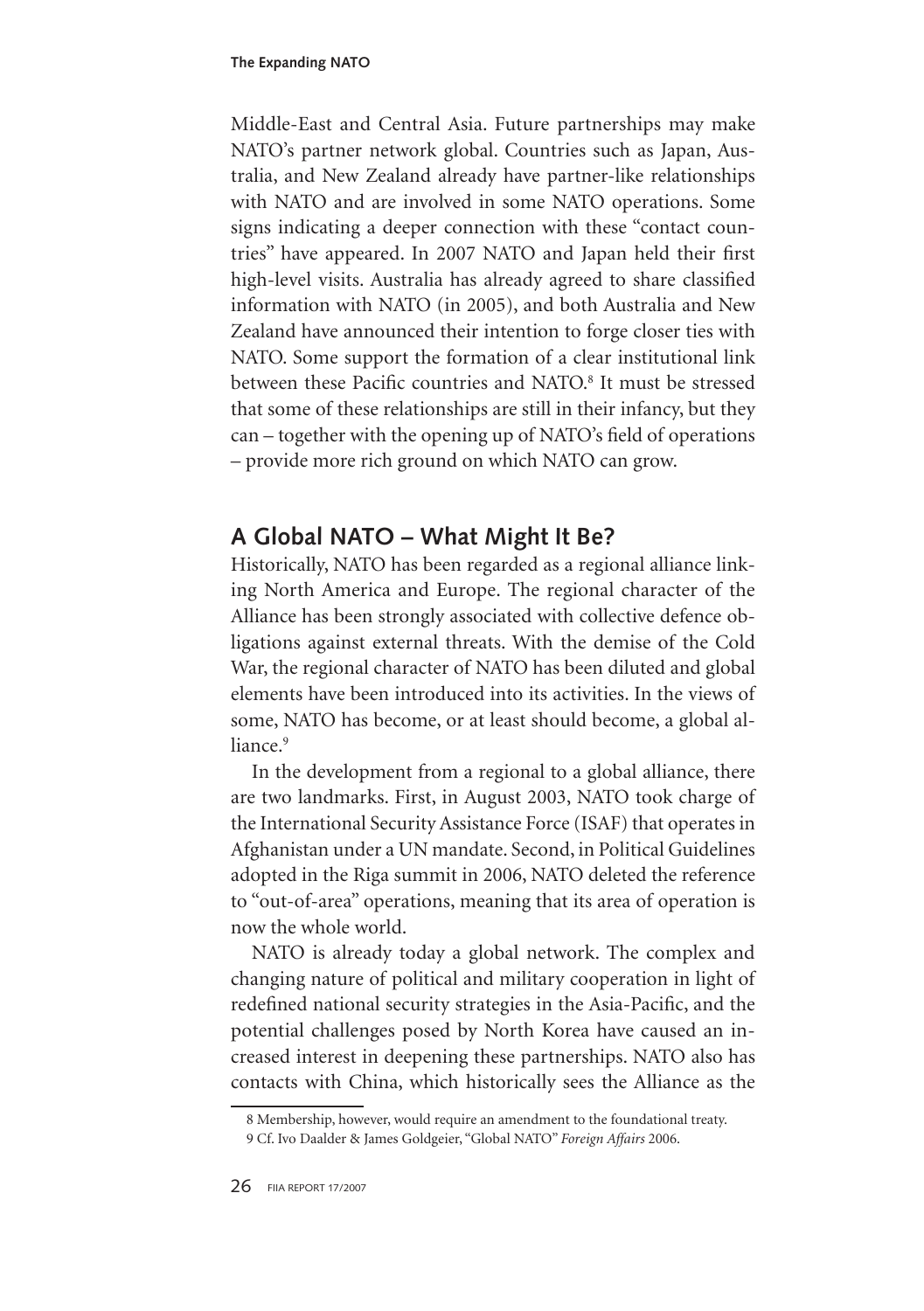tool of US politics and prefers its cooperation in peacekeeping operations for example in Darfur to take place under UN auspices. Japan has recently been particularly active in regard to NATO: the then Prime Minister Shinzo Abe visited NATO headquarters in Brussels in January 2007 and Japan participates in many ways in NATO operations for example in Afghanistan.

Why is NATO going global? Some argue that it is because the United States needs a multilateral instrument under its control to participate in the formation of a new balance of power in the Asia-Pacific. Another line of argumentation contends that many partners located in the Asia-Pacific face security problems of their own and the Alliance could provide some assistance to them. Although this may be correct for some, South Korea and Japan already have strong bilateral security agreements with the United States. It also does not explain NATO's motivation. Three realistic explanations, thus, emerge: (1) NATO institutionally wants to continue leading crisis management operations, and as the EU is assuming more responsibility for operations in Europe, the Alliance is focusing where there is more need; (2) the unexpectedly heavy requirements of the Afghanistan operation mean that NATO needs more partners to share the burden of extensive crisis management commitments; and (3) a desire by some members to give NATO a global political role.

NATO has institutionally committed itself to playing an active role in international crisis management operations. As NATO has let the increasingly capable European Union take on more responsibility for operations in the Balkans, it has been able to focus its efforts beyond Europe. However, NATO's commitments in crisis management operations, particularly in Afghanistan, have expanded faster than the actual resources available for operations have. To cope with the disjuncture, the type and size of commitments need to be reduced or new resources have to be found. One way of raising resources is to find new partners that are ready to share the burden in various operations. Past experiences show that practical cooperation in operations between NATO and its partners is feasible and often beneficial to the operation as a whole.

Some NATO members also hope that NATO could play a global political role, with time, evolving into a "Global Alliance of Democracies". However, many members are wary of these aspirations to give NATO a more global political role. They reason that the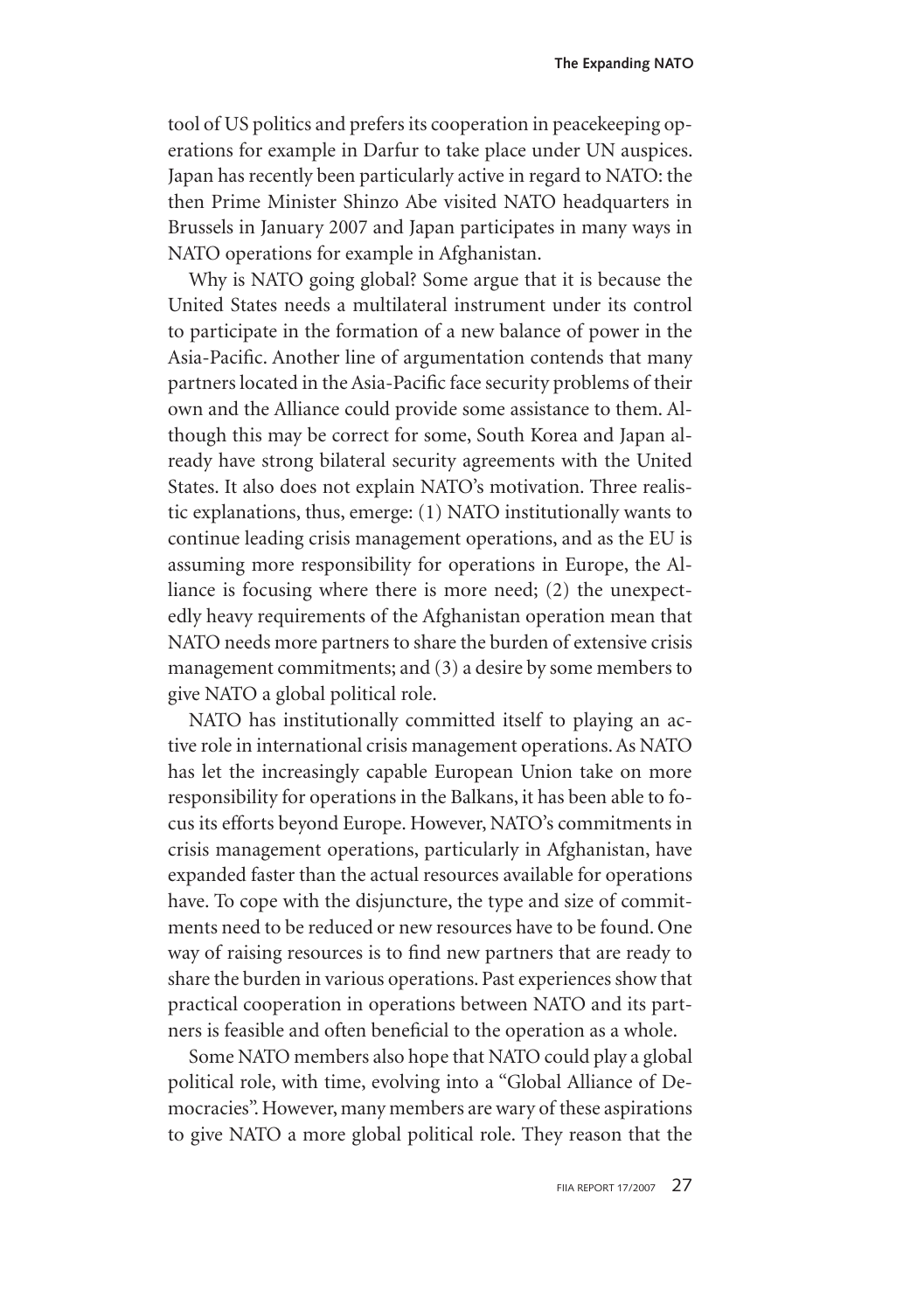Alliance itself would then become a political actor, whose choices have consequences. For instance, a closer relationship with Japan, and potentially with India, could stir reactions from China that are not entirely positive for the Alliance. Considering the nature of consensus based decision-making in NATO, it is likely that NATO's efforts to become global will focus on practical cooperation, not on endowing NATO with a more political role in world politics.

The expansion of NATO, in terms of membership and partnership, was central to the organization remaining relevant to the United States, and Europe – particularly in light of the growing and expanding European Union. Partnership programmes have increased understanding and cooperation between various states, and contributed to greater stability. The development of NATO into a global actor may carry similar benefits, but also far greater pitfalls than the expansion of NATO's network of member and partner states since the end of the Cold War.

While considering the benefits and potential pitfalls of expanding its roster of members and globalising its partnership network, the Alliance has in parallel expanded the roles and missions that it has undertaken. Just as with the membership enlargement, the members of the Alliance have presented a number of perspectives on this expansion of roles and missions. It is to these new and expanded roles and missions we now turn.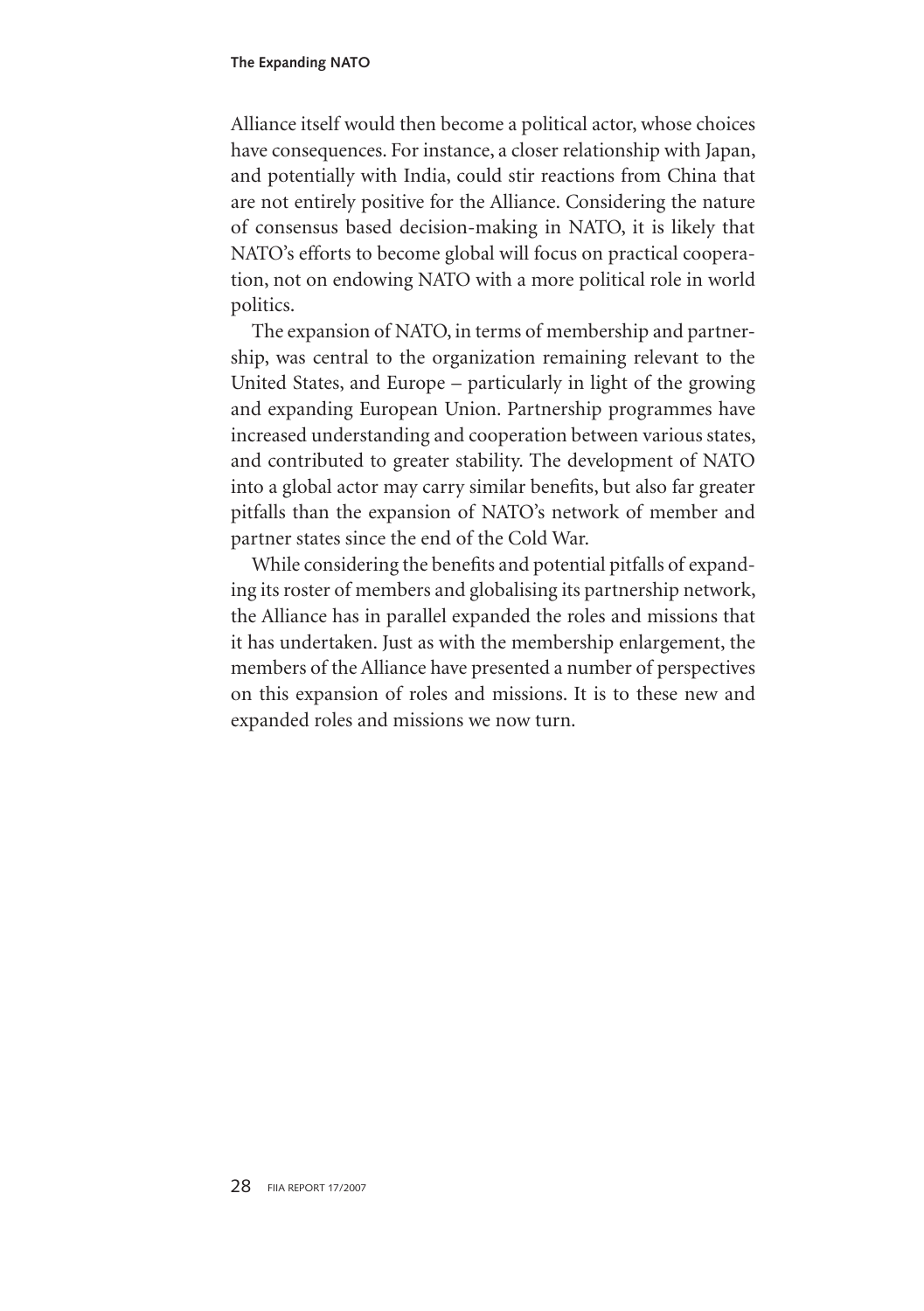## NATO's Roles and Missions

The North Atlantic Treaty Organization has taken on a number of new tasks and missions since the end of the Cold War. While NATO is in the process of transforming itself and developing the capabilities needed for these new tasks, debate continues on the new tasks as well as on the balance between the different roles. It is important to understand how these different roles have emerged, continue to evolve, and what implications they have for the Alliance, its members and partners.

During the Cold War, ensuring the security and freedom of member states required NATO to emphasize its role as a *military alliance* with a collective defence obligation, as expressed in Article 5 of the North Atlantic Treaty. Today, the organization itself emphasizes its role as a *security manager*<sup>10</sup> . As a security manager, the organization and its member states use the organization as a discussion forum for politico-military issues, create partnership structures to improve cooperation between member and non-member states, and prepare for and participate in so-called "non-Article 5" activities. These non-Article 5 activities include crisis management, humanitarian assistance, disarmament, environmental issues such as destruction of obsolete rocket fuel and preparation for disaster response operations.

Despite these different roles, the Alliance's fundamental purpose remains "to safeguard the freedom and security of its member countries by political and military means."<sup>11</sup> To achieve this, members have, in the 1999 NATO Strategic Concept, agreed to five fundamental security tasks: (1) Security, (2) Consultation, (3) Deterrence and Defence, (4) Crisis Management, and (5) Partnership. The Comprehensive Political Guidance document published in 2006 provides a more updated evaluation of future security

<sup>10</sup> p. 44 in *NATO transformed*, www.nato.int document #: NATOTRAENG0604

<sup>11</sup> p. 15 in *NATO Handbook*, NATO: Brussels. ISBN: 92-845-0178-4. Originally under different formulation in Washington Treaty.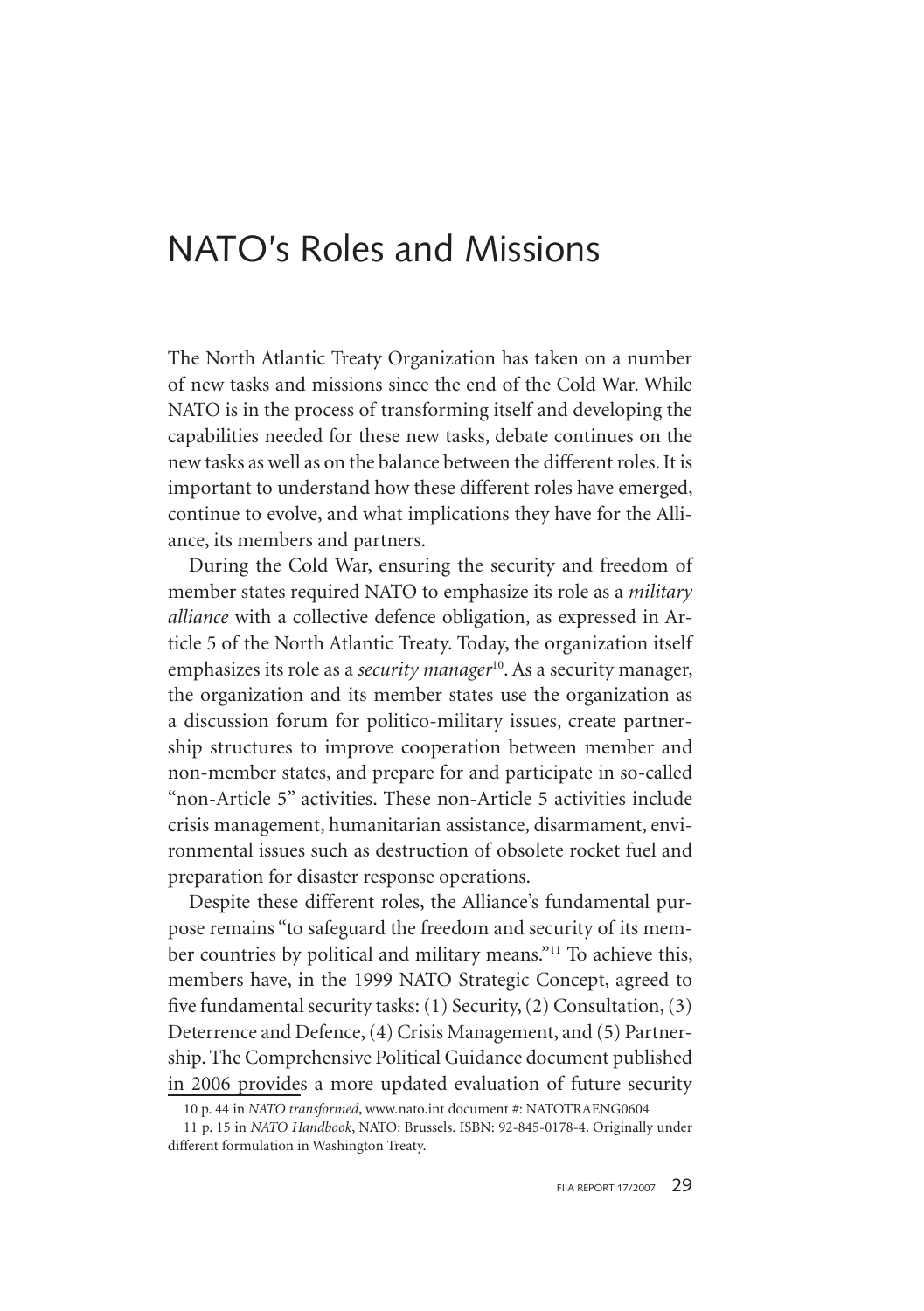challenges, the types of operations that may be required to meet those challenges, and the capabilities that NATO and its member states should develop in the next 10-15 years. The focus is on improving the expeditionary capability of national militaries, which serves primarily to improve crisis management capabilities, but also includes improving the ability of member states to provide each other military assistance under Article 5 operations.

Domestic priorities and experiences from ongoing operations, particularly from Afghanistan, cause member states to nationally emphasize and prioritize NATO's multiple roles and missions differently. Therefore, while discussions between member states predominantly focus on matters of practical cooperation, the most significant existential debate can be framed as a discussion on the complex relationship and appropriate balance between the basic essence of NATO, i.e. either military alliance (Article 5 based collective defence) or security manager (non-Article 5 activities, such as crisis management). The fundamental difference between these roles is that the former currently involves more passive, conventional means for achieving security (Article 5, deterrent value) and the latter more active means (non-Article 5 out-of-area, crisis management, and humanitarian operations). Whether the active means actually generate more long-term security is, however, not evident to all member states, and especially not to critics of the organization. For this reason, we now turn to evaluating the meaning and evolution of Article 5, and then to how the provision of military crisis management expertise and capabilities has in practice become NATO's primary operational activity.

#### **The Military Alliance Role of NATO: Article 5 and Collective Defence**

Collective defence responsibilities, based on Article 5 of the North Atlantic Treaty, remain at the core of NATO. The Treaty is explicit in the recognition of collective responsibility for defence, but the exact nature of these responsibilities is ambiguous. In practice, the responsibilities were very clear during the Cold War – individual German, Dutch, Danish etc. military units were well aware of their responsibilities. Currently NATO does not arrange large military exercises to practice collective defence efforts, but members do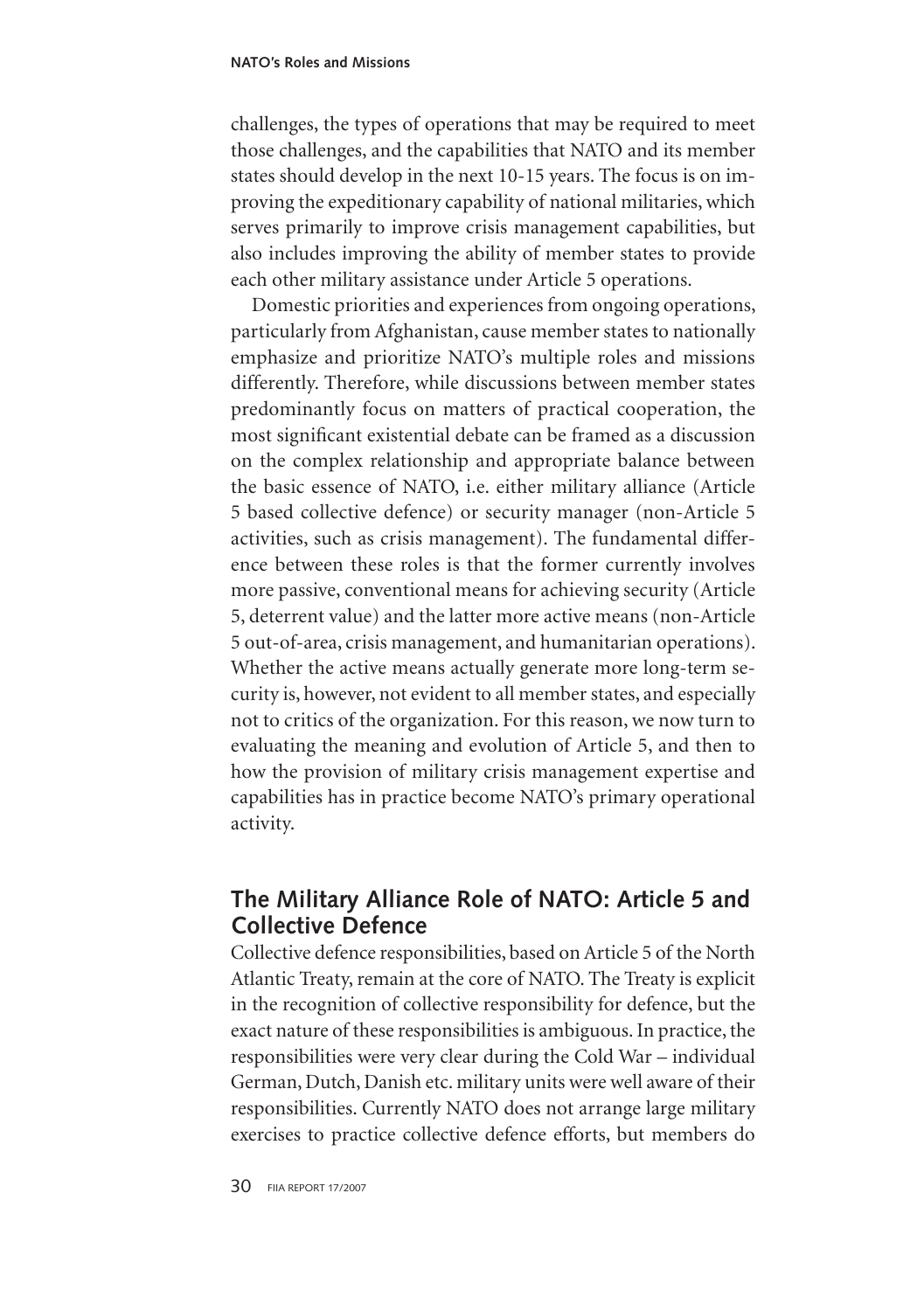not question the commitment of others to assist militarily and politically if Article 5 were to be invoked.

The text of the treaty is explicit about the fact that the commitment is geographically limited to attacks on North America and Europe, or islands and vessels under the jurisdiction of member countries that are located north of the Tropic of Cancer (Article 6). Furthermore, members are not obliged to join any strategically offensive actions. Any decision to launch an operation must be reached on the basis of consensus between all member states, but all members are expected to participate in operations carried out under Article 5.

Article 5 has been invoked only once, in response to the September 11, 2001 terrorist attacks in the United States. The invocation of Article 5 in response to this unconventional attack was politically meaningful, yet militarily largely symbolic. Consequently then, the "strength" of Article 5 is untested in the sense the treaty originally intended (conventional state vs. state warfare). However, the willingness of Alliance members to consider the provision of Article 5 based assistance in situations that do not involve conventional state against state warfare was clearly demonstrated. The invocation also demonstrates that the Alliance is ready to adjust the interpretation of the treaty to better suit emerging security challenges. More broadly, the specific implementation of Article 5 is necessarily dependent on international conditions: bi-polarity vs. multi-polarity; the level of international tension; and the emergence of conventional military threats.

Currently NATO conducts little operational planning for Article 5 based collective defence, although such efforts may increase slightly due to Polish and Baltic pressure for more concrete collective defence planning. It is planning like this that would at least give an indication of the type of military assistance that member states could give each other if a conventional war broke out between an Alliance member and a non-member. The low activity in such planning is indicative of the absence of concrete traditional military threats requiring collective defence, not of an absence of planning capacity.

The September 12, 2001 invocation also serves to prove that NATO member states' concepts of what security is, and how it is achieved, have changed since the end of the Cold War. Naturally, this has been reflected in NATO, where the concept of security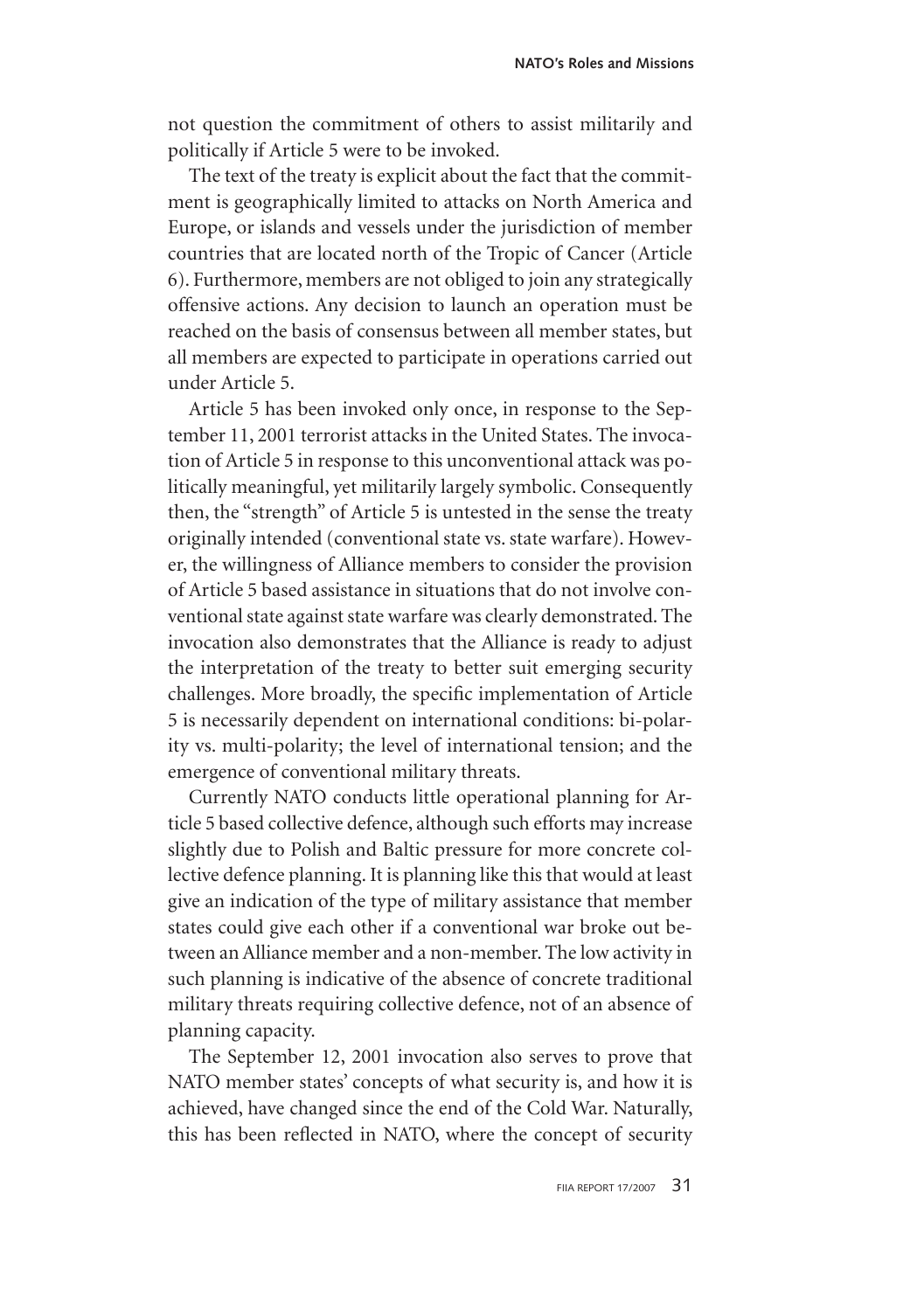#### *Nuclear Weapons and Deterrence in NATO*

Since the end of the Cold War the three NATO member states that possess nuclear weapons, the United States, the United Kingdom and France, have reduced the size and readiness of their nuclear forces. However, the United States, Great Britain and France will continue to maintain independent nuclear arsenals for strategic deterrence purposes. While NATO is often referred to as a nuclear deterrence alliance because its ultimate deterrence is based on nuclear weapons, and three of its members possess declared nuclear weapons, it is the United States that gives "the nuclear guarantees" that form the backbone of deterrence in NATO.

Within NATO the highest authority in matters pertaining to nuclear weapons is the Nuclear Planning Group (NPG), which sets the policies of nuclear forces. As is the case throughout NATO, the NPG operates on the basis of consensus giving all members that are a part of NATO's integrated military structure a voice in Alliance nuclear policies. The NPG discusses a broad range of issues, including safety, security and survivability of nuclear attacks, associated information systems, and deployment policies. The NPG also has a remit to address questions on nuclear proliferation and nuclear arms control. Although the issue has been discussed, NATO has yet to announce a policy of no-first use of nuclear weapons. At least the United States and the United Kingdom have publicly stated that they could use nuclear weapons against nonnuclear weapons states.

has been expanded beyond its traditional realm of collective defence. As an institution, NATO has started to redefine its concept of Euro-Atlantic security, recognizing that if it only continued its military alliance role the organization would not be able to respond to the security challenges of its members. This change began after the Cold War, but was spurred on by the asymmetric nature of "9/11". Member states' differing evaluations of actual security threats pose challenges to the future interpretation of Article 5, its "appropriate" invocations, and the nature of assistance that such an invocation would result in.

The cyber-attacks directed against Estonian computer networks in the spring of 2007 provided a concrete example of the differing and ambiguous interpretations of Article 5. Because the damage caused by a society-wide cyber-attack can exceed the damage done by a limited conventional military strike, some member states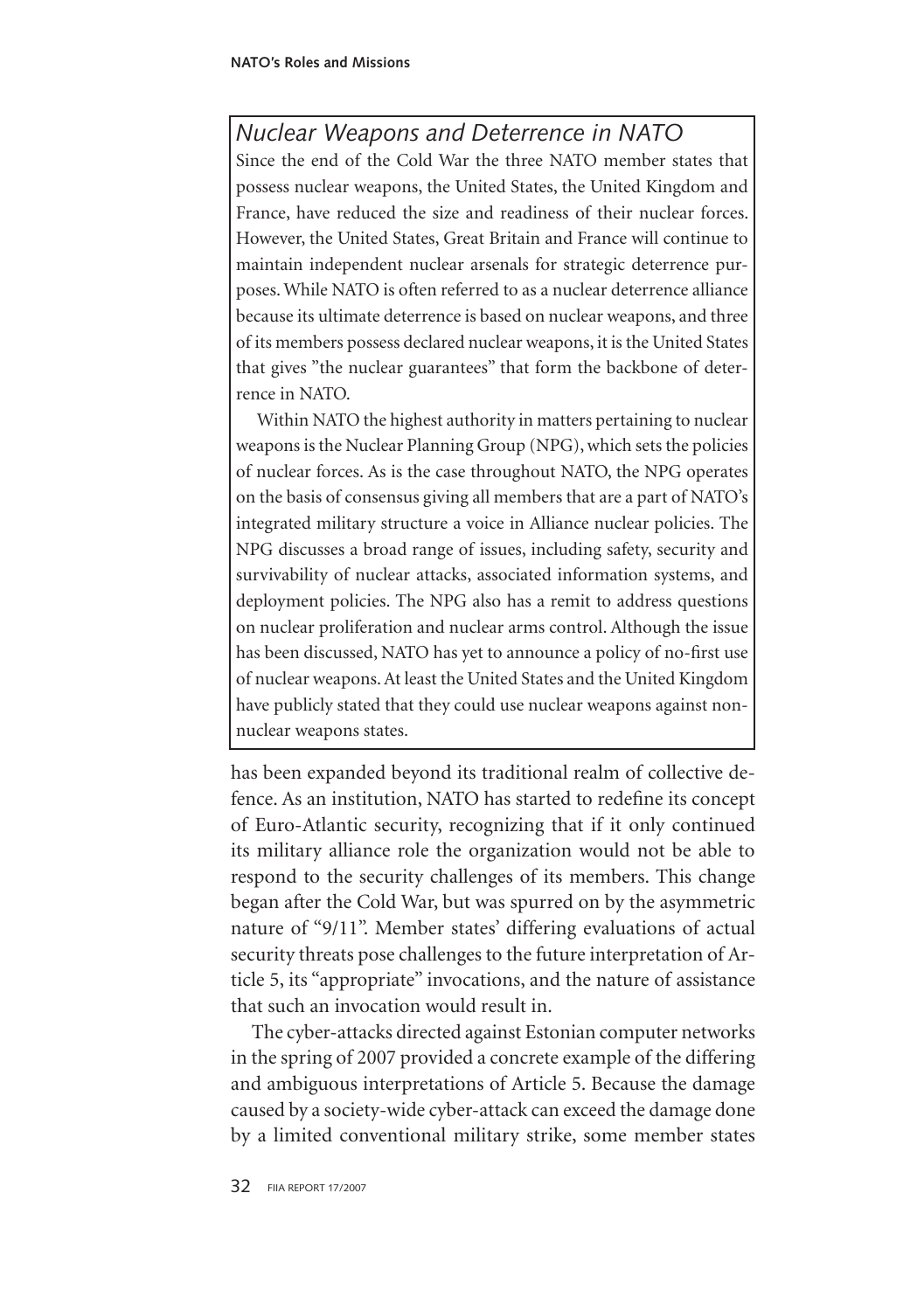wanted to discuss invoking Article 5. Other member states were unwilling to "lower the bar" for invoking Article 5 fearing, among other things, that invocations would become commonplace, or that it would become acceptable to send only limited assistance – e.g. in the form of some computer experts – in response to the invocation of Article 5.

Article 5-type collective security, NATO's military alliance role, has historically been and remains important to Alliance members. Because member states base their national defence preparations and planning on the continued military alliance function of NATO, there is no indication that the military alliance role of NATO will cease to exist. Even the emergence of the EU's Common Foreign and Security Policy will not change this; the new Reform Treaty clearly states that NATO "remains the foundation of [the members'] collective defence and the forum for its implementation."<sup>12</sup>

Based on the continually changing political context in which NATO members must interpret their obligations, it is, however, likely that the nature, applicability and scope of Article 5 and its attendant obligations will evolve. Its only invocation to date suggests a willingness to consider extending Article 5-type obligations to spheres beyond conventional military attacks.

Recent comments made by various representatives of Alliance member states suggest that the solidarity that undergirds the Article 5 collective defence obligations should also be present throughout Alliance activities. It is likely that the expectation of solidarity will increase as the Alliance becomes more comfortable with its security manager role: the governing principle would be that if all members agreed to start an operation, then all should participate "equally" and everyone should also leave together. It is, however, unlikely that security manager activities (non-Article 5) will become as legally binding as military alliance (Article 5) activities.

#### **The Security Manager Role of NATO: Non-Article 5 Operations**

In its security manager role, crisis management, humanitarian assistance, disarmament, and a forum for discussing politico-

<sup>12</sup> Page 31 of CIG 1/1/07 REV 1 (EN)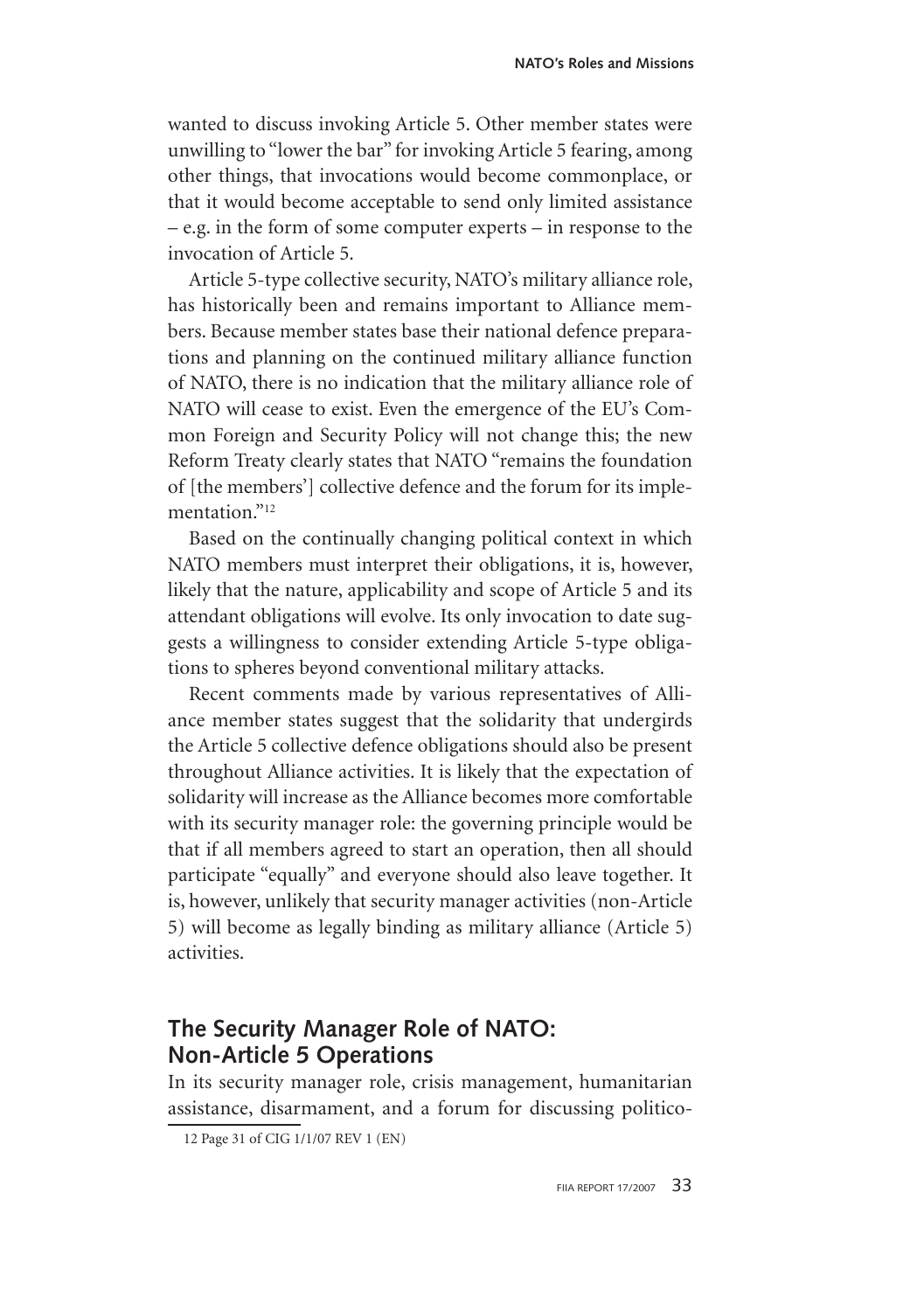military issues are all tasks NATO engages in. Of these, from the perspective of resource commitment and operational activity, crisis management has in the past decade become the fundamental security task that NATO engages in outside of the Alliance member's own borders. During this time, the Alliance has played a significant role in Afghanistan and four crisis management operations in the Balkans. It has also provided logistics and training support to the African Union operation in Darfur.

The NATO Strategic Concept of 1991 mentioned crisis management, but in a broad context, noting only that military forces of Alliance members could be "called upon to contribute to global stability and peace by providing forces for United Nations missions."13 NATO provided assistance to United Nations forces in the Balkan wars and, after the Dayton peace agreement, ultimately took on responsibility for executing the military component of the agreement in the form of the initial Implementation Force (IFOR) and the follow-up Stabilisation Force (SFOR). Because NATO felt that the Implementation Force and the Stabilisation Force were successful in demonstrating the usefulness of crisis management as a central post-Cold War task for the organization, the Alliance increased its focus on crisis management, although initially only focusing on the Euro-Atlantic area.

This form of non-Article 5 operations was enshrined as one of the new fundamental security tasks of the Alliance in the 1999 NATO Strategic Concept. In addition, difficulties in deploying troops suitable for crisis management operations even within Europe had by 1999 made it clear to Alliance members that it was necessary to improve the availability, deployability and capabilities of members' national military forces. To this end, the Strategic Concept called for the Alliance as a whole to develop its forces so that they could still meet national and collective defence obligations, but also be more useable in crisis management operations.

By 2002 when NATO launched its broad strategy of Transformation, a part of which is focused on developing national forces, member states' forces were still predominantly configured for Article 5 type operations. The introduction of the NATO Response Force and more critically experiences in Afghanistan have caused changes and resulted in improvements *vis-à-vis* crisis manage-

<sup>13</sup> Paragraph 41 in 1991 NATO Strategic Concept.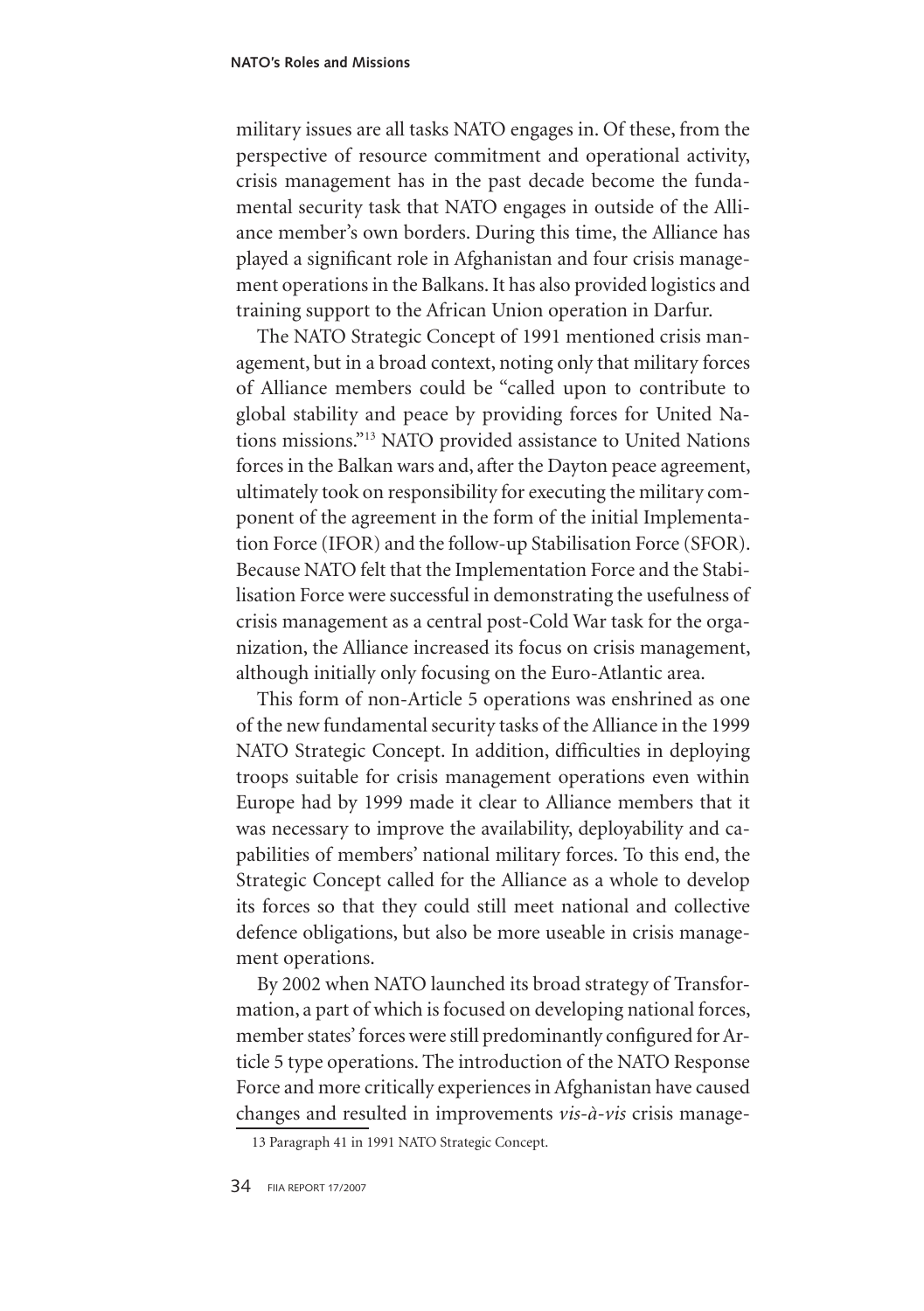#### *NATO Response Force*

The NATO Response Force (NRF) concept was agreed to by the member states at the Prague Summit in 2002. It reached initial operational capability in 2004, and at Riga in 2006 was declared to have reached full operational capability. Particularly due to commitments in Afghanistan, the NRF is currently only approximately 70% of its original maximum strength of 25 000 troops, divided into sea-, airand land-components.

In the fall of 2007 NATO refocused the NRF concept. The NRF will have a core of 8 000 to 10 000 troops, providing each rotation with the same basic capabilities. For each of the rotations, member and partner countries can then provide additional troops and capabilities to the NRF. This ensures that the force always has a minimum level of crisis management capabilities but can sometimes have additional ones. Members will also jointly develop and field command and control as well as logistics backbones that will in the future be used by all NRF rotations.

The NRF has two general purposes. One is to act as a force where new operational tactics and doctrines can be evaluated and incorporated, and thus improve European military capacities as European armed forces rotate and certify their troops through NRF readiness cycles. The NRF also provides NATO with an operational force, which it can utilize in a broad range of operations. Although the NRF is capable of engaging in peace-enforcement operations, many members are clearly unwilling to use it for such operations. To date, elements of the NRF have been used for humanitarian assistance operations (New Orleans floods and Pakistan earthquakes in 2005) and to support election (Afghanistan 2004) and Olympic (Athens 2004) security operations.

Even at its reduced size the NRF will change national NATO troops. However, it is clear that Afghanistan–ISAF is currently a stronger catalyst for change within NATO. The very challenges of Afghanistan have caused the Alliance to reconsider the size and tasking of the NRF, but in its improved form the NRF will remain in NATO's inventory of tools, both for operational and development purposes.

ment capabilities of participating states. Due to the overlapping membership of the two organizations, these improvements have also been reflected in the European Union's crisis management capacity.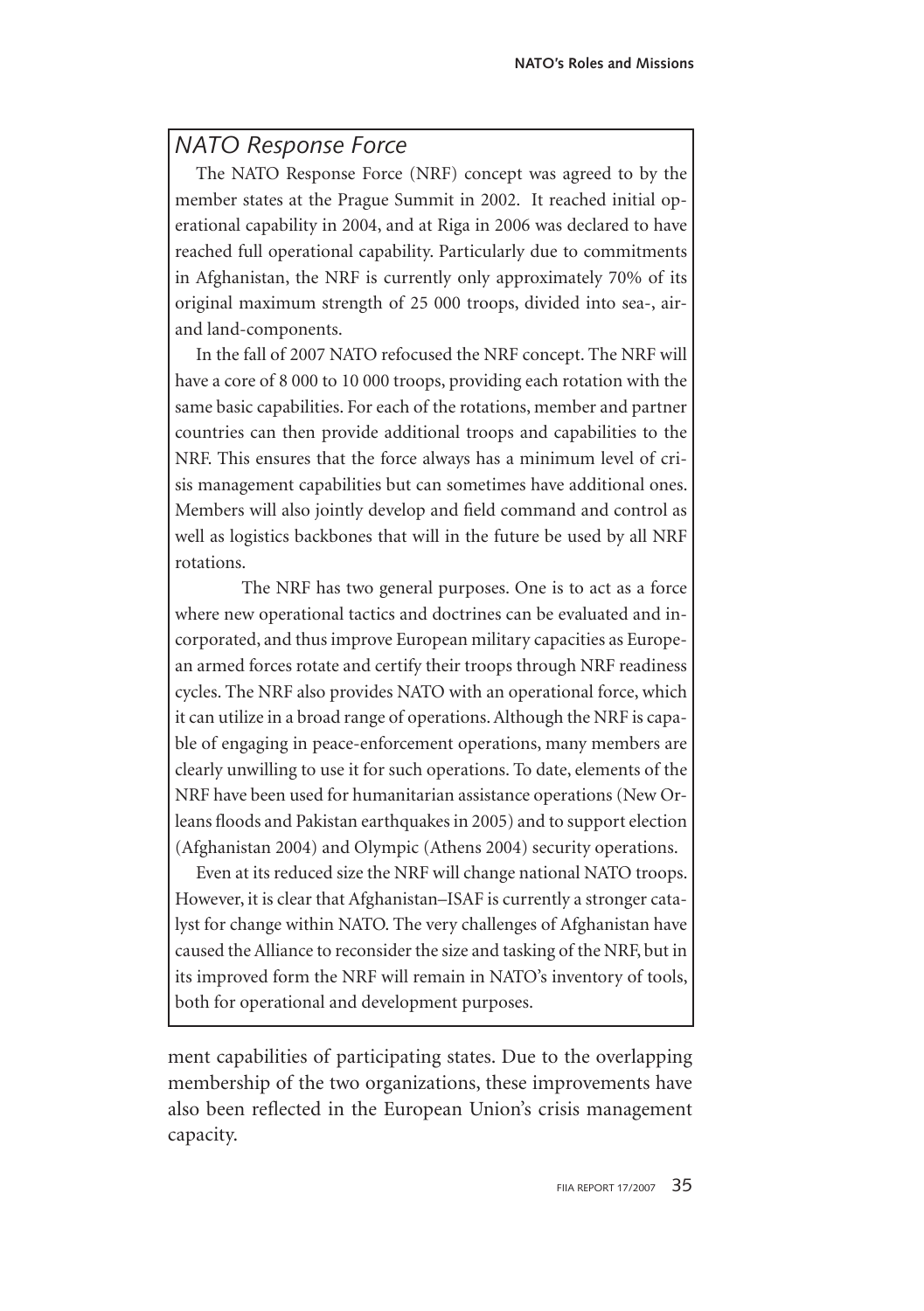This process of change started in 2002 (Transformation) and the consensus that has developed regarding some aspects of crisis management are reflected in the Comprehensive Political Guidance issued in 2006. The Political Guidance expands the potential range of non-Article 5 operations from the Euro-Atlantic area to cover, in principle, the whole world. This expansion reflects changed political realities, and also the fact that the Alliance had by 2006 engaged in two distant "out-of-area" crisis management operations, Afghanistan and Darfur. The Political Guidance confirms that the debate on whether the Alliance should engage in "out-ofarea" crisis management operations is officially over. There are no longer any "out-of-area" operations. However, Alliance experiences in Afghanistan have brought up a new set of issues and debates on different approaches to crisis management and what the appropriate crisis management profile of the Alliance is.

#### **NATO and Afghanistan**

The International Security Assistance Force (ISAF) in Afghanistan has become the primary crisis management challenge for NATO. In 2003 when NATO agreed to lead the United Nations mandated operation, the Alliance became active in its first distant "out-of-area" crisis management operation. The extent and intensity of the combat that NATO forces have been engaged in during operations in Afghanistan has led to some significant rifts within the Alliance. These divisions do not follow previous lines, such as those between the European allies and the United States or between members who supported the United States' invasion of Iraq and those who did not. The widely diverging national perspectives among member states have resulted in ongoing debates about what the genuine security interests at stake are and how NATO should engage in crisis management in a global context. As a result, what happens in Afghanistan has important implications for NATO both in the immediate future and in the longer term.

The major source of disagreement is the varying willingness of NATO member states to commit troops to the most violent areas and regions of Afghanistan. Some NATO members, such as Britain, Canada, the United States and the Netherlands argue, that because NATO collectively and unanimously decided to engage in Afghanistan and lead the ISAF operation, that all member states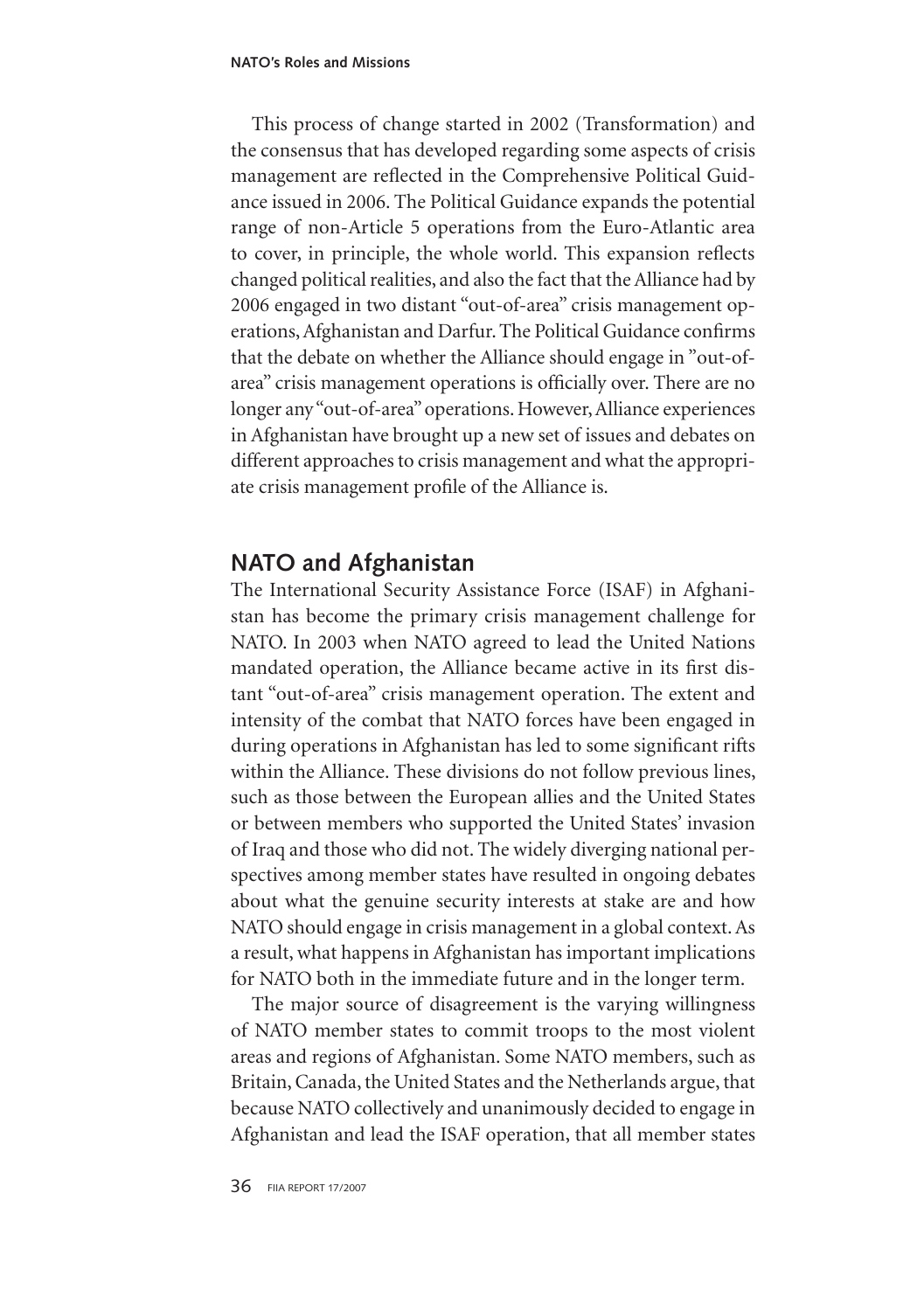### *A "North-South Divide" in Afghanistan*

The majority of the fighting that ISAF has conducted has taken place in the southern provinces of Kandahar and Helmand. In Kandahar, Canadian and Dutch troops have been involved in heavy fighting with the Taliban, while in Helmand the British Army has provided the bulk of the troops, with a few companies being added by Denmark. The level of the fighting with the Taliban in the summer of 2006 led to the British commander of ISAF at that time saying that it was the most intense combat that the British army had taken part in since the Korean War. The ferocity of the fighting has brought the Afghan commitment to the front of the political debate in the UK. Similar discussions have taken place in Holland and Canada, leading ultimately, in the spring of 2007, to a debate in the Canadian Senate as to whether the country should withdraw all its troops from ISAF unless other NATO states come to its aid.

The anger that has been expressed in the UK and Canada has been particularly aimed at the restrictions imposed by national governments of other NATO member states; those that limit where and how their troops can be deployed in Afghanistan. For example, the German army has a major presence in Afghanistan, but it has been prevented by the German parliament from being involved in combat operations in the south. In the late summer of 2006, the situation reached the point where even the secretary general of NATO, Jaap de Hoop Scheffer, spoke out to say that there were NATO members who had to ask themselves, "Shouldn't we do more?"

The activity of some members, especially those that have involved themselves in the fighting to the greatest extent, may be explainable by specific national circumstances. The British followed an activist foreign policy under Tony Blair. Whilst much focus has been on the United Kingdom's part in the Iraq invasion, the UK had before entering Afghanistan or Iraq more positive experiences of intervening in Sierra Leone and Kosovo. The Netherlands went through a period of profound introspection after Dutch UN troops in 1995 failed to defend Srebrenica in Bosnia, thereby becoming witnesses to the worst act of genocide in Europe since World War II. The Canadian government has proposed a new international moral principle, the "Responsibility to Protect". One of the key figures in the discussion that led to this stance was the Canadian General, Roméo Dallaire, who, in 1994, was in command of the United Nations peacekeepers in Rwanda at the time of the genocide. These three states have all adopted foreign policies that at least pay lip service to some normative position beyond that of national interest.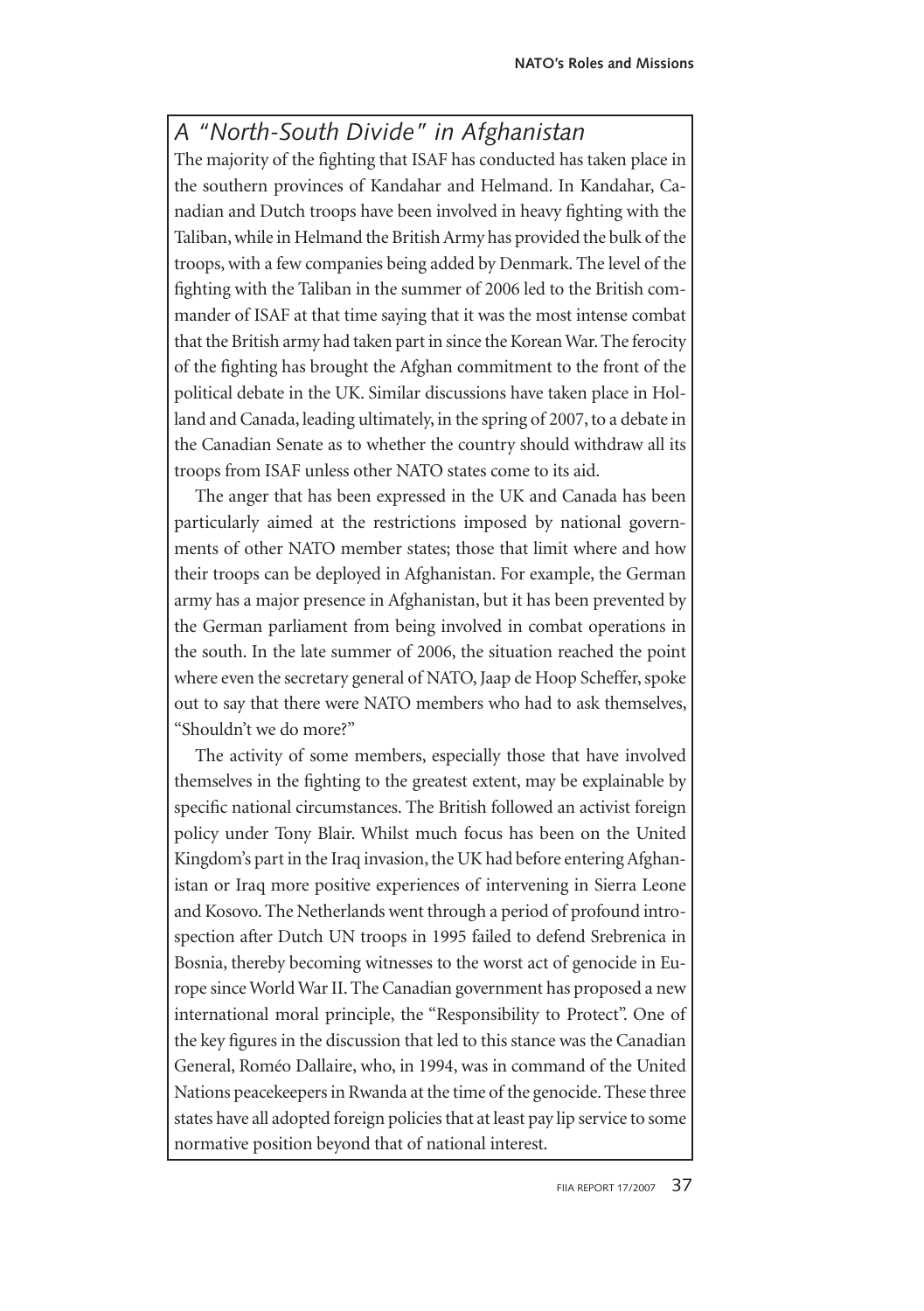are obliged to "fully support" the mission in Afghanistan, including sending combat troops to more deadly southern and eastern regions of the country. This has created a "North-South divide" based on where member states' soldiers are stationed.

Secondary problems have arisen from the rotating command of ISAF, with different ISAF members bringing very differing strategies and command styles to their 6-month period of leading the mission. A related issue has been that although the United States contributes significant forces to the ISAF mission, it also leads a separate multinational force in Afghanistan, designed to pursue and destroy al-Qaeda elements. The operations of the non-NATO US-led force sometimes conflict with the goals of the ISAF mission. In particular, the extensive use of air power in these "counter-terrorism" operations has led to the unintentional but still numerous killings of Afghan civilians. For NATO, operating in the same area and attempting to win the support of local populations, these killings have been a strategic setback.

Another major point of discussion is to what extent ISAF should also follow a counter-narcotics policy and destroy the major cash crop of the region. Some feel this is not just a distraction but actively alienates locals from the central government as no other form of economic activity is viable. Others feel that the opium produced from poppies is a major factor in the country's instability, financing the warlords and their various private armies.

Just as was seen over Kosovo in the spring of 1999, NATO members can fight together but operations reveal significant differences between the member states of the Alliance. These differences exist not only in terms of their military capabilities but, perhaps more importantly, in their domestic political settings, and the world-views of their leaders and policy makers. It is therefore not surprising that not all member states are ready to lift national restrictions on the use of their troops in Afghanistan. It says little about how they view crisis management *per se*; rather, it suggests that, public speeches notwithstanding, members cannot agree on the tactical-operational implementation of the operation, or on the importance of the Afghanistan operation as a whole.

Different member states have constructed their ideas of what ISAF is in very different ways. Some believe that the value of "winning" in Afghanistan is not worth the probable costs to their country, be that in the lives of their troops, tax revenues spent, or in their moral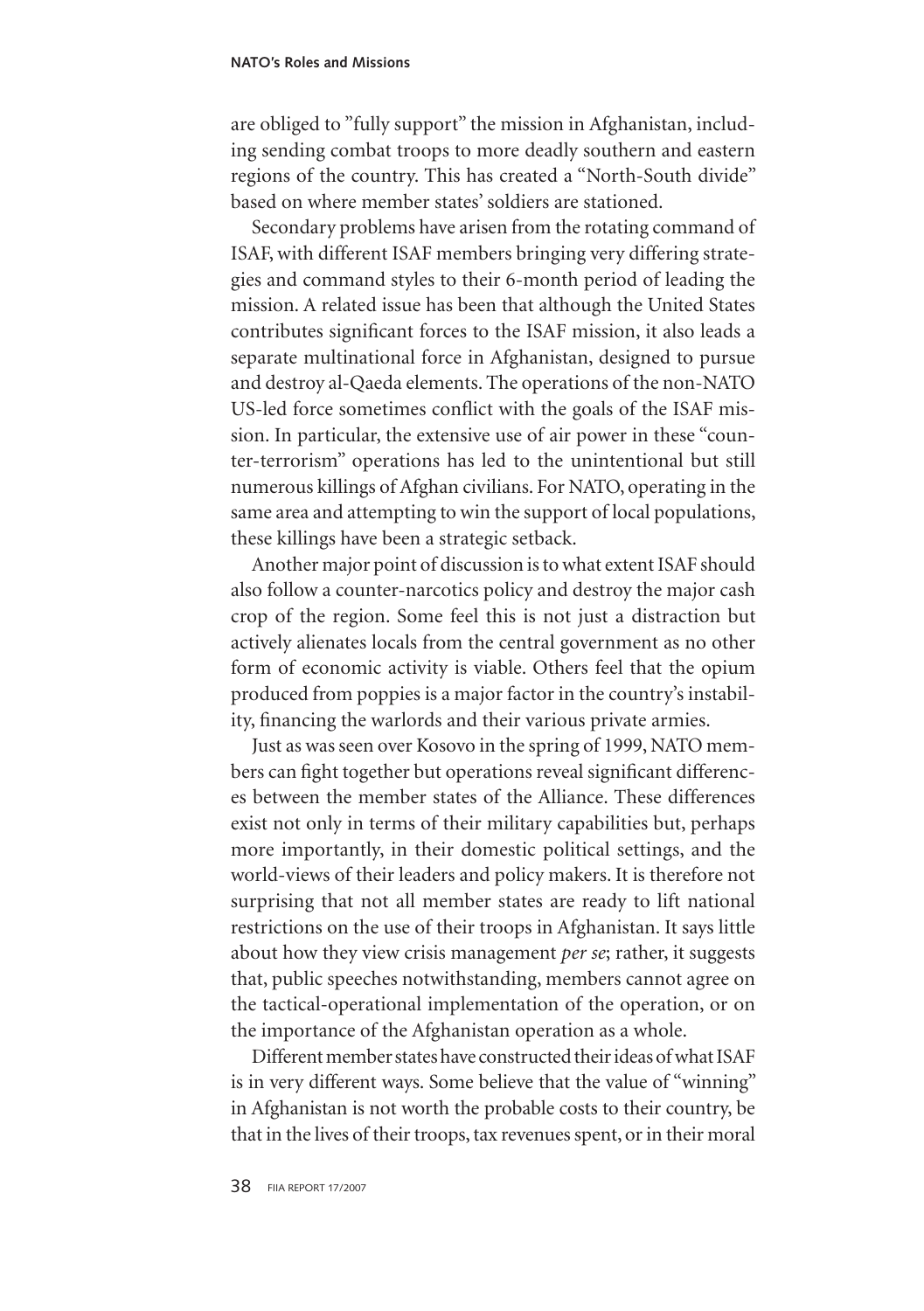view of themselves as an actor in the international environment. Others believe that if NATO fails in Afghanistan then it has failed as an alliance. Some have even declared that the relevance of NATO itself is put into question if the Alliance leaves Afghanistan before "winning". These arguments have an institutional and humanitarian basis. The institutional argument is that if NATO members have jointly agreed that Afghanistan is the organization's primary challenge and the Alliance nonetheless is unable to succeed, then "what is it good for?" The humanitarian argument is that NATO forces are needed to protect the vulnerable civilian population that in the fall of 2007 overwhelmingly wanted the international forces to remain in the country. However, because NATO is perceived as useful in both its military alliance and security manager roles, even if members decide to withdraw from Afghanistan and temporarily reduce their attention to the security manager role of NATO, the organization will not become irrelevant.

Afghanistan will remain for some time the prism through which many of the debates about the appropriate balance between the military alliance and security manager roles are viewed. These debates go to the heart of the Alliance's efforts to transform itself from a collective defence organization to a "security manager in the broadest sense."<sup>14</sup> The discussion about what the security interests at stake are in Afghanistan is equally relevant to any number of other regions in the world. While all NATO members and most partner countries agree that crisis management is an important task for NATO, and a role it should take on with the currently diminished likelihood of active Article 5 operations, the organization will continue to struggle to find a genuine consensus on what the national security benefits are of engaging in difficult long-term crisis management operations.

While debate continues on the appropriate balance between the different tasks, based on concrete operational activity, NATO is currently focusing on its security manager role by providing units for military crisis management operations mandated by the United Nations Security Council. The organization has committed itself to a process of change, emphasizing its role as a security manager, while remaining a military alliance through which its collective defence commitments form the foundation of its members' national defence planning.

<sup>14</sup> p. 44 in *NATO Transformed* (2004), document #: NATOTRAENG0604. Available at: www.nato.int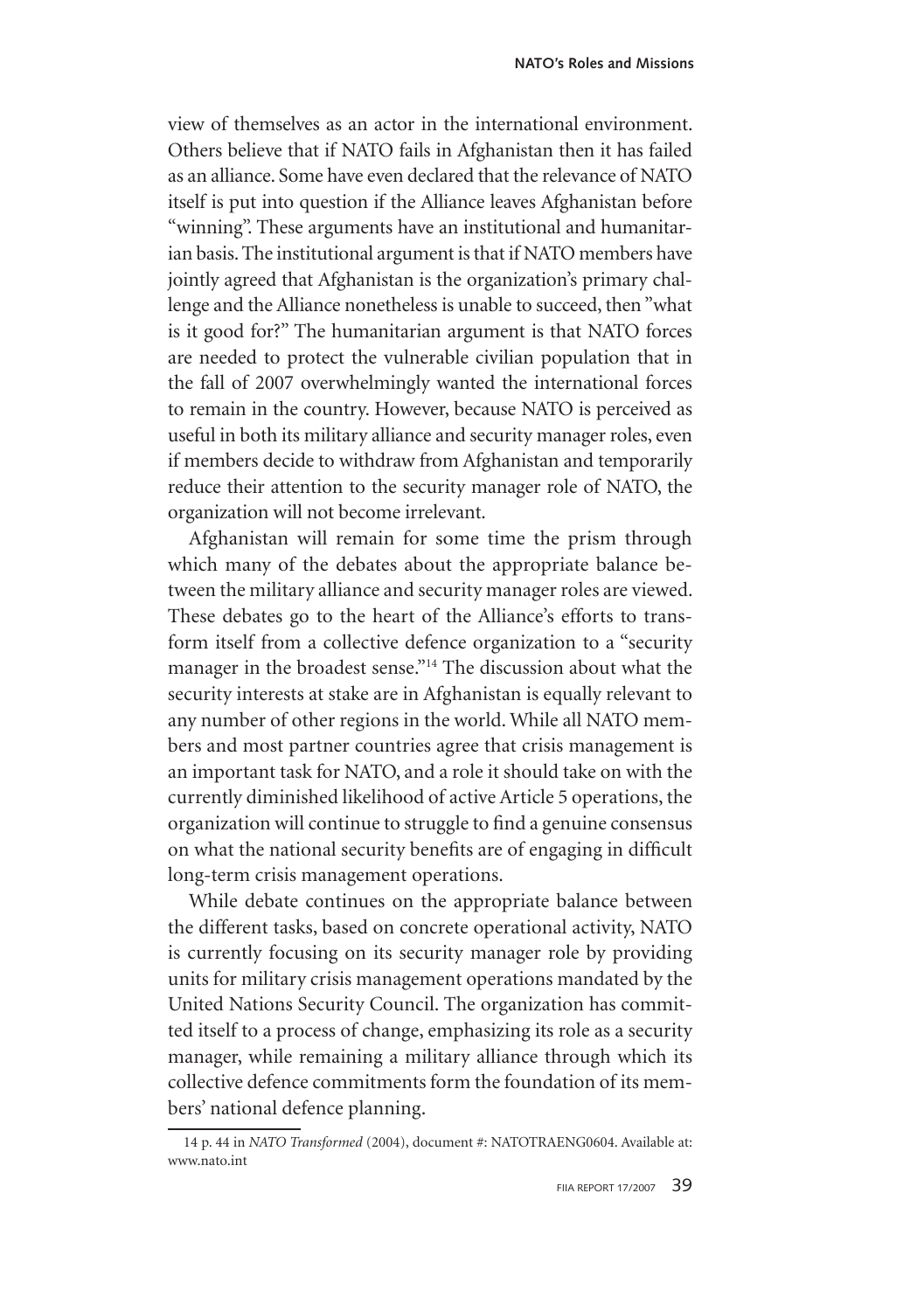## The United States and NATO

The chapter begins with a summary of the evolution of US policy regarding NATO during the Cold War, showing how the US commitment to NATO fluctuated as advocates of activism and isolationism vied for power in Washington. It then proceeds to show how the needs of the volatile post-Cold War security environment added another contentious dimension to the NATO debates in Washington: the question of NATO's role in legitimising American-led military interventions.

Next, the chapter analyses US policy towards NATO in the post-Cold War years and argues that it can be divided into two phases. The first one, coinciding roughly with Bill Clinton's presidency, was characterized by the rise and decline of the *liberal hawks*, who, despite many practical problems and controversies, supported an activist foreign policy combined with considerable diplomatic efforts aimed at gaining support from European allies. The second phase, coinciding roughly with the George W. Bush presidency, has seen the balance of power in Washington shift from liberal hawks to *primacists*, who advocate an assertive unilateralist foreign policy and preferred *ad-hoc* coalitions over static alliances. The chapter ends by looking at trends that are likely to affect US policy towards NATO in the future and analyses the implications they might have for the transatlantic relationship.

#### **The Cold War: Activism vs. Isolationism**

When NATO was established the United States made a historical decision to abandon the principle of non-alliance, a tenet that had been guiding its foreign policy for over 150 years. Since the end of the World War II there had been a growing will in the US to protect Europe from the threat of communism and potential Soviet expansion. The signing of the Brussels Treaty, the 1948 *coup*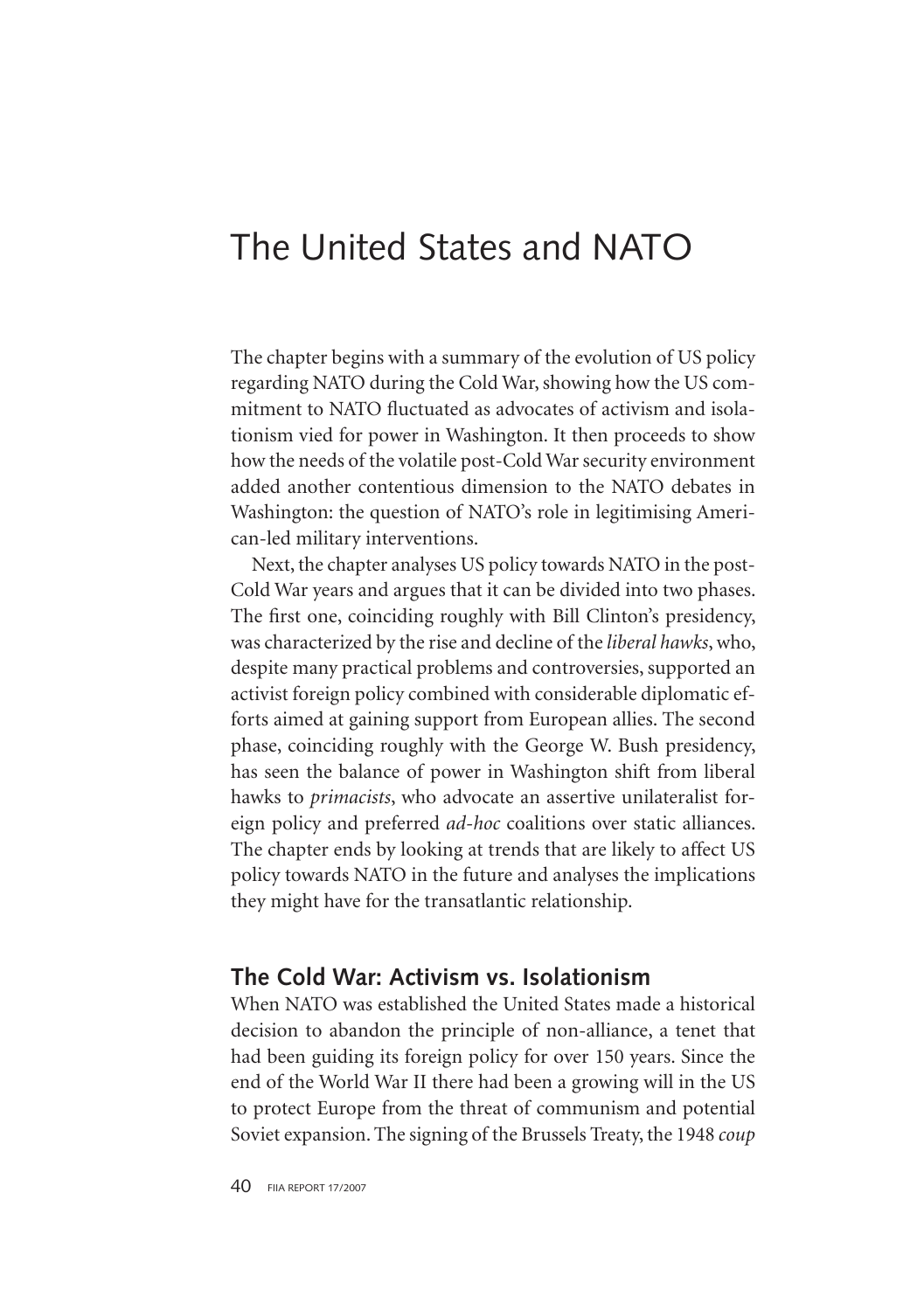*d'état* in Prague, and Soviet pressure on Norway to sign a nonaggression pact, all contributed to the US's conclusion to end its policy of non-alliance.

As the North Atlantic Treaty's formulation regarding assistance was being negotiated, the United States ensured that it became a qualified commitment. In case of an attack, every member state was only obliged to assist the attacked party or parties by taking "such action as it deems necessary". This was a disappointment to Europeans who wanted a commitment from the United States that it would automatically give full military assistance to other members. Despite the ambiguous choice of words in the Treaty, during the Cold War deployment and military plans were clearly defined in practice. The Brussels Treaty countries were also unhappy that the United States invited Portugal, Iceland, Norway, and Denmark to join NATO, because they feared that these countries' membership would dilute the military aid that would otherwise be confined to the five "core" members. The US had nevertheless set its mind on giving a true "Atlantic" flavour to the Alliance, along with creating "defensible lines" and borders for the Alliance, and it succeeded in doing so.

The Korean War (1950-53) along with the disappearance of the American nuclear monopoly in September 1949 caused concrete changes in the emerging Alliance. Its southern flank was strengthened when Greece and Turkey became members in 1952. US military presence in Europe was still perceived as central to the military credibility of the Alliance. The German issue was confronted by admitting the Federal Republic of Germany into the Alliance, albeit with restrictions imposed on its sovereignty and armaments. This was in line with the US goal of initially containing and then integrating Germany into the West.

During the early 1960s NATO faced serious internal schisms. The Kennedy Administration (1961-63) wanted to raise the threshold at which nuclear weapons would be used. The new "flexible response" strategy would replace the "massive retaliation" doctrine, resulting in many potential escalation steps prior to the use of nuclear weapons. Flexible response remained one of the key strategic concepts of NATO until the end of the Cold War, but was initially opposed by many European member states who interpreted it as a sign of weakening US commitment to the defence of Europe. The Cuban missile crisis in 1962 increased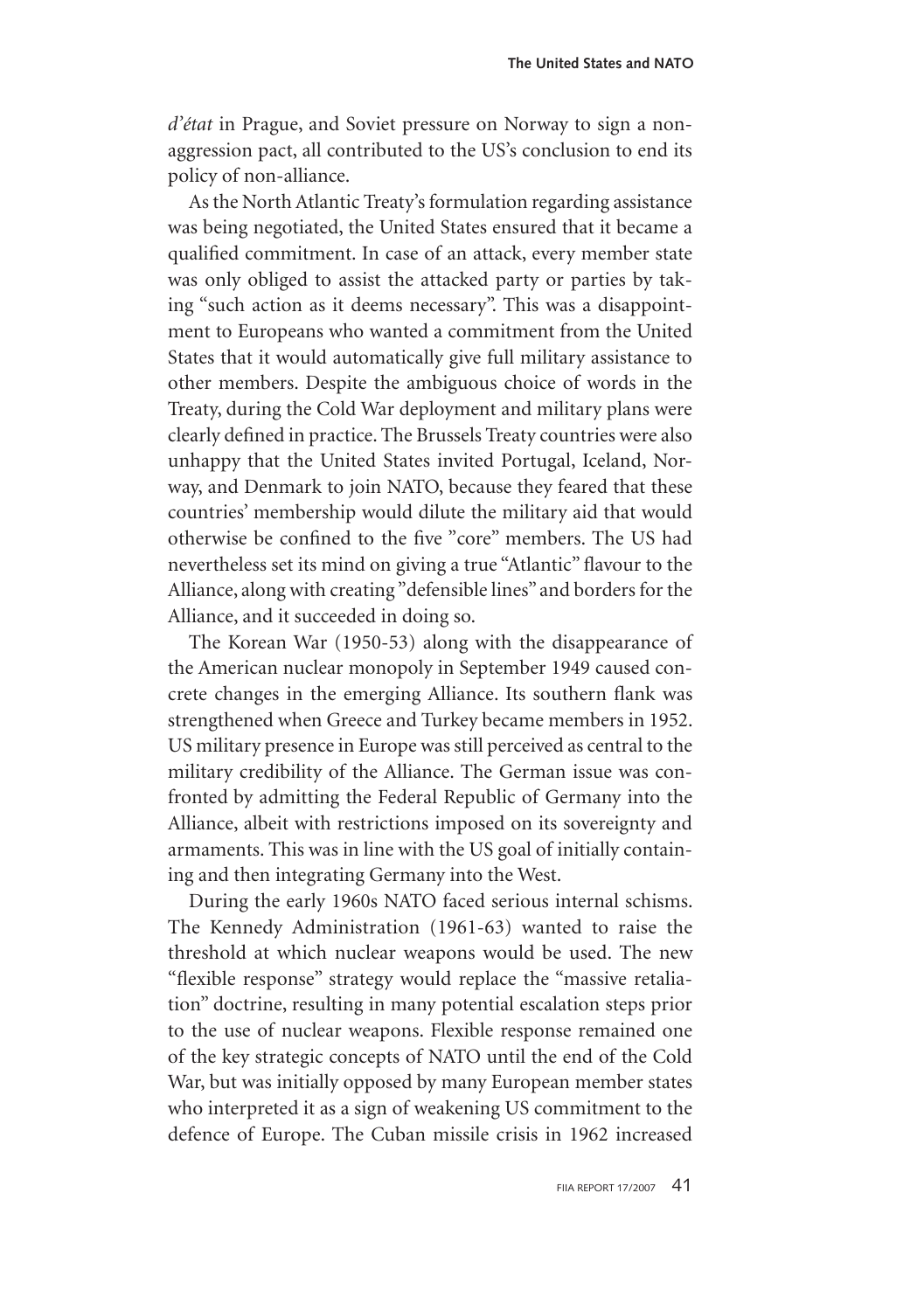the internal unity of the Alliance by reminding members about the common Soviet threat. The Anglo-Saxon nuclear monopoly and the US's will to more tightly centralize the control of NATO nuclear operations sustained the European resentment towards the US and set off the French withdrawal from the military structure of NATO in 1966.

The Harmel Report in 1967 marked a major change in the history of NATO by introducing détente as a complementary, not contradictory, policy to defence. The report also had profound implications for the internal relations of the Alliance when smaller member countries were allowed to have more voice in political matters. The US looked kindly upon this development, but nevertheless stressed in a State Department report that the "special responsibilities" of a superpower required its "involvement in all phases of eventual negotiations on European security."

Even though the Johnson Administration (1963-69) was highly concerned by the possible US relapse into isolationism at the end of the 1960s, NATO policy was rarely at the top of the US agenda. Fighting an unpopular and cumbersome war in Vietnam, the U.S was deeply disappointed with its European allies and their reluctance to share the burden of defending the Western bloc. Europe, on the other hand, was having increasing doubts about the US's commitment. The Nixon Doctrine in 1969 was partly aimed at easing European angst by referring to the continent as "the cornerstone of the structure for a durable peace" and distinguishing NATO from other regions in US commitments. Nevertheless, the US version of détente can be seen as efforts to reduce its obligations to the Alliance. As the 1970s went forward and no incidents that might have evoked Western solidarity occurred, the most important factor keeping NATO together from the US point of view was the absence of alternatives. Compared to Europeans, who still saw NATO as the most significant vehicle for ensuring their security, there was an immense difference in perspectives across the Atlantic.

If US leadership was being questioned within NATO during the Carter Administration (1977-81), for instance for its ruling against deployment of the neutron bomb in large part over the morality of the weapon, the Alliance saw more leadership than it had anticipated when Ronald Reagan became president in 1981. The harsh rhetoric combined with massive defence expenditures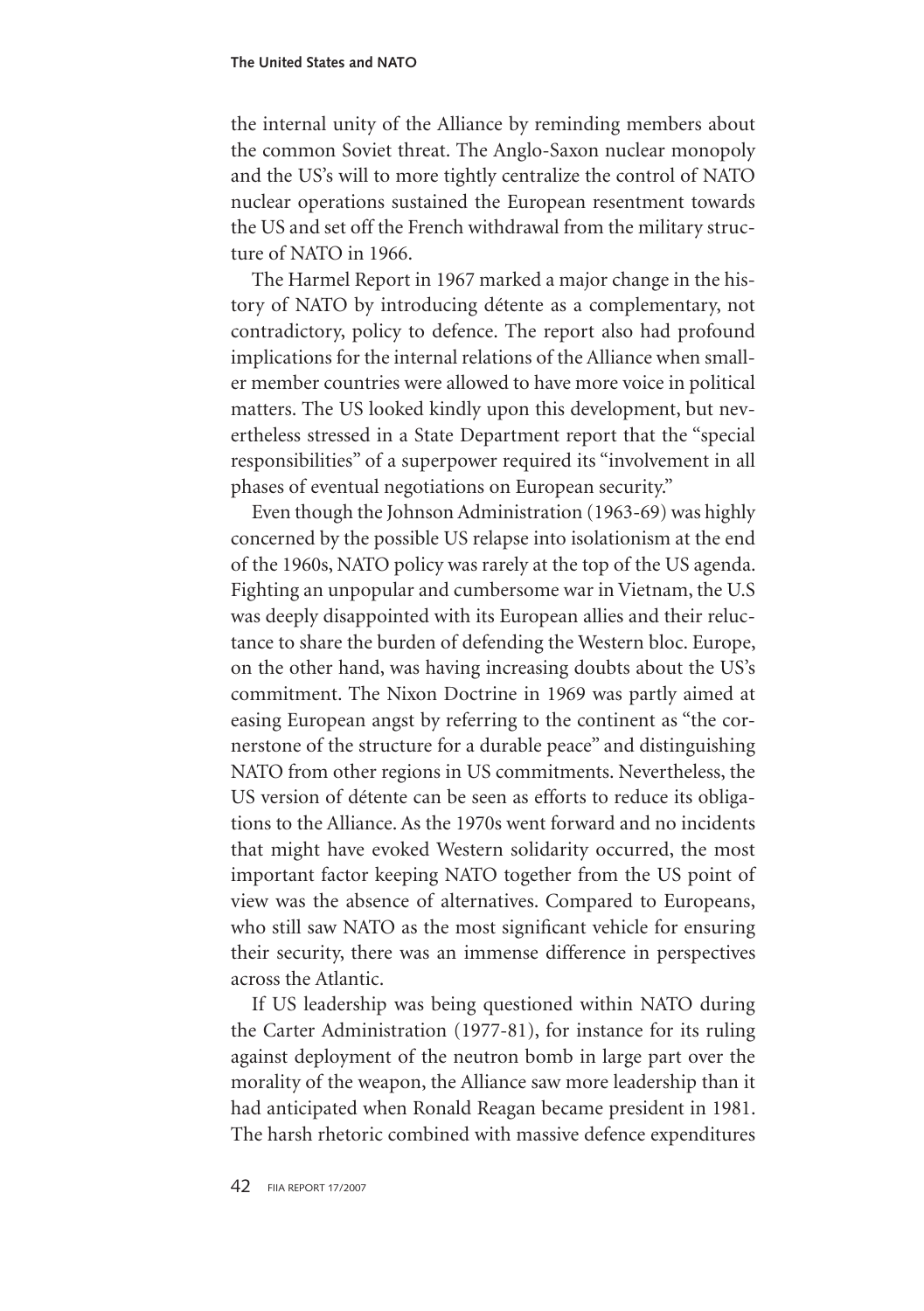and military build-up were enough to unsettle Europeans, and to have them wonder whether US policy could even be detrimental to their own security. In 1983 the US unveiled the Strategic Defense Initiative (SDI) – more commonly known as "Star Wars". Consequently, European NATO members became increasingly anxious because they feared that if the US became invulnerable to nuclear attacks there would be a fair possibility that it would become even more aggressive against the Soviet-block, or embrace isolationism once again.

Predictions on the demise of NATO were persistent during the whole of the 1980s and the Intermediate-Range Nuclear Arms Reduction (INF) Treaty signed by the US and the Soviet Union in 1987 raised a new wave of suspicion about the future of the Alliance. The collapse of the Soviet Union combined with the advancement of European unity signified US victory in the Cold War but, for NATO, it also caused the greatest identity crisis in its 40-year-old history by putting its entire existence into question.

#### **The Post-Cold War Era: Schools of Thought**

The collapse of the Soviet Union shook NATO's foundations severely. It also caused confusion in the United States. America had "overnight" become the lone global superpower, and NATO had effectively lost its *raison d'être*. There was great uncertainty about what use NATO would be in this new environment, or even if it would continue to exist. What the United States should do with its lone superpower status also became a much debated foreign policy issue.

While some argued that the United States should withdraw from Europe, seeing little benefits from engaging internationally, others considered the unique opportunity the United States had been given, and wondered how NATO could be used to help. The strategic opportunity was to ensure that Eastern Europe and former Soviet republics would be integrated into the West, thereby creating a stable Europe that would not lapse into historic patterns of competition and warfare, but would become powerful enough to become a partner of the United States. This partnership could then, through NATO, meet emerging military and security challenges. Russia's view on this is addressed in greater detail in the next chapter, but basically Russia saw NATO's eastward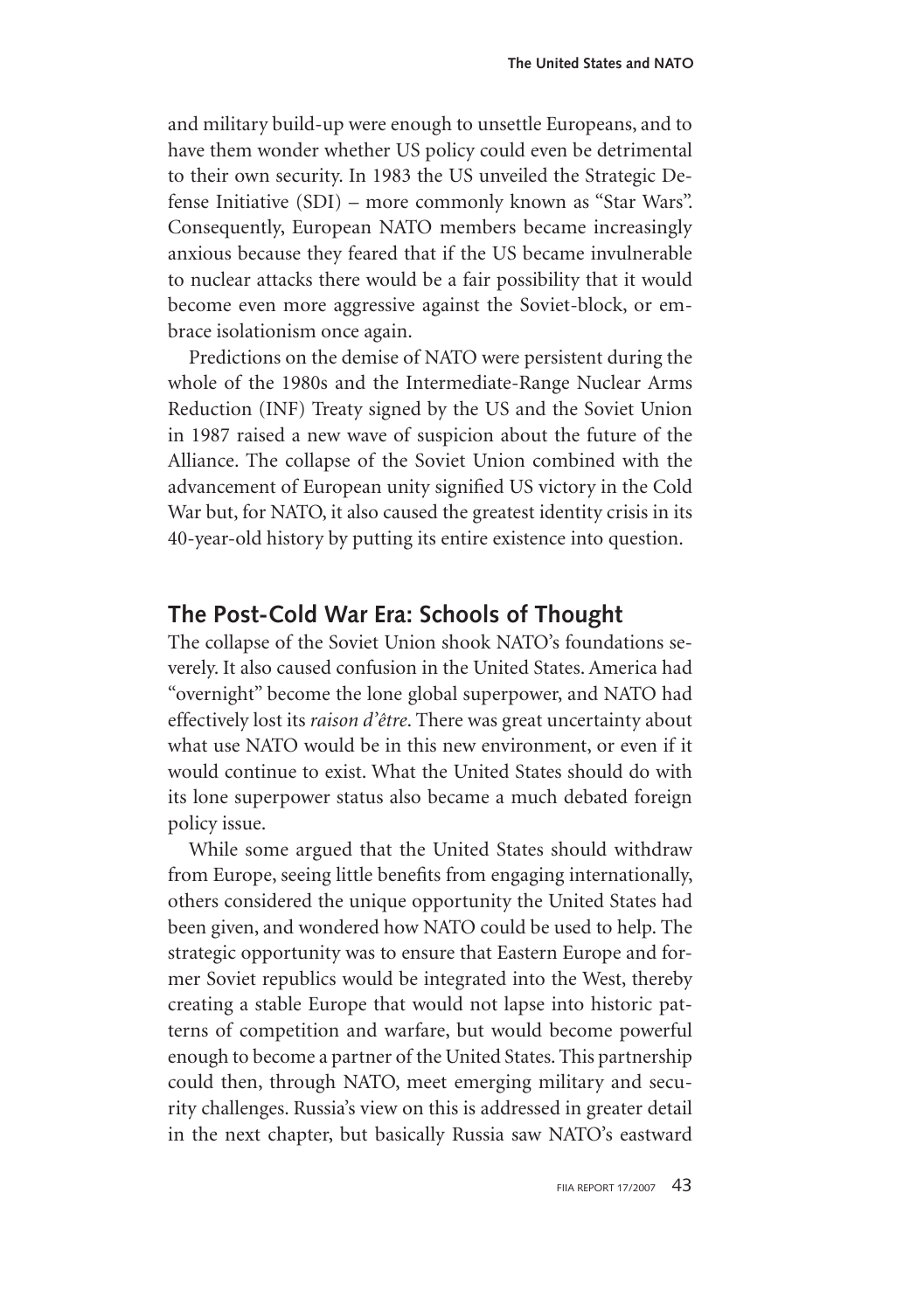expansion as a transfer of geopolitical dividing lines aimed against its interests.

These debates were, at that time, partially about differences in the desired level of activism in US foreign policy, but they were also about differing views on the role and usefulness of NATO to the United States. This later debate, about how and when NATO was useful to the United States, became increasingly relevant due to the number of post-Cold War military interventions that the US engaged in – some of which raised the issue of legitimacy to the forefront.

To understand the implications that the post-Cold War grand strategy debates in Washington had on US-NATO relations, it is useful to balance the already-mentioned isolationism vs. activism axis with another axis concerning different players' views on NATO.



Nato merely instrumental

At the upper end of the axis we find policy-makers for whom NATO's role is constitutive. For them, the Alliance serves as a pool of democratic peers whose support is crucial in establishing the legitimacy of US military operations. At the lower end of this axis we find policy-makers for whom NATO's value is merely instrumental. For them, the Alliance serves as a pool of nations from which the US can cherry-pick partners for *ad-hoc* coalitions.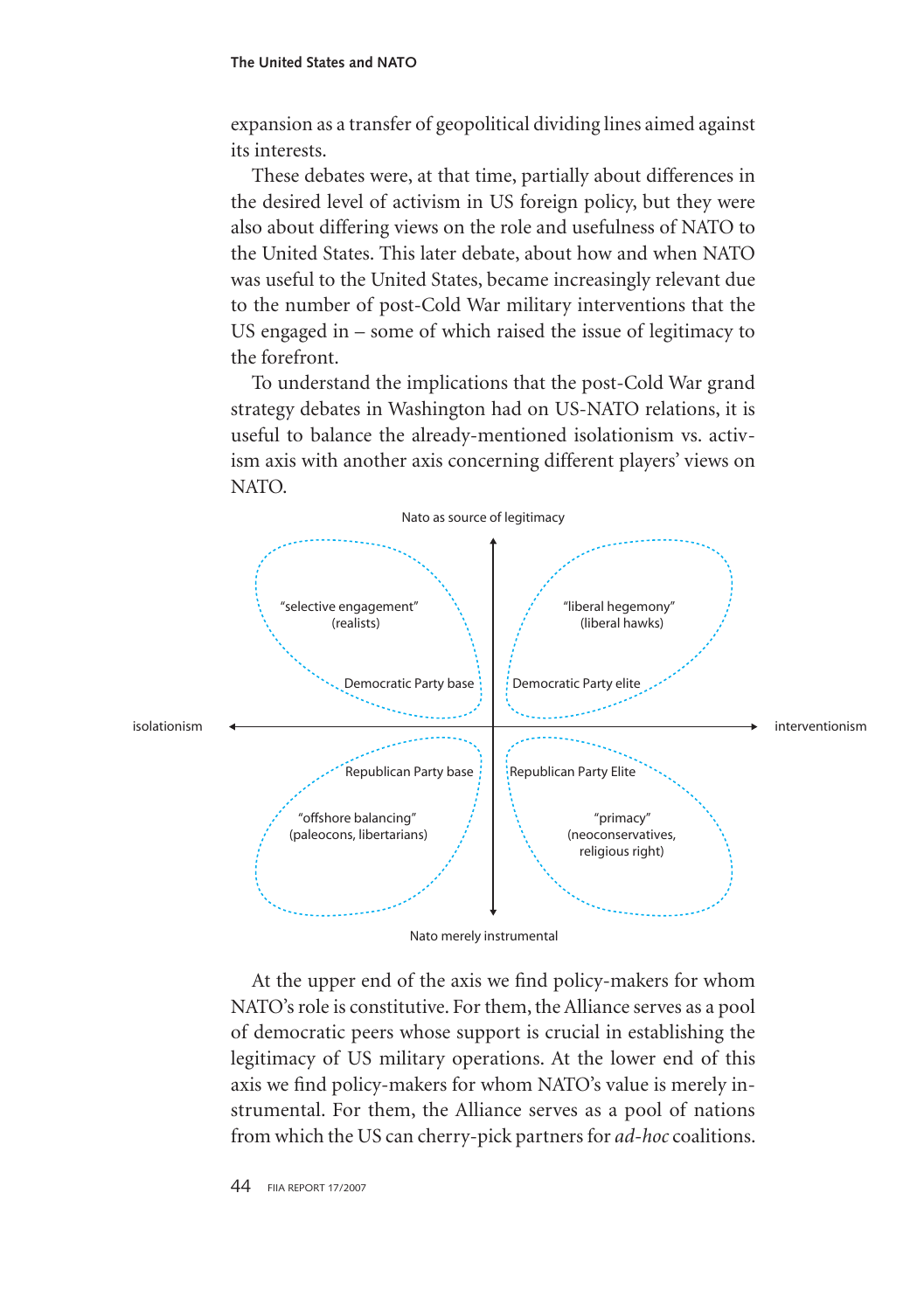For these individuals, the lack of globally expeditionary military power is a serious blow to the relevance of NATO, and shows the lack of commitment by European member states to reach politically agreed upon goals.

In the upper right hand corner we have policy-makers who advocated an activist foreign policy tempered with multilateral diplomacy. These liberal hawks saw the United States as an "indispensable nation" with a special role to play in global politics. They were nevertheless keen to maintain NATO as a pool of likeminded democracies whose support lent legitimacy to US-led interventions, especially in situations when the United Nations Security Council was unable to act.

In the upper left hand corner we find policymakers with a more narrowly defined view of US national interests. While less willing than the liberal hawks to commit US troops to humanitarian military operations abroad, the proponents of "selective engagement" were nevertheless willing to work within existing multilateral institutions. The advocates of this school of thought argued for the continuing importance of NATO as part of a *realpolitik+* strategy. In practice, this implied maintaining America's existing military alliances primarily in order to keep the peace in Western and Eastern parts of Eurasia and, secondarily, to promote democracy, human rights and free markets.

In the lower part of the matrix we find advocates of isolationism and of primacy. While they differed sharply regarding the desired level of activism in US foreign policy, they both regard NATO in an instrumental way. Isolationists, who had already been sceptical of NATO during the Cold War, argued that the collapse of the Soviet Union meant that NATO had lost all of its usefulness to the United States. Isolationists argued for a return to a minimalist "offshore balancing" strategy where the United States would let regional powers shoulder the responsibility for containing potential aggressors, and only engage globally when its security interests were genuinely threatened.

Advocates of primacy also approached NATO from an instrumental perspective but came to exactly the opposite conclusion as the isolationists. Primacists argued that American hegemony was desirable and durable and that the United States should use its hegemonic position unashamedly to promote democracy around the world. From this perspective NATO should be maintained as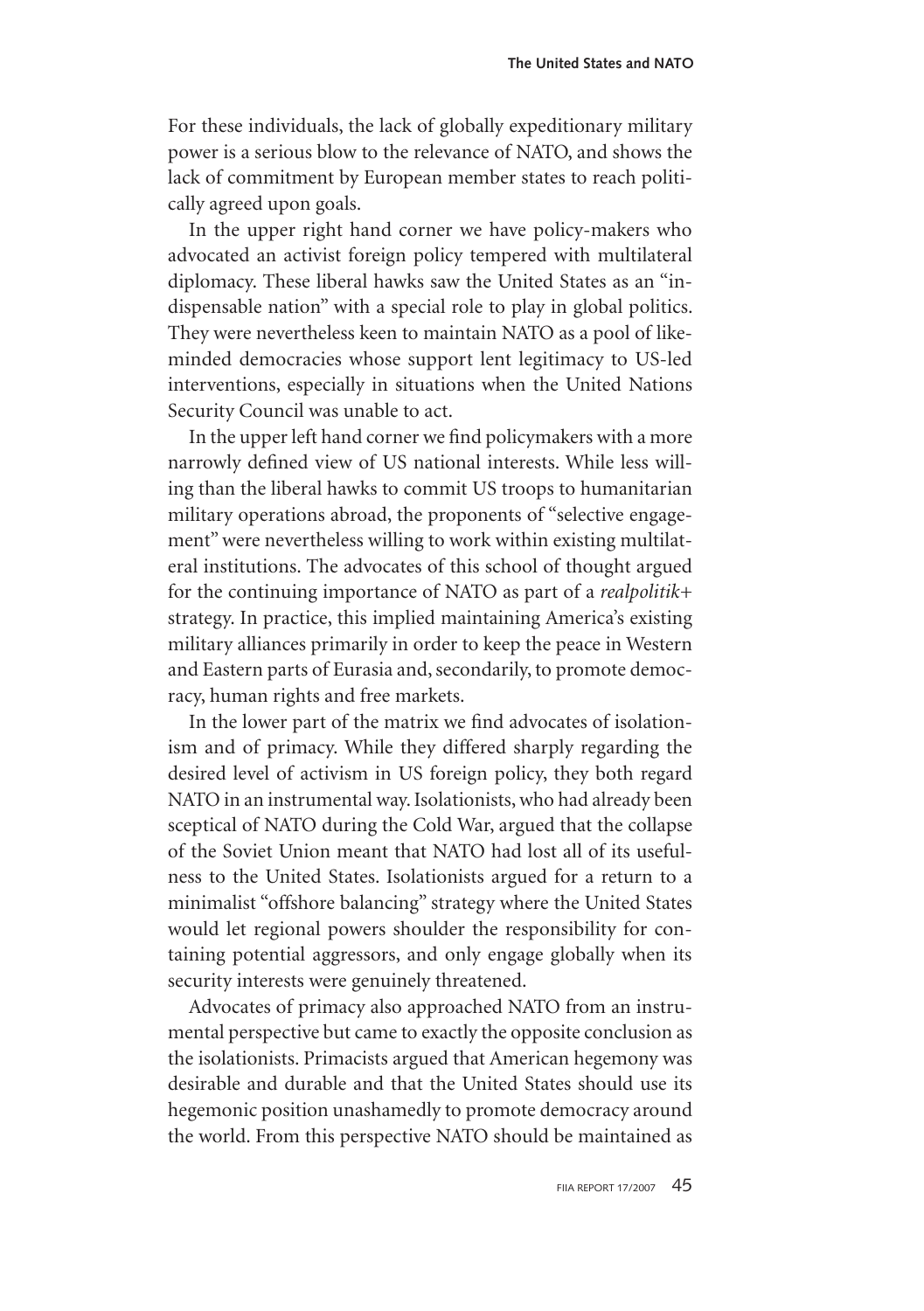an instrument of American global hegemony and as an alternative to a more independent European defence capability.

#### **The 1990s: Rise and Decline of Liberal Hawks**

The US entered the immediate post-Cold War environment carefully by using multilateral means. Without a discernible threat, Article 5 seemed unimportant and with it NATO's importance from a military standpoint was judged minimal. The obvious prescription for the US was to withdraw considerable numbers of troops from western Europe – a process which is still ongoing as a part of American global re-posturing of military forces. For the United States, during the 1990s NATO was primarily important as a political – rather than a military – alliance. This fact is underlined by the significant political efforts by the United States to enlarge the Alliance. This effort to "make Europe whole and free" is described in more detail in the second chapter, but for the United States, the enlargements would provide it with European allies that were more supportive of American foreign policy goals than some older member states.

The end of the Cold War also changed the dynamics of the transatlantic relationship. Europe became less dependent on the US. The lack of a clear institutional link also led to the EU and NATO becoming rivals of sort – despite their similar goals. This weakened the transatlantic "glue" and increased the likelihood of transatlantic tensions. The first major problem would be over the Balkans.

In addition to the new emerging political role being adopted by NATO, the military dimension of NATO was also changing. Successive crises in Bosnia (1992-1995) and Kosovo (1998-99) led to NATO engaging in its first-ever combat operations. Although important in that these operations moved NATO away from its rigid Cold War era collective defence role, neither operations in Bosnia, nor Operation Allied Force in Kosovo were from the US perspective particularly encouraging experiences.

The military reality for NATO had been dismal. Gathering sufficient numbers of troops for the IFOR and SFOR operations took great effort, mainly due to foot dragging by European NATO members. European reluctance ensured that initially the US had to be disproportionately responsible for the operations.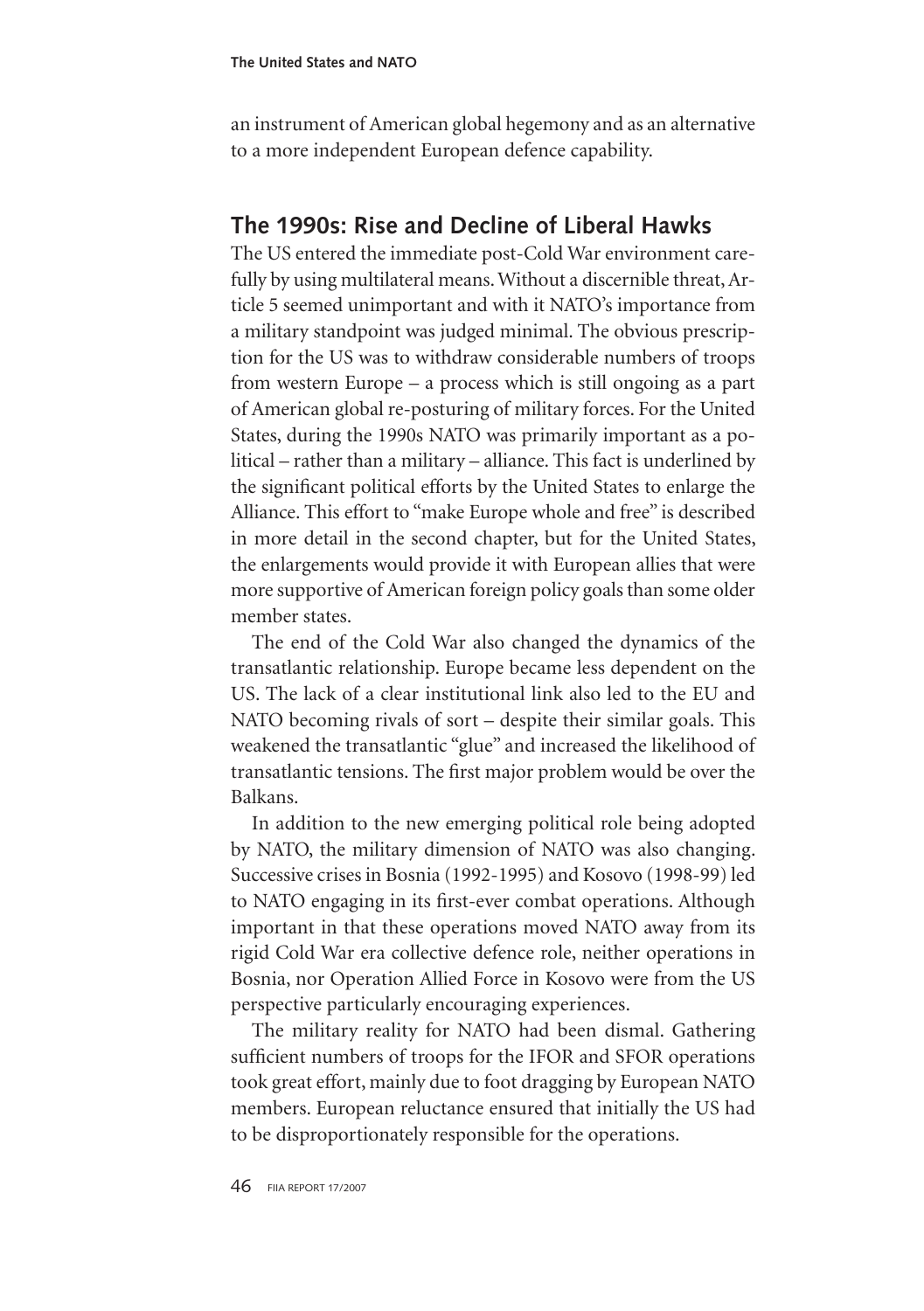While in Bosnia, Europe wouldn't play ball; in Kosovo, Europe couldn't play ball. The US executed an overwhelming majority of the air strikes, as other NATO members were either unable or unequipped to participate in the new sort of air war being pioneered by the US. The inability of European NATO powers to make a meaningful military contribution alongside the Americans significantly eroded the military value of the alliance for the US. The lack of interoperability with the rapidly modernising American military led to the logical conclusion in the US that the American military would perform better unilaterally, i.e. without NATO.

Collective security optimists from the end of the Cold War became jaded watching the long drawn-out process leading to peace in the Balkans. Multilateral intervention had proven a slow and complex affair. The failure of successive multilateral institutions (the UN and the EC/EU) to do much, seemingly demonstrated their lack of relevance.

Pulling NATO together for joint action was equally difficult, and even once peace was achieved it was not seen to be a result of NATO operations but rather of US action. The Balkan experiences supported the perspective of many in the US that NATO was neither particularly capable nor relevant as a military alliance. Despite a successful initial foray into crisis management, the political importance of the Alliance was rapidly declining for the US. Nonetheless, under President Bill Clinton the US continued to pursue an active multilateral foreign policy that was generally favourable to NATO.

However, the defeat of the Democratic Party in the 2000 presidential elections signalled a shift of political winds, against multilateralism.

#### **The Bush Era: Primacy in Crisis**

The terrorist attacks of 9/11 changed the United States' security outlook radically – and thus, United States-NATO relations. Politically and militarily, transatlantic solidarity was at a highpoint in the aftermath of 9/11. A new sense of purpose began to emerge in speeches and communiqués NATO-wide. A new alliance-unifying mission had potentially been discovered: to fight terrorism in all of its myriad forms. However, this invigorated alliance soon began to run into trouble. The US spurned NATO offers for assistance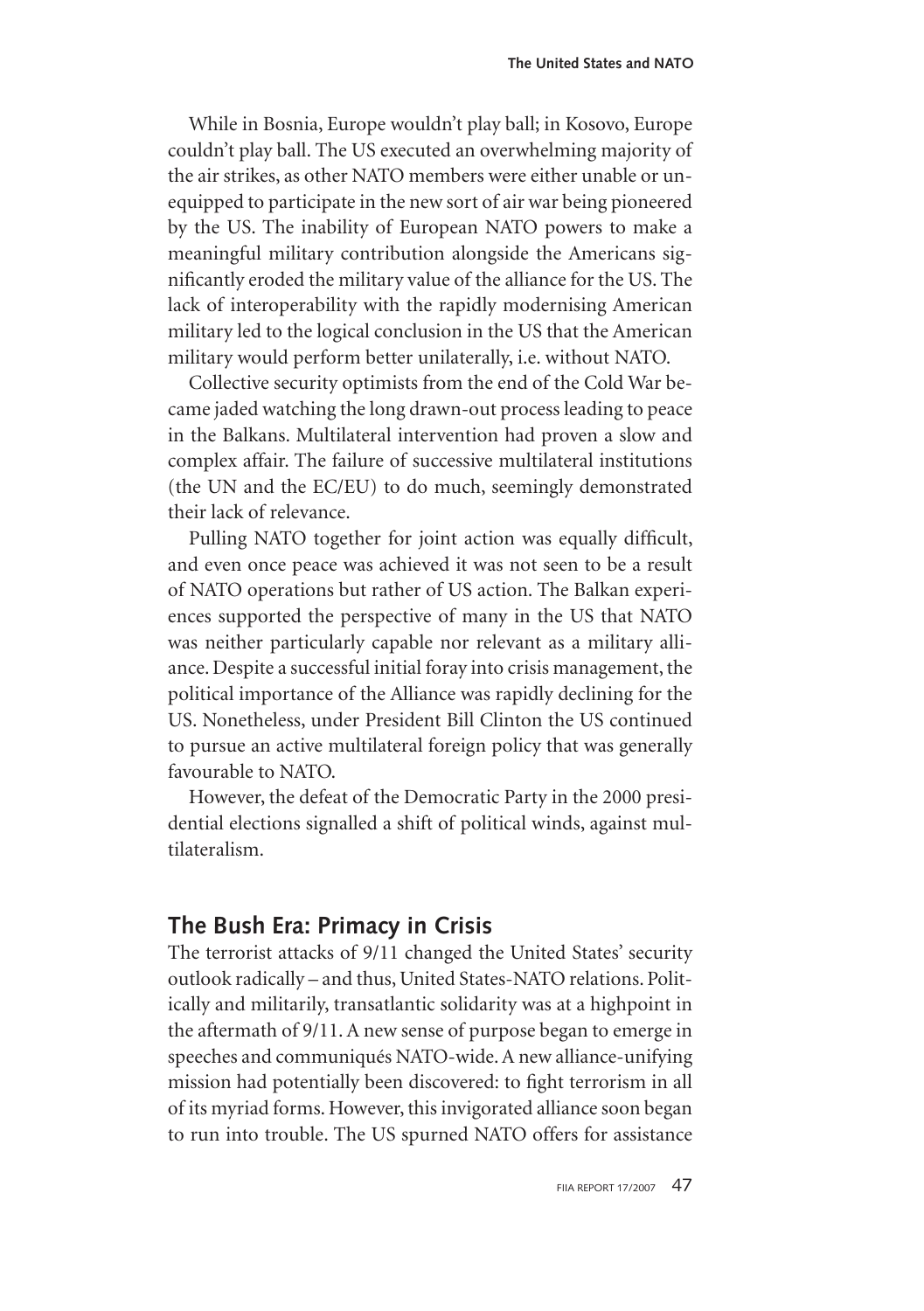in the follow-up of 9/11. The US invaded Afghanistan with a few international and some local allies – and did so successfully. This new direction for US policy boded ill for US-NATO relations in the short term.

The shift to a less multilateral approach was less unexpected than it would seem. Rather, it was the sum of changing US military perceptions and a change of political winds in favour of unilateralism. Multilateral negotiation was seen as cumbersome and multilateral action as weak. American strategists had taken to heart the lessons of the Balkans, particularly the difficulties Operation Allied Force had encountered: fighting wars by consensus was not acceptable to them. Thus, multilateral alliances were seen as ineffective. Yet, isolationism was not politically credible following 9/11; rather, the school of foreign policy thought that motivated policy circles was that of *primacy*. America had unmatched power that it could use to attain certain national and general goals. Non-US NATO's limited ability to project military power globally, combined with the difficulties of consensus politics decreased NATO's importance among US policy makers, and for some, NATO as a whole was considered more of a hindrance than help.

Despite this, the United States has worked to generate a new, more relevant NATO. This work began at the Prague Summit in 2002. In Prague, NATO agreed to further enlargement, to create a NATO Response Force and to improve the independent military capability of European NATO states (the Prague Capabilities Commitment). A more streamlined command structure and a military concept against terrorism were also endorsed. In 2002 and 2003, the task of combating terrorism garnered most US interest and gave the alliance much needed relevance for the US. However, the US has taken a very expansive view of counter-terrorism, willing to include in it many traditional military operations under that rubric. With both the war in Iraq and the counter-insurgency operations in Afghanistan all being trumpeted as "fronts" of the "Global War on Terrorism" by many in the US, this means that some Americans see a military role for NATO in what they perceive to be counter-terrorism.

Many other NATO member states resist this expansive view, seeing counter-terrorism as predominantly a question of domestic policing and international intelligence cooperation. This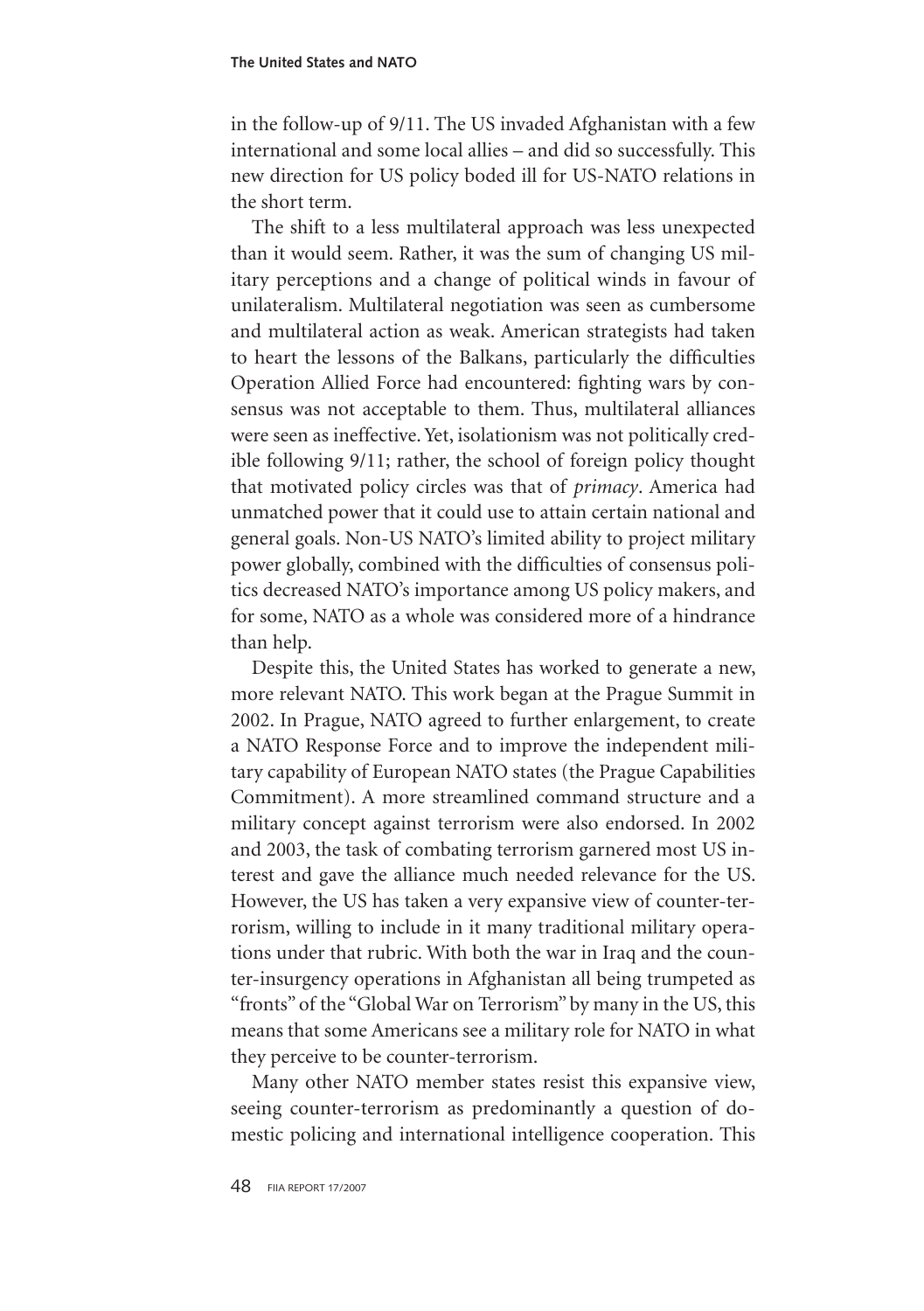means they see NATO as having a very marginal role in counterterrorism. These efforts to remake NATO were interrupted by the acrimony over the US decision to invade Iraq in March 2003.

The lead-up and conduct of the Iraq War from the US side deserves some illumination. By using force in a pre-emptive fashion, primacists saw a way to eliminate threats to America with little risk (material or political).

Iraq was a hybrid of Kosovo and Afghanistan, i.e. part political negotiation and part sabre rattling, leading towards rapid military action by willing states with an appropriate (albeit not legitimate) *casus belli*. It is thus not surprising that the US sought to apply the strategy that it did against Iraq. Intellectual, political and military currents all led to it.

The outcome was the largest crisis within NATO since the end of the Cold War and resulted in the crisis becoming particularly inflamed due to the "divide and conquer" tactics of the Bush Administration and severe disagreements over potential defensive preparations for Turkey.15 The purpose of NATO – and having a fixed set of allies – was brought into question by the Bush Administration and the fallout, including the invasion itself, soured transatlantic relations.

In spite of the rift's depth, it has healed both well and surprisingly quickly. Both sides have to a large degree reconciled their differences and begun the difficult work of rebuilding relations. The biggest factor in the healing of relations has been the defeat of the US-faction that advocated NATO's irrelevance. The spectacular failure of the follow-through in Iraq rendered unilateralism in general, and primacy specifically, unsupportable. The lack of legitimacy of the invasion of Iraq severely damaged America's reputation and Washington has recognized the importance of allies. The US has returned to a more multilateral approach in addressing international challenges, and European allies have adopted a more conciliatory and less anti-American approach.

The healing of transatlantic relations has also enabled NATO to continue its transformation. The conclusion of the "out-of-

<sup>15</sup> Turkey invoked Article 4 (the first and only time it has happened in NATO's history) over the possible threat presented to it by a war in Iraq. This led to two weeks during which transatlantic tensions paralysed the alliance. The arguments concerning the issue revolved around the timing of the possible invasion of Iraq – rather than the actual deployment – with Germany, France and Belgium (who saw the issue as a *de facto* approval of a possible invasion of Iraq) breaking the consensus. A consensual agreement finally led to a small NATO deployment (Display Deterrence) to bolster Turkish defences.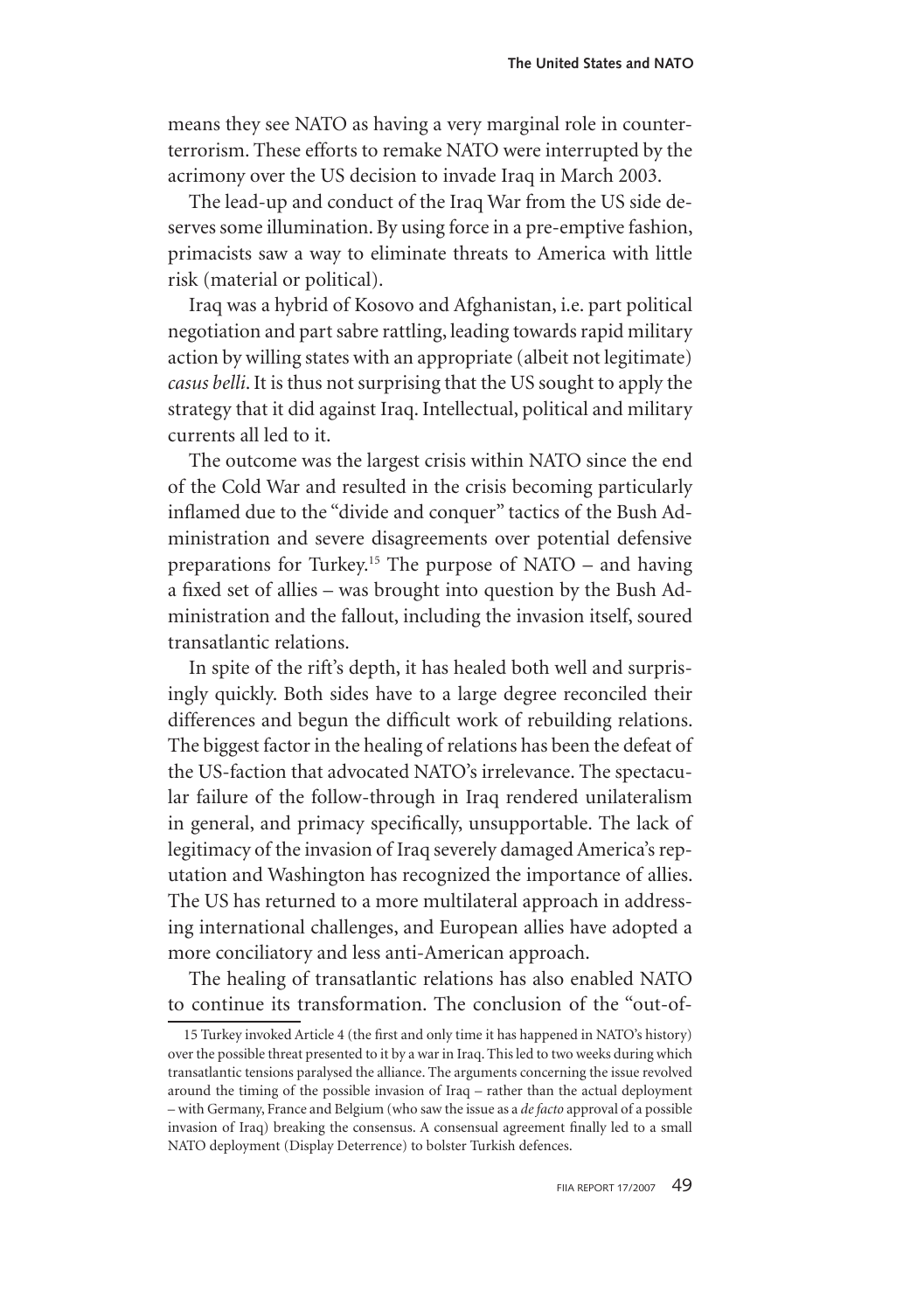area" debate (in favour of global operations), the deployment of NATO troops in Afghanistan (ISAF), and the creation of the NATO Response Force all met with a favourable US response. The Istanbul (2004) and Riga (2006) summits have further healed earlier wounds and signalled areas of regional interest (the Middle East and Russia, respectively) shared by both NATO and the US. In this sense NATO is rather close to being back to "business as usual", with its usual disagreements and complaints. The serious disagreements about Alliance solidarity in Afghanistan are the major exception to this.

#### **The United States and NATO: What Next?**

The Prague Summit decisions, subsequently reinforced in the Istanbul and Riga Summits, are a "step in the right direction" for the US, with NATO developing into a political-military alliance that is not limited by geography, neither in operations or in partnerships.

In Afghanistan, as well as globally, the United States is eager for its European Allies to take on more responsibilities regarding global security challenges. In Europe, reluctance to commit resources to generate the capacity to take on these responsibilities is considerable. Without considerable European investment in developing independent or complementary military capacity, NATO will increasingly become a political alliance for the United States.

Despite these uncertainties, NATO still has value for the United States. American military planning still uses Europe as a major basing area for global operations. The transatlantic political alliance has been strengthened due to external events, and the importance of a fixed forum to discuss common security challenges, such as the North Atlantic Council, is well recognized and appreciated on both sides of the Atlantic. NATO will remain the United States' main multilateral institution for security issues.

In the long term, US policy towards NATO will be affected by several trends, two of which are particularly noteworthy. One is the growing role ascribed to US allies in providing a platform of legitimacy for US military operations. The second is the challenge of a "post-Atlanticist" NATO, with new elites rising to power in the US.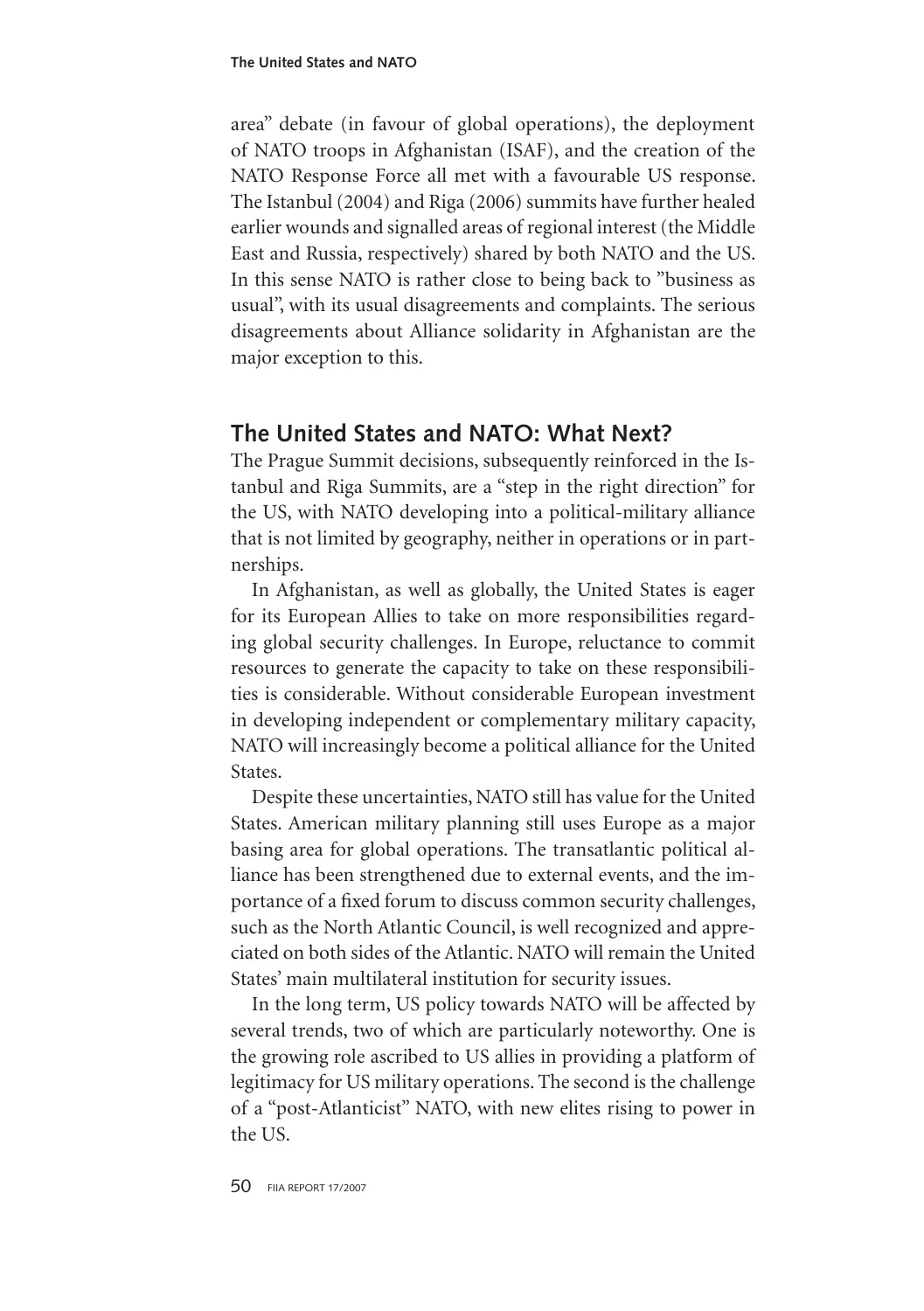The first trend is itself a product of several developments. As hinted above, the dichotomy between liberal hawks and primacists seems to be waning. The American political elite as a whole seems to have learned both of the lessons of the 1990s: that the willingness and capability of European allies to support US military interventions is limited even in cases where European interests are at stake – and the more recent lesson that legitimacy matters and that a unilateralist go-alone strategy has considerable political costs for US leaders, both internationally and domestically.

This development might over time lead to the emergence of a hybrid grand strategy incorporating elements from both primacy and activist multilateralism. Elements of this new strategy can already been seen in American debate, where the idea of all states' "responsibility to prevent" the emergence of security threats in their territory has – along with the "responsibility to protect" – emerged as a possible universal norm. Should the norm of "responsibility to prevent" gain acceptance by key states, it could form the basis for a broad consensus on conditions under which preventive military action may be justified. Because of continuing authoritarianism in Russia and China, the United Nations Security Council will probably remain divided on this question and it is not likely that it will provide its blessing for military interventions based on the idea of "responsibility to prevent" in the coming years.

In the absence of a UN mandate, support from the community of liberal democracies is a compelling alternative for the United States. In practice, this means that NATO might gain an increasingly important role as a bargaining table where the community of liberal democracies discuss the legitimacy of military interventions in cases where the UN Security Council is paralysed. However, for much of the world, the United Nations remains the only organization that can legitimize an international military operation. Thus, an operation with only a NATO or EU mandate would face an inevitable political backlash. To American chagrin, this would potentially dissuade some members from joining efforts to give NATO the role of legitimizing military interventions. In any case, the obvious prerequisite for American willingness to listen to Europeans is that European allies have concrete capabilities to contribute to the operations themselves.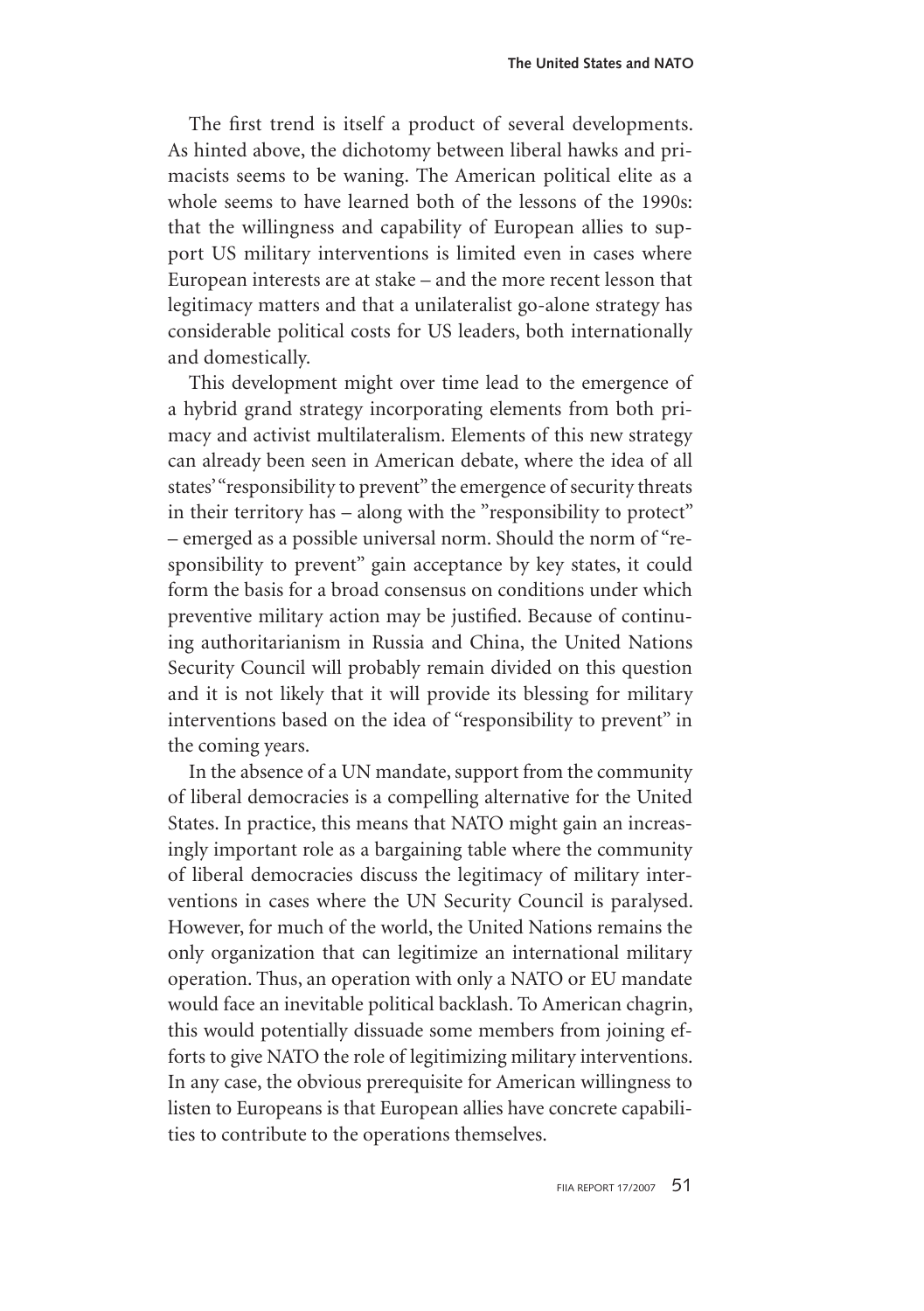The second trend is that the new political forces that we have seen exerting an important influence on American foreign policy during the last few years are likely to grow even more important in the future. These forces include foreign policy elites not from the East Coast, but from the rapidly growing Southern and Western parts of the country, as well as elite lobbies such as the neoconservatives and nationwide grassroots movements such as the religious right.

These new forces present challenges for NATO and transatlantic cooperation since they are not integrated into the existing informal networks of cooperation forged over the decades by (Western) European political elites and the American East Coast political elite. Tempering the influence of these new political forces through constructive dialogue and smart networking will test the skills of European political elites in the coming years.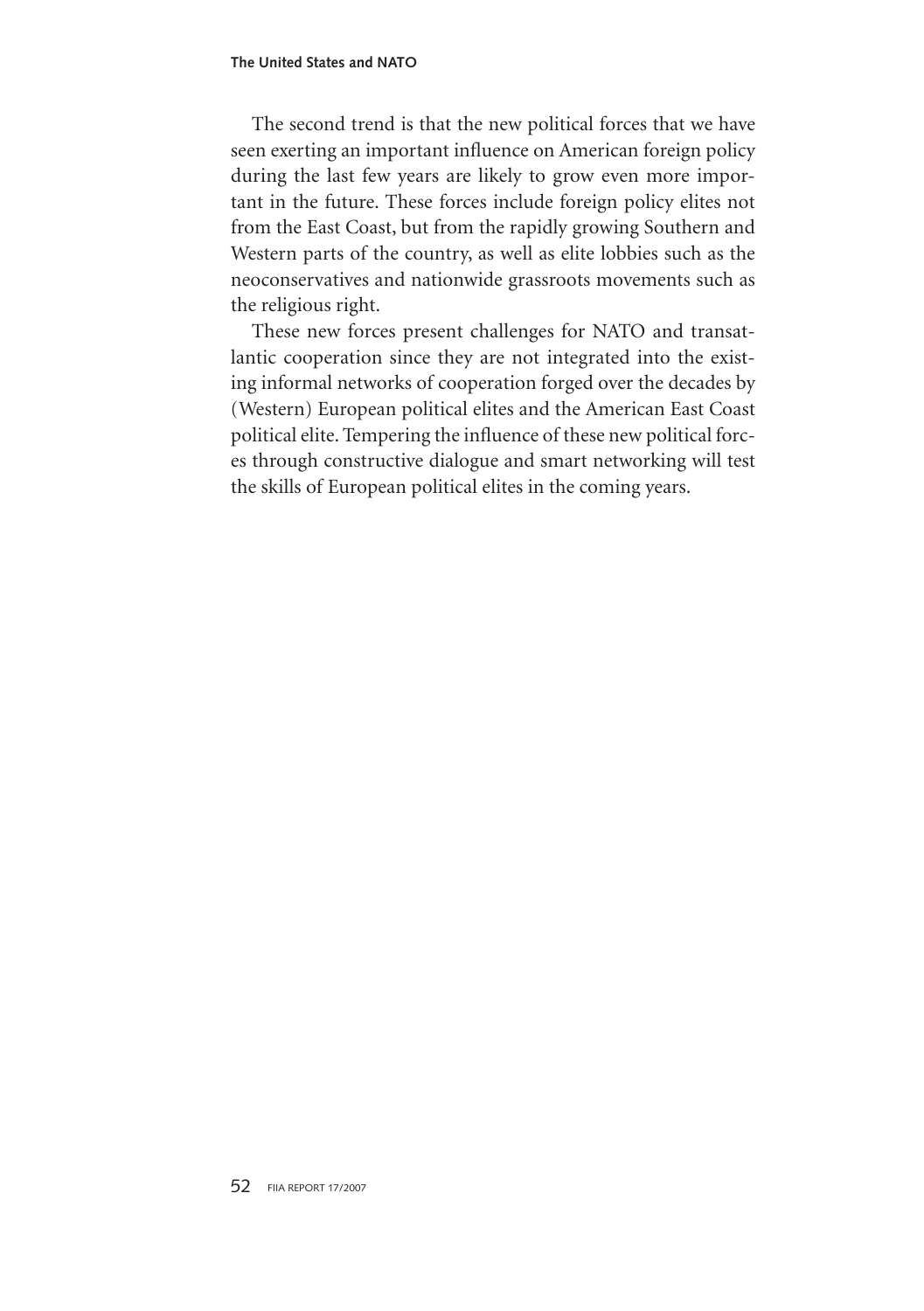# NATO and Other Actors

#### **European Perspectives on NATO and NATO-EU Relationship**

There is no single "European view" of what NATO is, nor is there a "European NATO". European members of NATO can nonetheless be divided into separate groups. These more or less stable groups help to explain the tensions between the different roles that NATO should play, and they also partially help to explain the state of the institutional relationship between the European Union and NATO.

*NATO from European perspectives.* All but two NATO member states are located in Europe. The varying geographical locations of these members and differing historical experiences ensure a diverse set of perspectives on NATO as an organization as well as the rights and responsibilities that membership in the organization bestows on members. Members can be grouped according to a broad range of attributes. Nevertheless, when trying to discern how these different perspectives can affect the future of the Alliance, four attributes are particularly interesting:

(a) Whether the state gives more emphasis to NATO's military alliance (Article 5 collective defence) or to its security manager role (primarily non-Article 5 crisis management),

(b) The threat perception, local/regional vs. global,

(c) How the state sees NATO's geographical dimension: transatlantic, European, global, or any combination of these, and,

(d) The emphasis on NATO as a multilateral institution vs. importance of bilateral relations with the United States.

Evaluating NATO member states along these dimensions results in a number of different groups.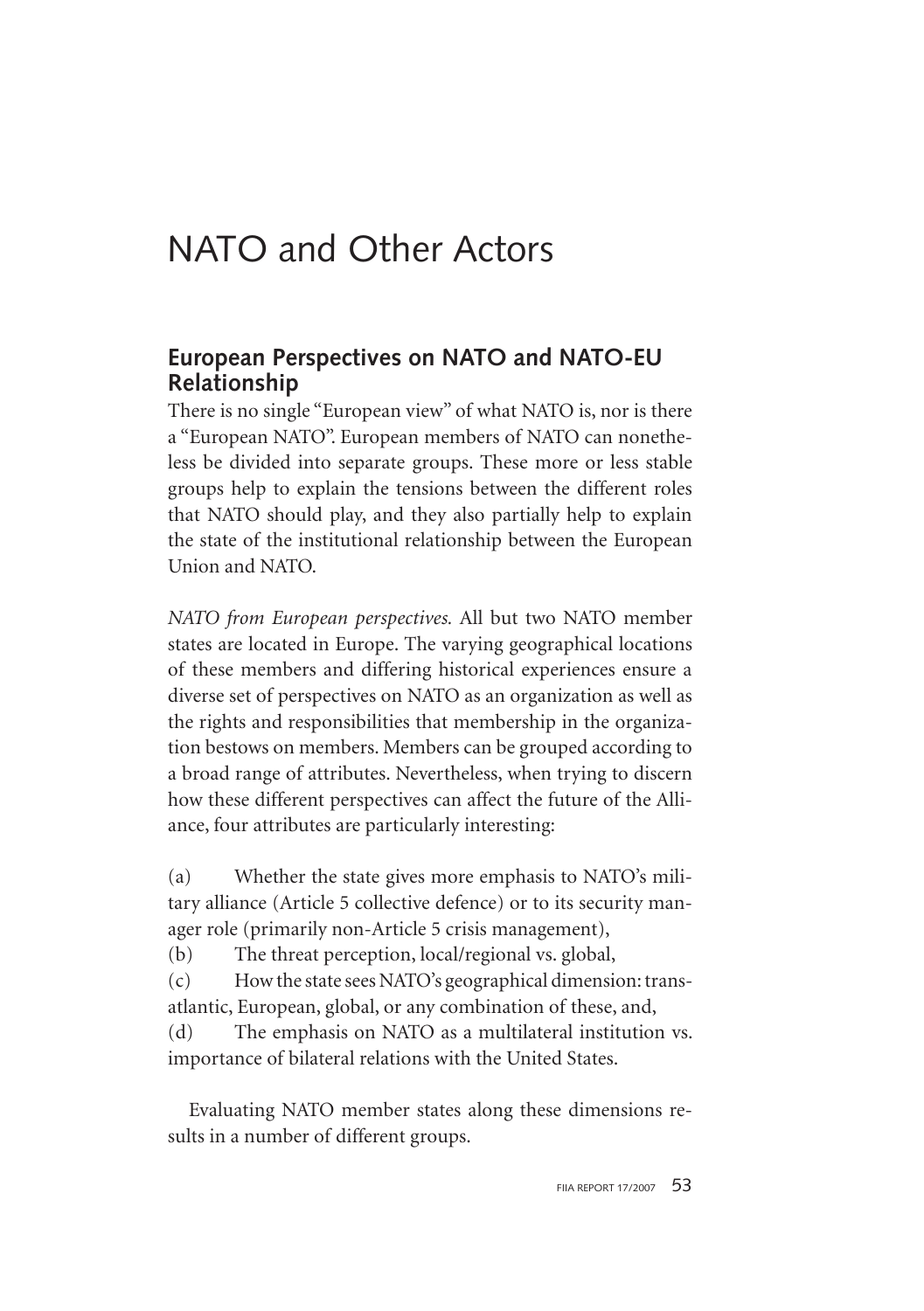The first group sees NATO primarily as a military alliance, and wants the organization's focus to be collective defence. These members have a regional security focus and see NATO as a transatlantic alliance. The states in this group, therefore, do not wish to see NATO expand its membership or activities on a global scale. However, this group of states understands that, especially to keep the United States engaged in NATO, it is important to support an expansion of NATO's security manager role. Because Article 5 based guarantees of assistance are so important to this group of countries, and they are rightfully sceptical of European members' capacity to provide robust military support, they also emphasize the importance of bilateral relations with the United States. Poland, Estonia, Latvia, Lithuania, Romania and Bulgaria form the core of this group.

The second group thinks that for NATO to remain relevant it must expand its capacity to act as a global security manager. States in this group do not perceive significant local or regional traditional military threats, at least in the short and medium term. They identify risks and threats based on a broad understanding of security and, therefore, see NATO's appropriate geographical dimension as being global. However, these states also see the transatlantic link as being centrally important – beyond NATO – to enable members to address future security challenges. The United Kingdom and to some degree Norway, are examples of states in this group.

The third group does not feel threatened by traditional military attacks and feels it desirable that the security manager role be emphasized over the military alliance role of NATO. Fundamentally "euro-centric", these states feel that the EU is better suited to address a broad range of security issues, but think that NATO is the only realistic vehicle through which collective defence related security issues in Europe can be addressed. These states feel it is important to keep the United States engaged in NATO, but place less weight on bilateral military cooperation with the U. S. They want to develop European military capabilities and are willing to do so within either the EU or NATO. Currently, crisis management operations provide both the operational framework and in some cases *raison d'être* for the national militaries of some of the states in this group. If the EU were to begin development of an independent defence capability, the strongest supporters of such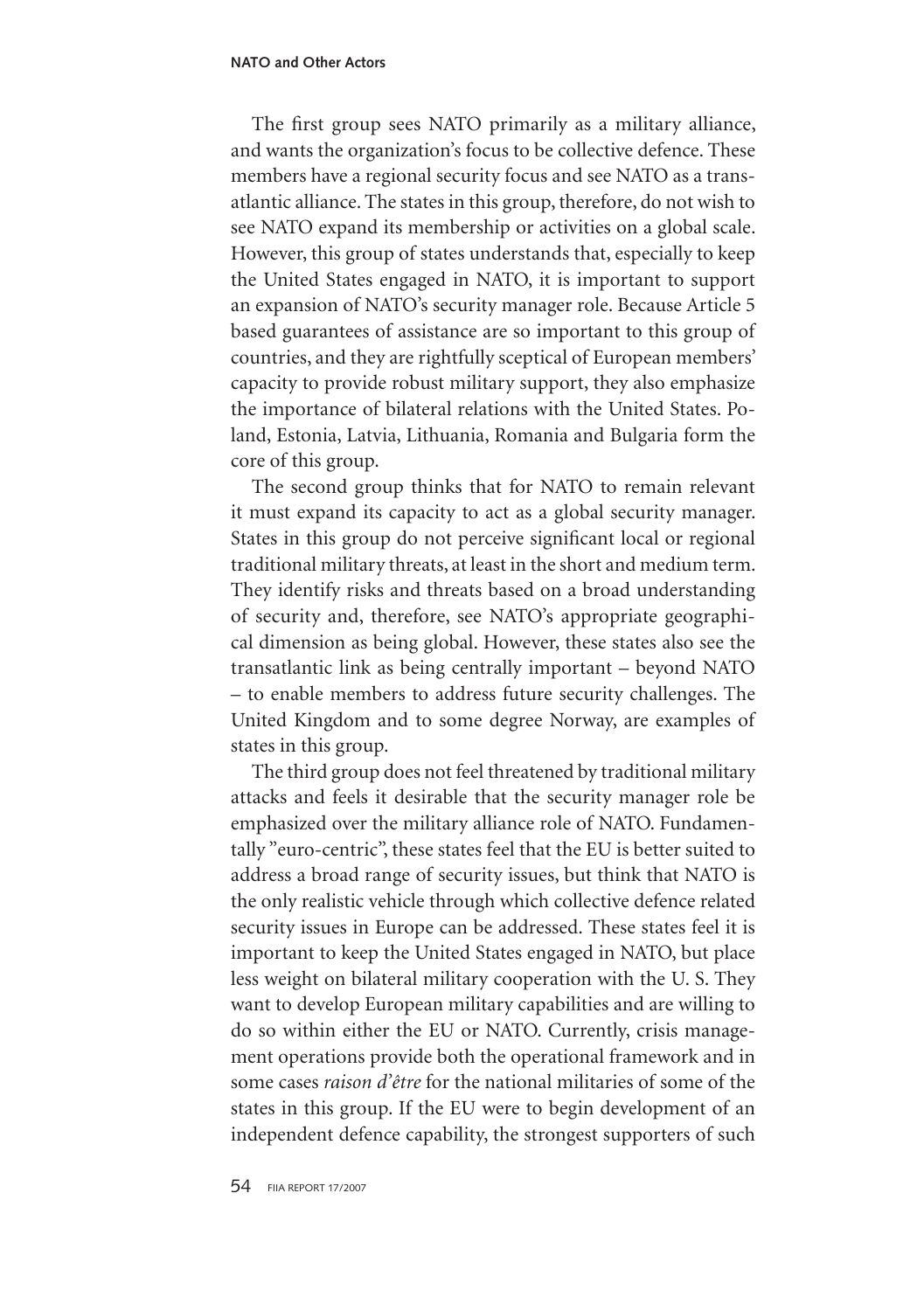moves would probably emerge from this third group. Belgium, Slovenia and Germany are examples of states belonging to this group.

The fourth group is made up of Turkey and Greece. Both have a strong regional security focus, paradoxically perceiving each other as a security threat. This has led to a situation in which they proportionally spend significantly more on their militaries than other NATO members, except the United States. NATO also cannot be a security provider for either country as both are members and NATO has pledged not to take sides in any conflict between them.

France does not easily fit into any of these groups. Since 1966, when it left the integrated military planning component of NATO, France has sought to emphasize its independent military capacity. It has, when possible, pushed for the development of an independent European military crisis management capability and, since 1998, has been one of the engines of such developments. That France is once again considering returning to NATO suggests it is moving closer to group number three.

*The NATO-EU Relationship.* The relationship between NATO and the European Union focuses on developing cooperation in the sphere of crisis management. The EU and NATO arrived at crisis management as a task from very different perspectives and backgrounds. For NATO, crisis management is a new *raison d'être* in a post-Cold War world, where the likelihood of a traditional military attack on a member state is almost non-existent and where many members have changed the way they define security away from an exclusively territorial-regional focus. For the EU, crisis management is a component of the European Security and Defence Policy (ESDP) and, hence, important for the Union as it attempts to build a common foreign and security policy.

Since the 1990s, NATO and the EU have in parallel sought to develop their own crisis management capabilities. The prospect of a European military identity and common foreign and security policies were already included in the 1992 Maastricht treaty, but there was little impetus to develop actual capabilities. That Europe was not able to intervene in the massacres of Bosnia until the United States agreed to take a leading role, pushed Britain and France to jointly agree in 1998 to work for an increased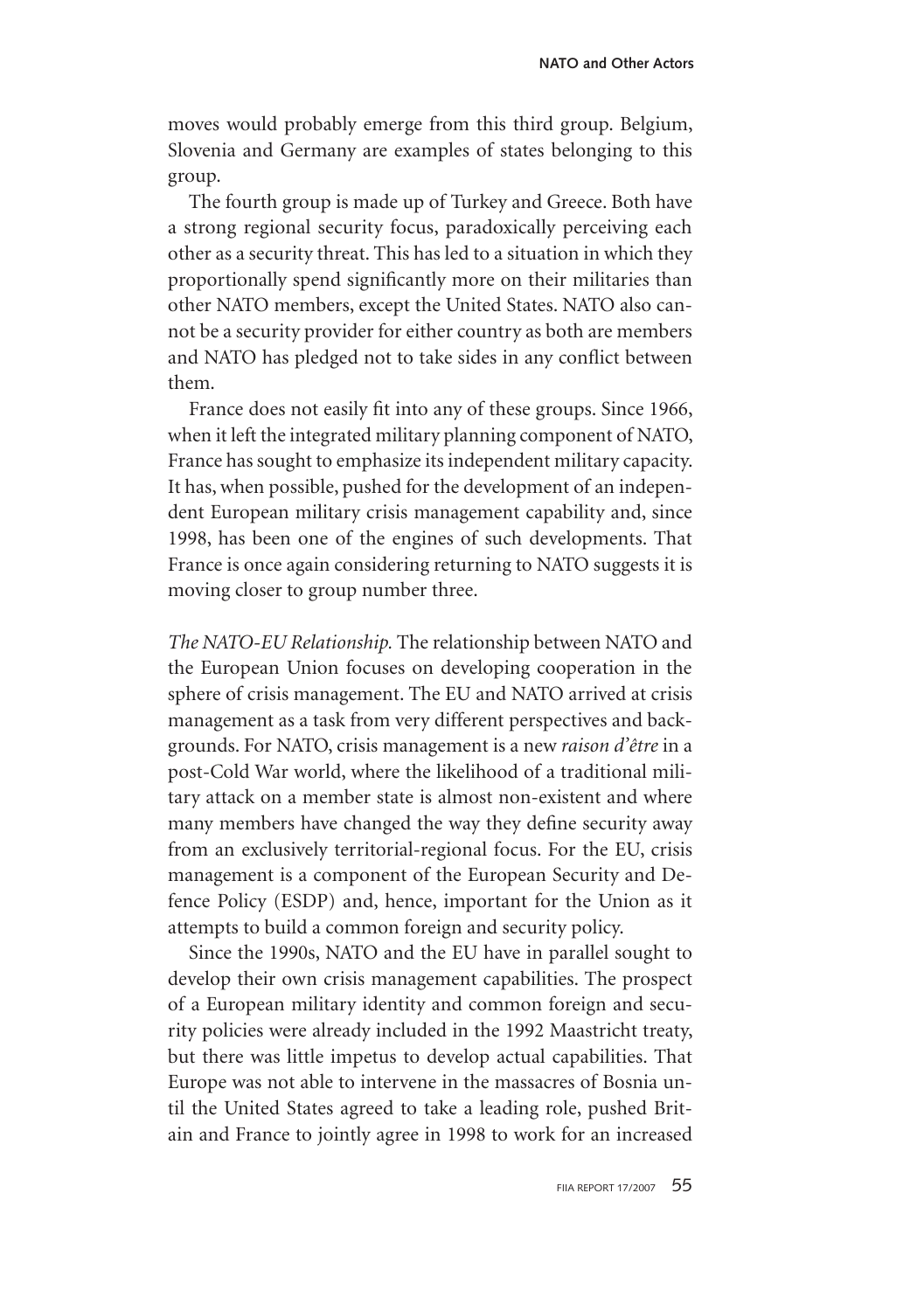European military crisis management capacity. The Helsinki Headline Goals were introduced in 1999. They aimed to give the EU the capacity to deploy up to 60 000 troops for a year-long operation, suggesting that concrete capabilities were being developed.

At the same time, in 1999, NATO published its new Strategic Concept and set initial guidelines on how the European Alliance members, in particular, would have to develop their militaries to make them more suitable for crisis management operations. Yet, despite this parallel development and growth of crisis management as an important foreign policy tool, there was little movement to improve strategic level cooperation between the EU and NATO.

The relationship is hampered by two main issues: the historical desire of France to create from the EU an international actor that is independent of NATO, and the lack of political pressure to address the Greece/Turkey/Cyprus problem. As long as the latter issue remains unsolved, the strategic level interaction between NATO and the EU will remain *ad hoc*.

Both organizations have adopted a similarly broad view of security and consequently have proceeded to develop increasingly similar solutions when preparing for crisis management operations – even imitating the other when necessary. Both have developed their own rapid reaction forces, which have similar potential mission profiles, although their capacities are on a different level of magnitude. Due to the overlapping membership, both forces use NATO standards for evaluating training, operational readiness, equipment, and command and control, etc. This has had the effect that while members support the development of crisis management capabilities for both the EU and NATO, often the newly created capacity is meant to be shared between the two on a "first come first served" basis. For example, if the Netherlands has developed a special forces capability that is useful for crisis management, it may put it into the crisis management force registries of both NATO and the EU. Whoever first starts an operation that could use the Dutch forces would get to use them, pending the decision of the government.

This has a further implication, a practical example of which could be observed when the EU launched Operation Althea to take over responsibility of NATO's SFOR operation in the Bal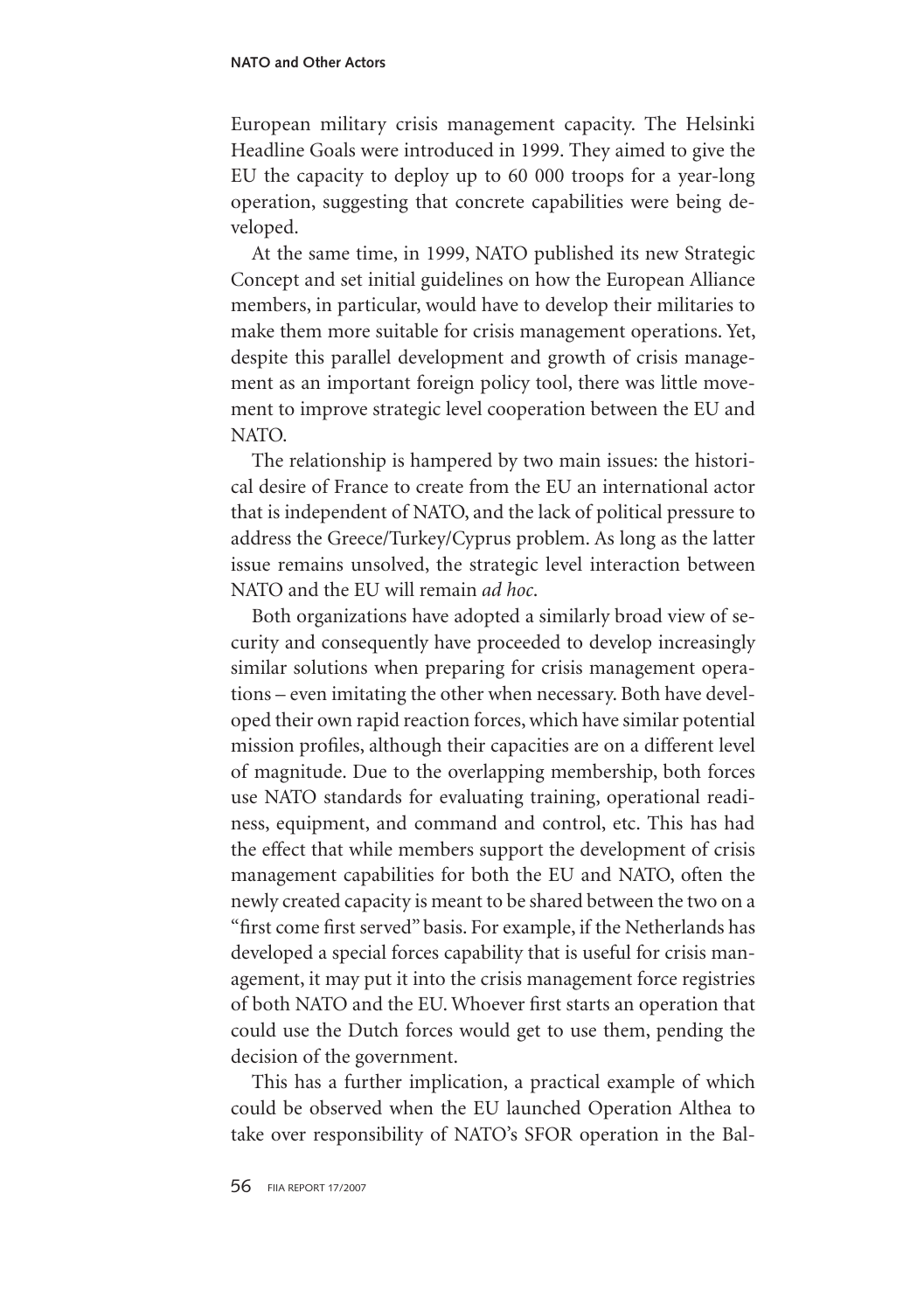kans. Few additional troops were "released" for service elsewhere – a significant concern for NATO considering difficulties in finding troops for its operation in Afghanistan – because many of the troops simply switched shoulder badges (from NATO SFOR to EU Althea).

#### *Berlin + and Reverse*

The "Berlin Plus" (Berlin +) agreements from 2002-2003 between NATO and the European Union essentially include the possibility to lend NATO assets to EU-led operations. The purpose of the agreements was to avoid unnecessary duplication of resources, especially in planning and command structures needed for crisis management operations; subsequently the EU has developed some independent command capabilities. Interpretations of the agreement itself have been diverse, leaving both EU and NATO members in disagreement over what Berlin + actually means. A new interpretation that has lately gained ground can be called "Berlin + reversed", whereby NATO could borrow EU assets for its operations.

So that European crisis management capabilities can be genuinely developed, the finite and limited political, military and financial resources of states should be coordinated and pooled more effectively. Signs of this are already visible, with French President Nicholas Sarkozy's proposal for, among other things, increased cooperation between the European Defence Agency (EDA) and NATO's planning cells. Because it is increasingly functioning as a forum for developing pan-European defence cooperation in arms development and purchasing, the EDA is in a position to strongly influence the capabilities that national militaries will develop for future international operations. To ensure maximum interoperability in crisis management operations and higher levels of efficiency in defence spending, EU and NATO leaders aim to ensure that both the EU and NATO are consulted by the EDA on the types of capabilities that national forces should develop. Because of the dominant nature of NATO, it is likely that future EU/EDA capability development will comply with NATO standards.

Initially such cooperation is focused on improving crisis management capabilities. This is logical, for 21 EU members NATO is the mechanism through which collective defence efforts take place. NATO provides the practical cooperation and the legal framework for those 21 members to engage in collective defence.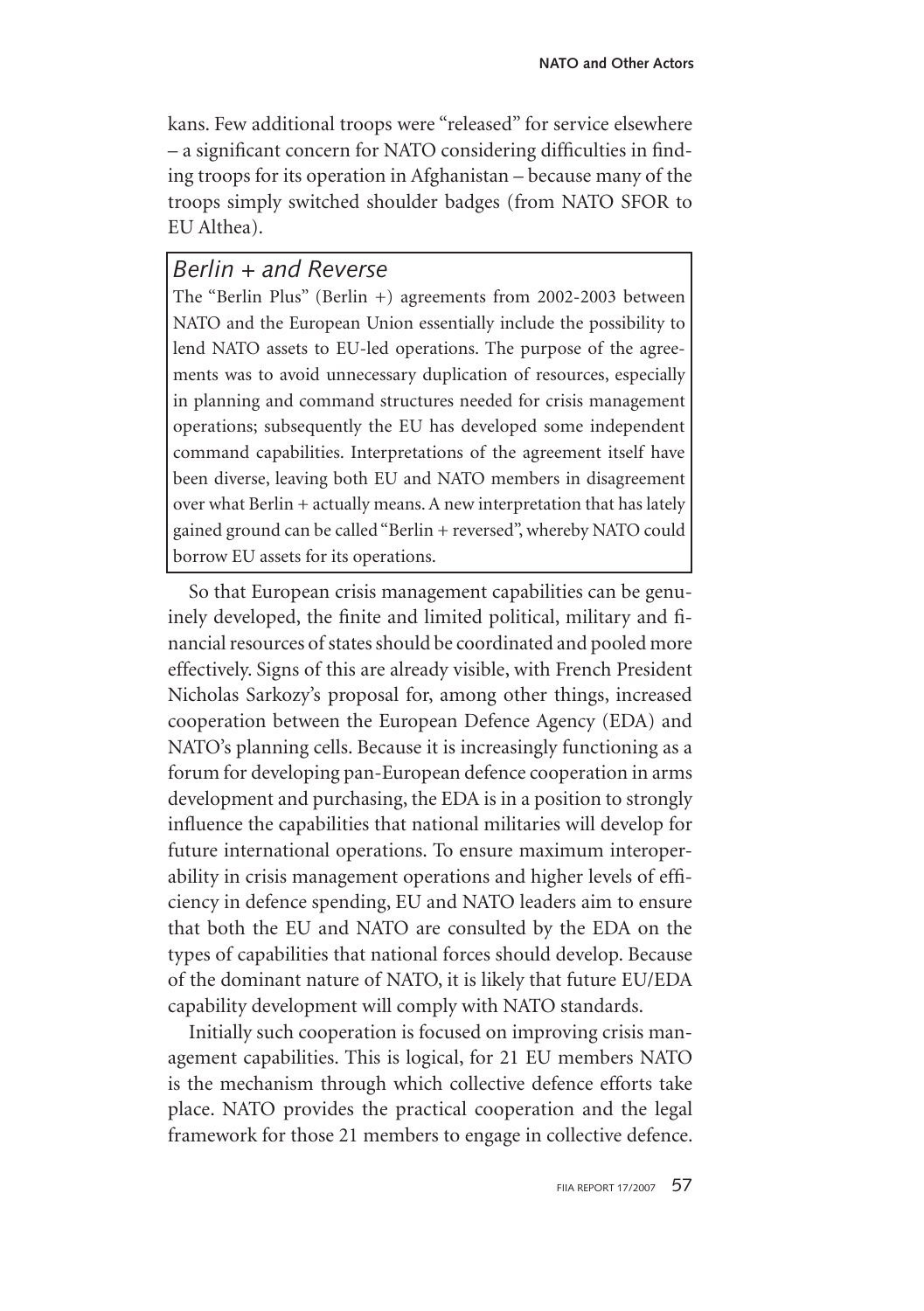Duplicating the large planning and operational staffs, standards and intelligence capabilities needed for an actual collective defence capability to exist has not even been suggested by any EU member. The EU has, however, developed its own operational headquarters that can support crisis management operations.

As both the EU and NATO continue to evolve, the changes will also impact the nature of membership in each. Individual states will bring their own perspectives to the debates, irrespective of whether the forum is NATO or the EU. So, while the future of NATO-EU cooperation is still unclear, member states will face similar security challenges and it is up to them to decide through which mechanisms they address them.

#### **NATO and Russia**

During the first decade after the end of the Cold War and the collapse of the Soviet Union the relations between NATO and the new Russia were very unstable and oscillated between selective and, often, declamatory cooperation and open crises. In 1992 Russia, along with several other post-Soviet states, formally succeeded the USSR and joined the North Atlantic Cooperation Council, which was later transformed into the Euro-Atlantic Partnership Council. In 1994 Russia, although not without hesitation, joined the Partnership for Peace programme (PfP). In the mid-1990s Russian and NATO troops cooperated in carrying out peacekeeping missions in Bosnia (SFOR and IFOR), although the Russian contingent was formally subordinate directly to the Supreme Allied Commander Europe and not to NATO's local chain of command.

Prospects for further cooperation were undermined when, during preparation for the first wave of the NATO eastward expansion, it became clear that the PfP would not be an alternative to the enlargement, which Russia viewed as a simple transfer of geopolitical dividing lines aimed against its interests. The compromise, initially agreed upon at the US-Russian summit in Helsinki in March 1997, included an economic assistance package to Russia and a list of security and confidence-building measures. It resulted, in May of the same year, in the Founding Act on Mutual Relations, Cooperation and Security. The Act has since served as a legal framework for Russia-NATO relations. A bilateral Per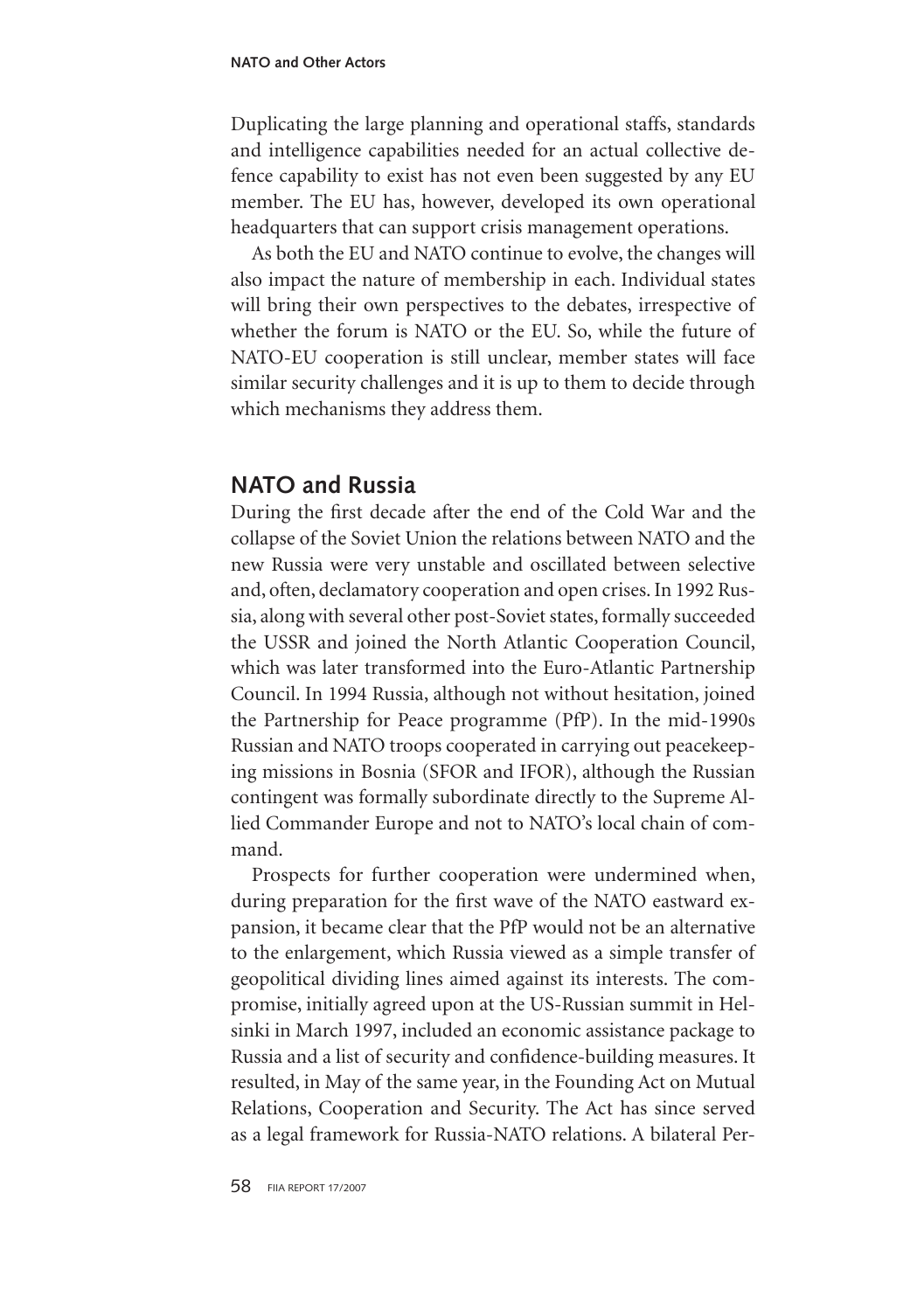manent Joint Council (PJC) was set up according to the formula " $16+1$ ", later " $19+1$ ". The deficiencies of the whole arrangement were, however, too obvious to be able to count on its viability. The Founding Act declared certain intentions of NATO (no nuclear deployment or forward conventional deployment on the territory of the new member states) to pacify Russia's concerns but contained no legally binding commitments. The legacy of the bloc confrontation revealed itself in the setting of the PJC (which was often referred to in the Russian debate as "nineteen minus one"). Not surprisingly, after the whole mechanism proved unable to give Russia a say in the decision on the allied bombing campaign against Yugoslavia in 1999, the relations froze.

Changes at the top Russian leadership level caused contacts to be intensified again. In 2001 the NATO Information Bureau was opened in Moscow and in 2002 the Liaison Mission arrived. The same year in Rome heads of Russia and NATO member states signed a document, which declared a new quality of relations that reflected the improvement of ties in the aftermath of 9/11. The Permanent Joint Council was replaced with a NATO-Russia Council (NRC) – a different mechanism for permanent political consultations, based on national participation (NATO "at 20", intended to overcome the "bloc" legacy and emphasize full sovereignty of the member states), consensus in taking decisions, and primacy of international law (UN Charter, Helsinki Final Act, OSCE Security Charter). The Council does not discuss domestic affairs or political values of its members. This undoubtedly makes it more attractive to Russia, relative to other institutional mechanisms – such as the OSCE – through which it interacts with the West.

In relative terms, if compared with PJC, the activity of the NRC and the development of Russia-NATO relations since the moment they were established can be assessed fairly positively, although it never lived up to the optimism expressed by many analysts in the early stages. The Council withstood the controversies caused by the US-led invasion of Iraq in 2003 and the second wave of NATO's eastern enlargement in 2004 (leading, among other things, to the patrolling of the airspace of the Baltic States by other NATO countries aircrews, which was (unofficially) interpreted in Russia as non-compliance with the Founding Act). It, indeed, served as a forum to deal with the collision between Russia and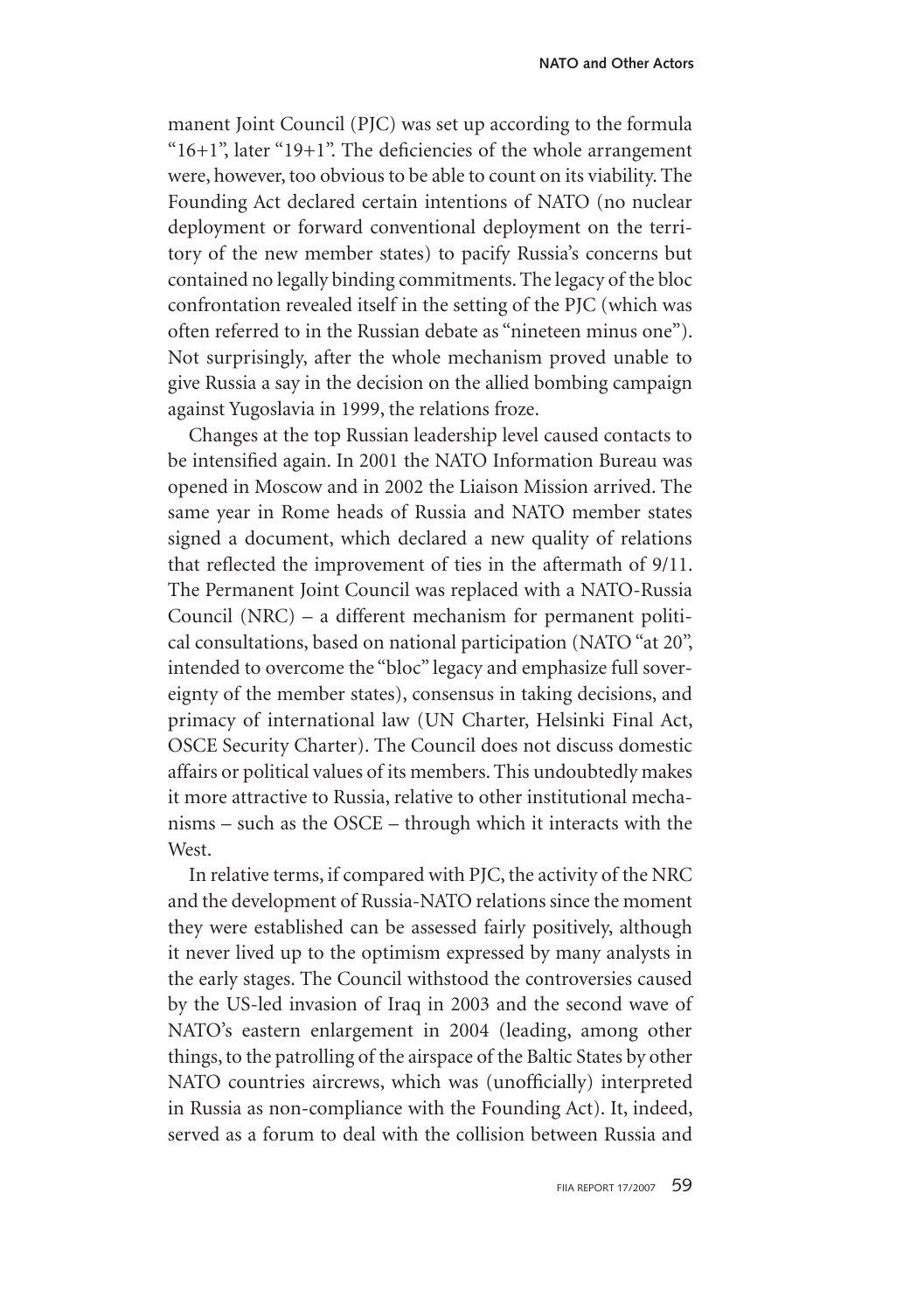the West during the Orange revolution in Ukraine: whereas the OSCE summit in Sofia in December 2004 failed to produce any kind of a declaration, NRC came up with a joint statement.

Furthermore, NRC was successful in promoting practical cooperation in several areas. In February 2003 Russia and NATO signed an agreement on cooperation in sea search and rescue, which enabled Russia to receive assistance from the British military, who rescued a Russian mini-submarine in the Far East in August 2005. A major part of the practical work has been in the field of combating terrorism. In December 2004 in Brussels, the parties adopted a comprehensive action plan of activities in this field. Russia agreed to participate in joint naval patrols set up by NATO's operation Active Endeavour – maritime cooperation to protect against terrorism in the Mediterranean Sea. A series of exercises on dealing with emergency situations were held near Moscow, in the Kaliningrad area as well as in the Murmansk area. In April 2005, the NATO Partnership for Peace Status of Forces Agreement was concluded at the NRC ministerial, which regulates the legal status of the armed forces on each other's territory. Last but not least, Russia and NATO had in-depth discussions on an issue as sensitive as Theatre Missile Defence.

There were three major driving factors behind Russia's turn towards more cooperation with NATO in the beginning of the current decade. The first one was general Russian realignment with the West (sometimes also called "Russia's European Choice"), which President Vladimir Putin is believed to have been following in his first years in office, for as long as his administration considered the West to be the major potential source of Russia's economic growth and overall modernization. This kind of general understanding of Russia's future warranted cooperation, rather than tension, with the leading institutions of the West. Second, directly threatened and attacked by terrorists, Russian leadership tended to view the security interests of the country as being close to or even the same as those of the West. It saw clear benefits in being a partner of the West in the war against terrorism and for this reason acquiesced to the US military presence in Central Asia. Thirdly, Russia had no possibility in practice to stop the second wave of NATO enlargement. The new US administration signalled clearly that it would ignore Russia's earlier "red line" rhetoric regarding the NATO membership of the Baltic States and would go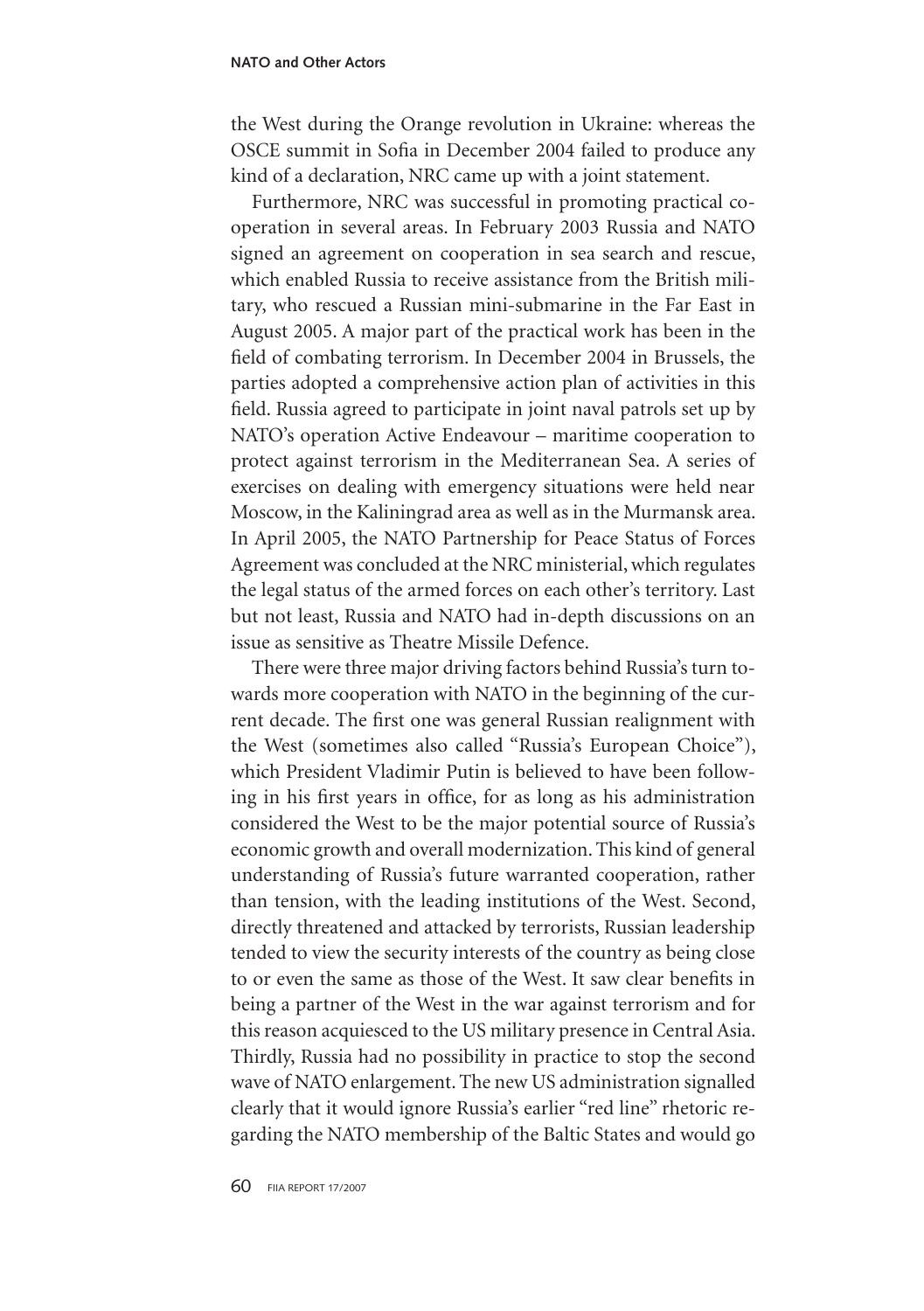ahead with the enlargement despite Russia's protests. Under these circumstances, to treat the stoppage of enlargement as a *sine qua non* for cooperation would be against Russia's interests, so it made sense to strive for the benefits or compensations that the West would be ready to offer.

In the second half of the decade, however, all these drivers seem to have lost their power. Russian realignment with the West proved to be short-lived. A widening value gap between Russia and Western democracies on the one hand and the financial resources received due to high world energy prices on the other, created in Russia the impression, whether illusory or not, of the possibility of restoring the status of leading power. One that would not need permanent allies but only temporary partners or even clients and would deserve an exclusive sphere of interest in its own immediate neighbourhood – a vision that the West can hardly share. The return of anti-Western pronouncements in general and statements which call Islamist terrorists merely instruments in the hands of those in the West who do not like a strong Russia, in particular, make it no longer possible to understand whether Russia intends to guarantee its security *primarily together with the West, or against the West.* 

Regarding the future waves of NATO enlargement, the countries around Russia are not bound to join the Alliance: Belarus is not likely, Finland is not officially an aspirant country, the Ukrainian public opinion is against it, and Georgia and Azerbaijan have unresolved ethnic conflicts. This makes Russian opposition to NATO expansion a tempting tactic in the domestic context and a symbol of regained international weight.

In addition to these, several other factors warrant a sceptical forecast as to Russia-NATO cooperation. Most importantly, confidence between the partners remains at a low level. In Russia in particular, NATO's claim of transformation is not accepted and the Alliance is, to a large extent, perceived as a relic of the Cold War. Although this is naturally not pronounced officially, it can be easily sensed in the public discussion in Russia that NATO's traditional territorial defence mission can only be targeted, even if only potentially, against Russia. Moreover, it is felt that the territorial defence component of the Alliance has grown much stronger after it enlarged eastwards and included countries that had strong fears of Russia and problematic relations with it. Continuous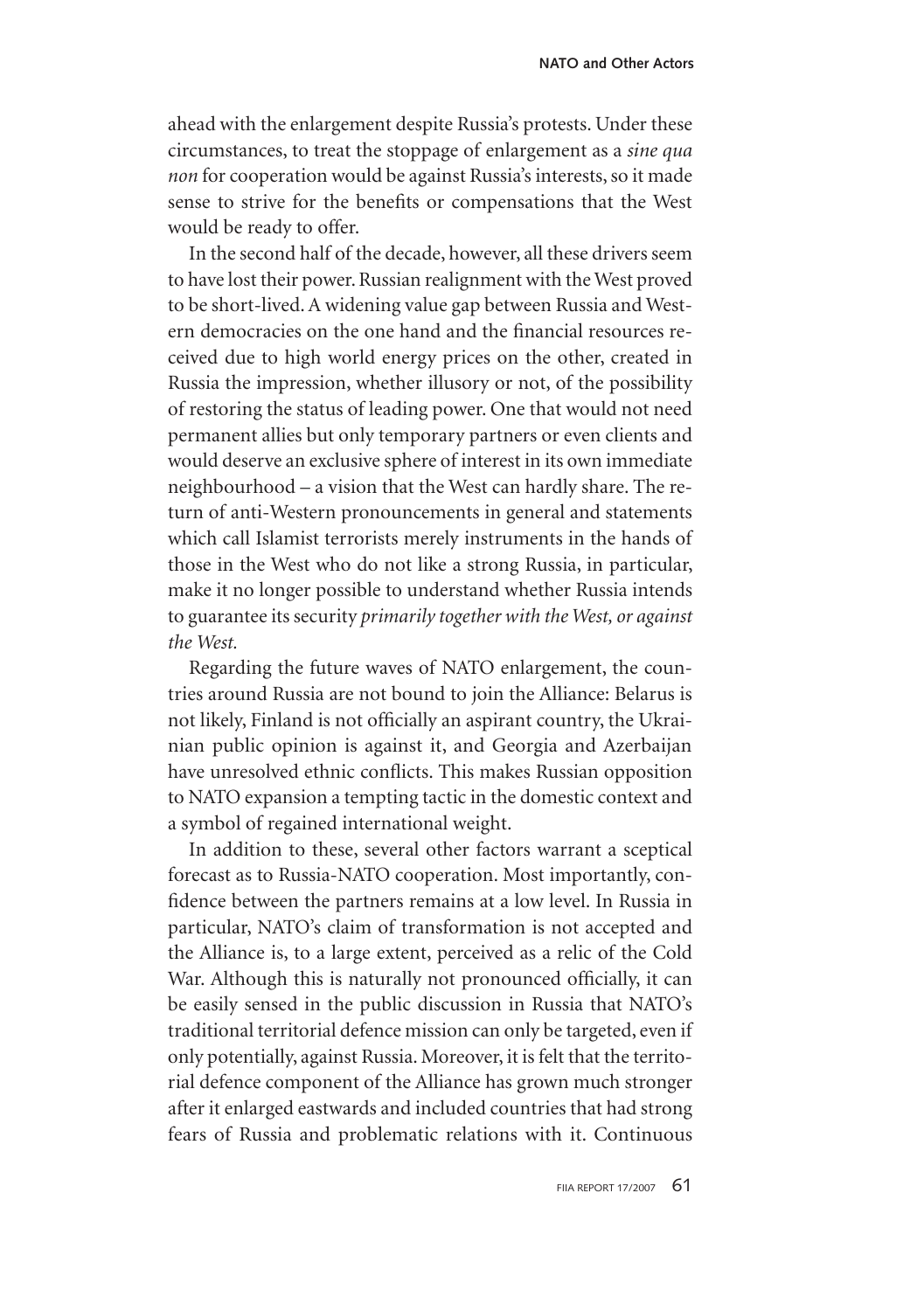#### **NATO and Other Actors**

opinion polls reveal that at least one third of the Russian respondents consider NATO a threat to Russia and a platform for Western expansion.

Practical cooperation "in the field", which could lead to the erosion of negative stereotypes, remains insufficient, especially after Russia in 2003 decided to withdraw its troops from the Balkans. The NATO-Russia Council failed to become, and in most likelihood could not have become, a gathering of countries in their national capacity, as it is only logical that NATO states adhere to the same position. It can be added that, from the psychological point of view, Russia would be reluctant to discuss important security issues with countries with which it has difficult bilateral relations, especially from Central Europe. It is easier, in fact, for Moscow to interact bilaterally with Washington. At the same time, many NATO members are not willing to give Russia a real say on issues that matter to them. The NRC, therefore, even institutionally looks like a discussion club, not a decision-making body. Finally, the more NATO's role as a European and global security provider finds itself in jeopardy, the less relevant it will look for Russia and the more stagnant and bureaucratic the whole relationship will be.

There are three major issues where Russia's and NATO's approaches are in direct conflict. The one that has been the longest on the agenda is the entry into force of the adapted CFE treaty, signed in 1999. NATO countries refuse to ratify it until Russia completes the withdrawal of its troops from Georgia and Moldova. Russia, which ratified the adopted treaty in 2004, considers this demand a far-fetched pretext. Russia, in turn, insists that the Baltic States and Slovenia, which were not parties of the original CFE signed in 1990, join the treaty. In April 2007 president Vladimir Putin announced Russia's intention to introduce a moratorium on the unilateral implementation of the treaty if demands to have the document enter into force are further neglected. As diplomatic efforts that followed in the summer of 2007 did not bring the two sides any closer to mutual understanding, Russia's complete withdrawal from the CFE regime is a realistic possibility because it makes no sense for Russia to leave the updated treaty while complying with the original, less favourable, regime. In strict military terms, the problem will not be dramatic as the actual holdings of the parties are much lower than the treaty ceilings stipulate and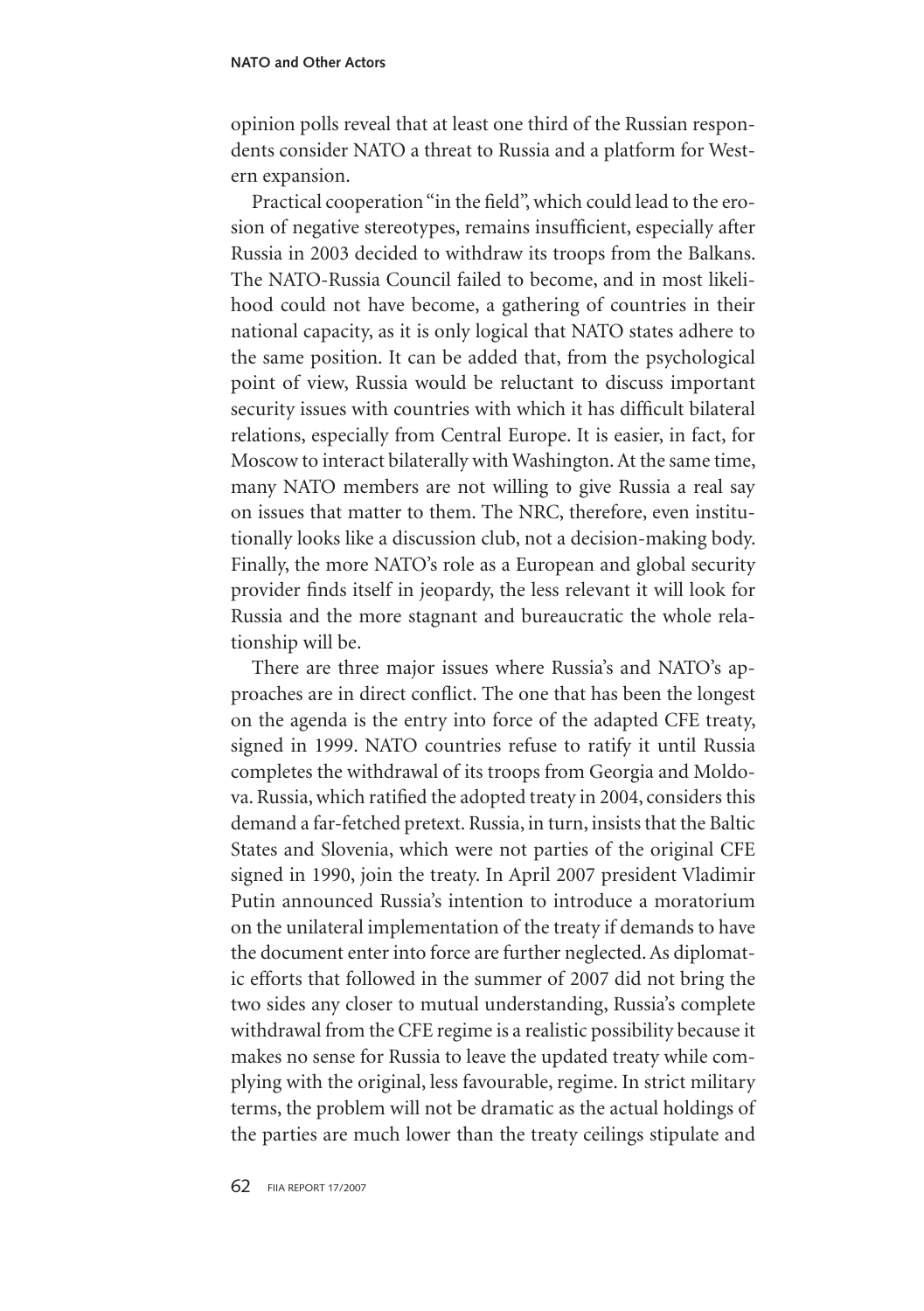cannot be raised quickly. However, Russia's complete withdrawal from the treaty regime may eventually destroy the whole system of inspections and confidence-building measures in the sphere of conventional weapons in Europe.

Reconfiguration of the US military presence in Europe is another concern for Russia. Earlier on, it focused on the relocation of US troops to Romania and Bulgaria, to which Moscow could be less sensitive, but currently the planned deployment of elements of a US ballistic missile defence in Poland and the Czech Republic is a source of major friction. Formally, although these are not NATO issues, they can be raised at the NRC, but it is highly unlikely that the United States and its Central European partners will agree to have a substantive discussion in that format.

The single-most important conflict-prone issue is further eastern enlargement of NATO. The Alliance has an open door policy and, indeed, promotes the membership aspirations of Georgia and Ukraine, whose eventual accession to NATO is possible. Russian reaction to such developments is difficult to predict at the moment, as it will depend on Russia's domestic evolution in the meanwhile, but acquiescence, as in the case with Baltic States, is not likely. On the contrary, certain military build-up in the Black Sea region, in general, and the strengthening Russian military presence in Crimea, in particular, should not be ruled out. Such a build-up is to be expected in any case. The significance of potential Russian actions in the region should therefore not be overemphasized.

To sum up, today's NATO-Russia relations are controversial. On the one hand, partnership has been declared. On the other hand, confidence is absent and the respective policies are often not accepted. In the short term, a trend towards maintaining *ad hoc* selective collaboration is likely to prevail over the existing controversies, but in the longer run, in view of the widening value gap between Russia and the West and differing security perceptions, producing meaningful results will be increasingly difficult.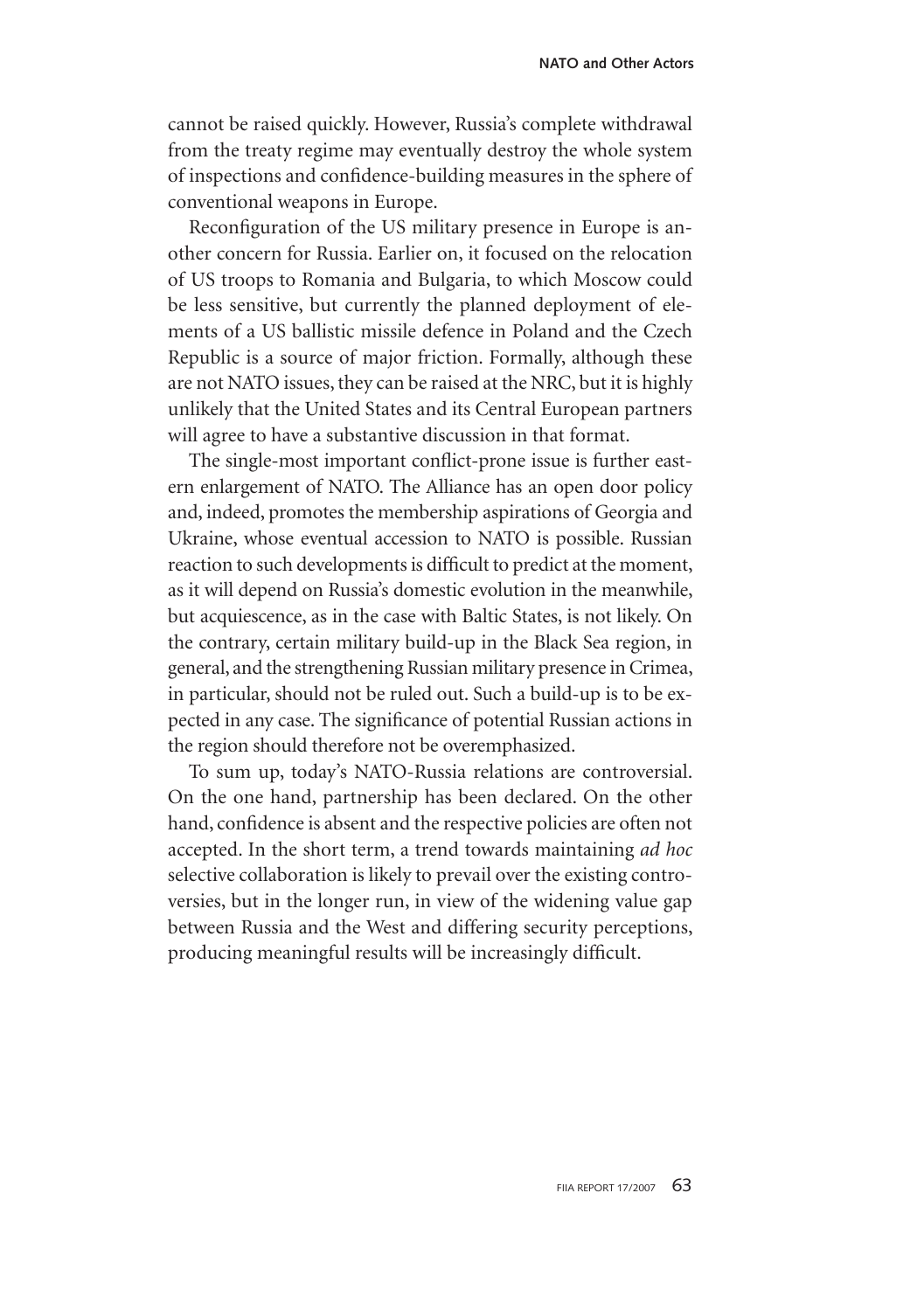## Implications for Finland

The changes in NATO described in the preceding pages have already had an impact on Finland. The nature of Finland's relationship with NATO will also change – whether or not Finland becomes a member. Perhaps the most fundamental implication is that because NATO is changing and will continue to change, *any decision in Finland on seeking NATO membership must be made with the expectation that NATO will continue to change* – much like the EU has changed since Finland joined. During the time that NATO membership has been discussed in Finland, NATO has changed the focus of its activities from preparing for collective defence to crisis management, emphasizing its security manager role over its military alliance role.

There is no consensus among the Alliance members on the appropriate balance between the security manager and military alliance roles. A numeric percentage based consensus is unlikely to be agreed upon due to the varying geopolitical contexts of the member states. If global crisis management, including the possibility of warfighting, increasingly becomes a NATO focus, Finland must consider at which stage of future operations it should contribute. Not being a NATO member, Finland can freely choose to participate only in reconstruction activities. In the case of new operations, as a member Finland would be likely to face increased pressure to contribute to formations that are capable of militarily more demanding operations. Whether or not Finland is a member, the new NRF concept will enable Finland to ensure that its national defence planning and strategy directly benefit from any NRF related preparations, made under the aegis of the security manager role of NATO. This is in stark contrast to the resources spent preparing for the EU Battle Groups, which had no genuine link to national defence preparations.

The lack of consensus on what the appropriate balance is and what NATO will look like in the future has a direct bearing on cen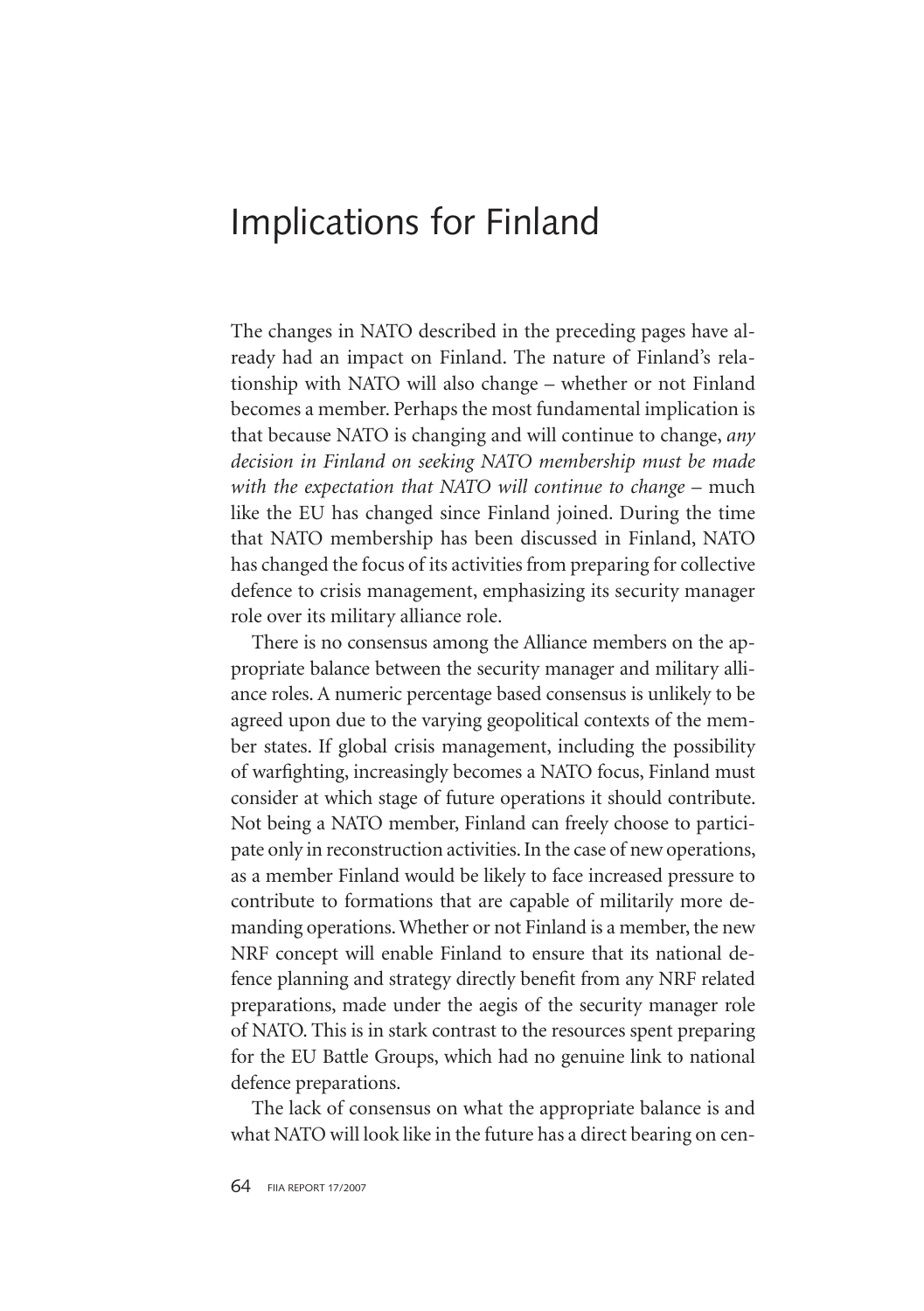tral questions that Finnish decision-makers must address: How would Finnish security be affected by membership? What does Finland stand to gain or lose by remaining militarily non-allied? The answers to these questions depend partially on what NATO will look like in the future. Possibilities include: (1) expanding but fundamentally remaining a transatlantic collective security organization; or, (2) becoming a global political organization that specializes in the use of military force; or, (3) eventually forming the foundation of a global alliance of democratic states. The answers also depend on political developments in Russia and on how the European Union evolves.

Because NATO is still changing, the *nature of NATO membership is in flux*. Discussions on what the rights and responsibilities of members are, and should have, have just started, especially regarding solidarity and equal burden sharing in non-Article 5 operations. Even though the present Finnish participation already exceeds that of some NATO member states, for Finland, membership in NATO would undoubtedly increase the pressure to participate in new NATO operations and activities; about which Finland, as a member, would be in a position to decide. Increased pressure to participate as a member may be less about direct political pressure, and more a result of the feeling of commonality – the difference between what you do because you are a part of a group, rather than (exclusively) being actively pressured to do something. Although solidarity in Article 5 based operations is taken for granted, it is unclear what effects the lack of solidarity in non-Article 5 operations – when NATO plays its security manager role – will have on the Alliance in the long term.

Article 5 based collective defence will remain one of the rights and responsibilities of membership. If neither Finnish political decision makers, nor the population at large, feel that an attack on Istanbul, Washington D.C., or Tallinn should require Finland to immediately provide aid, potentially in the form of military units, to assist the member in need, then Finland should not join NATO. Concretely, it also means that Finland should not expect others to come to its aid. Even if such aid would be forthcoming, as a non-member the aid cannot in advance be included in Finnish national defence planning and preparation.

Finland likes to group itself with western European states. But, when comparing it to other states on issues such as: global vs.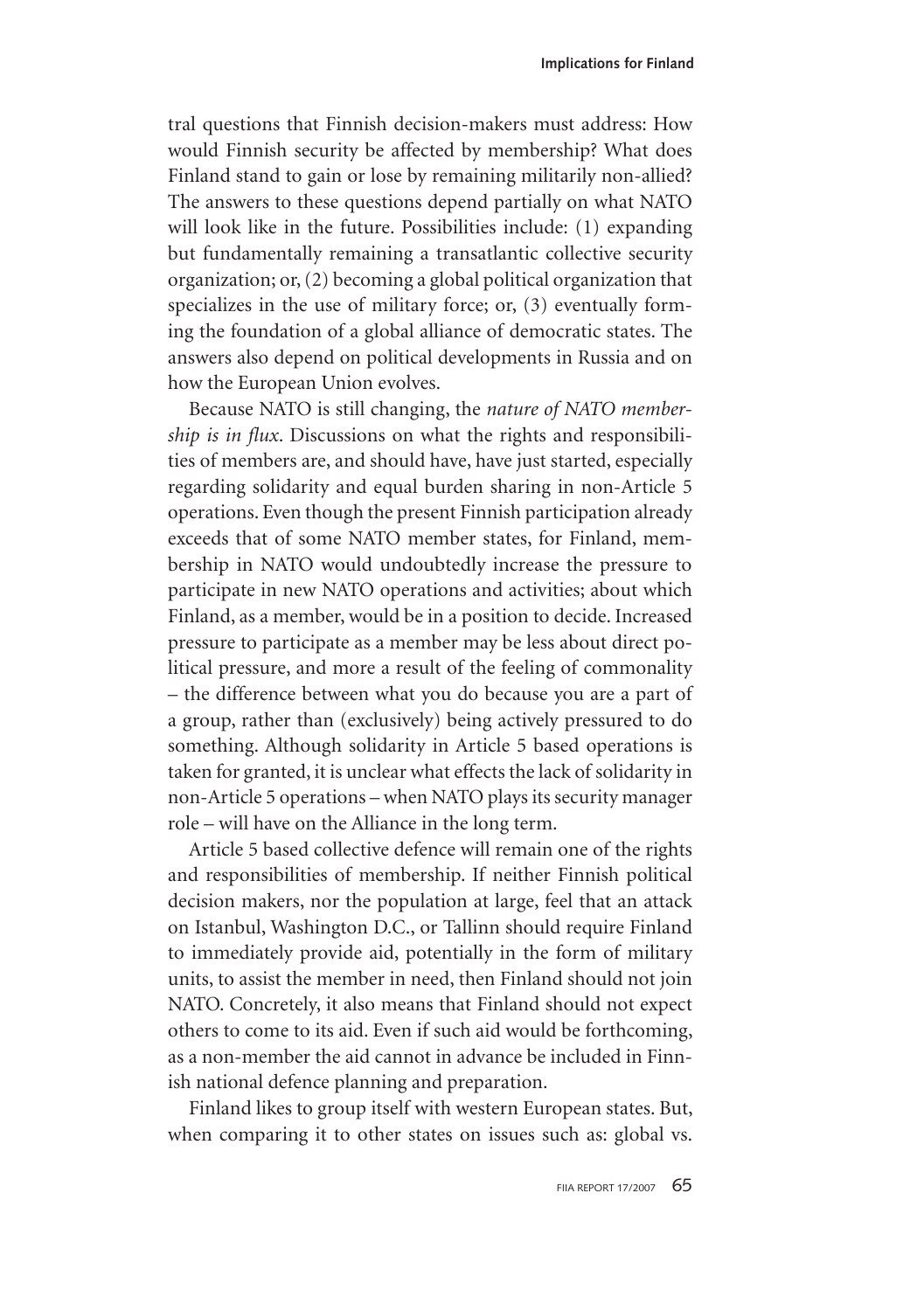regional threat perception, importance of defence vs. crisis management, weighing "soft" vs. "hard" security outlooks, Finland looks to be "the odd one out". Yet, the diversity of membership, especially after the most recent rounds of enlargement, means that as a member Finland could reliably find at least some members with whom it could jointly work to achieve policy goals.

It also means that although Finland has a history of attempting to be "the model student", the diversity of member perspectives on a broad variety of issues means it *is* possible to vary the level of participation or support without being obviously singled out. Even if Finland were to oppose plans or operations that larger NATO states argue for, it would likely not have to oppose such plans or operations on its own. Moreover, as the case of the Baltic states' refusal to ratify the CFE treaty shows, despite pressure to ratify, it is possible for small countries to indefinitely postpone outcomes they do not agree with. Of course, such opposition would have consequences that are hard to foresee, but that is always the nature of politics. On the positive side, Estonia has been able to raise the profile of cyber defence within the Alliance quite significantly, despite being a small member state.

The shift in US concerns, from Europe to Asia and from Europe as an "object" of activity to a "partner" has implications: European NATO members will increasingly have to shoulder the burden of providing for and paying for the defence of Europe. Moreover, to be considered a true partner by the US, the European members of NATO and the EU must clearly show what military and non-military capabilities they can contribute. It also suggests that while NATO will remain an important institutional setting for managing relationships between Europe and the United States, it is increasingly important to also develop strong bilateral relationships with the United States.

NATO remains the vehicle through which collective defence is organized in Europe. If France rejoins the military infrastructure of NATO, it will further solidify the primacy of NATO as the foundation of Europe's collective defence planning. In Europe, only NATO has the structural capacity to help member states through military assistance. This structural capacity includes standards on training, equipment, planning procedures, and the actual headquarters planning and intelligence capabilities that form the basic building blocks of a defence planning capacity. The European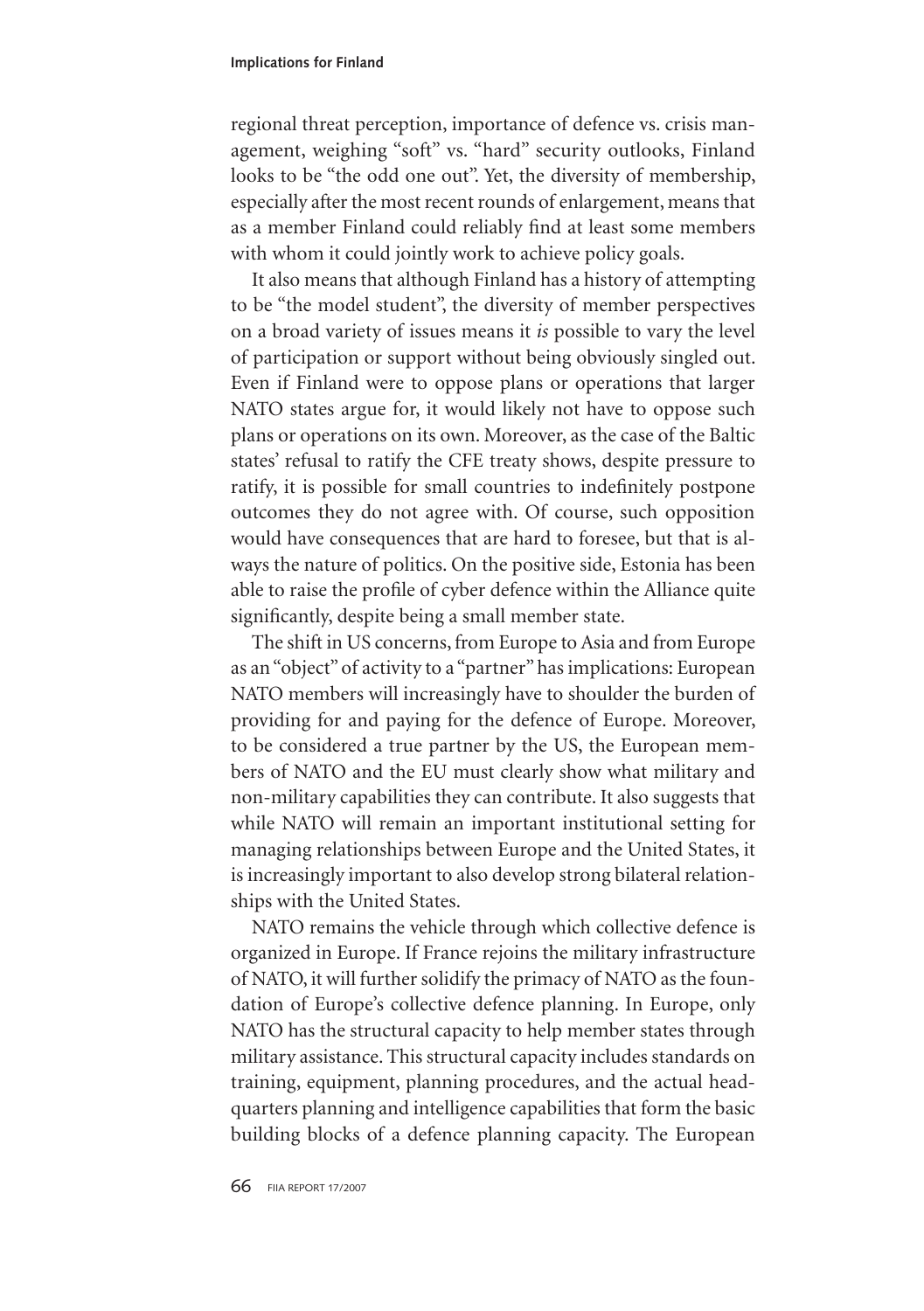Union does not currently have any capacity to organize a collective defence of its membership and until a significant portion of "dual-members" take steps to create such a capacity, any military security guarantees it provides are largely theoretical.

The future nature of the relationship between the European Union and NATO is still unclear. *Central questions therefore are where will European states anchor their: (a) Foreign, (b) Security, (c) Defence policies?* The results depend on how much weight they give to national abilities, bilateral relations, and their relationships with the EU and/or NATO. As both NATO and the EU continue their evolution they will, like their members, deal with many of the same challenges. Outside of collective defence cooperation it remains to be seen which organization becomes the preferred "forum" for issues that have national, global, civilian and military implications.

The relationship between Russia and NATO has some implications for Finland, especially if Finland were to seek membership in NATO. Finland's defence and security cooperation with NATO, however active but *without* opening the accession perspective does not seem to cause major concerns in Russia. If Finland chose to join NATO, the political relations between the two countries would almost inevitably suffer to some degree, and some limited military remonstrations in the vicinity of the Finnish borders (which are now hard to specify) could occur. Officially, Russia might question whether threat scenarios had changed or why military non-alignment is no longer sufficient for Finland.

The effects, however, would hardly extend beyond the shortto-medium term and they would not necessarily be intensive but gradually disappear after accession. First, Moscow can hardly be interested in a protracted conflict with an important contributor to the European Union's policy on Russia. The economic relationship with the EU is vitally important for Russia. Second, Russian opposition to the NATO enlargement is to a large degree psychological and stems from its reluctance to admit the on-going shrinking of its once exclusive sphere of influence. Finland in Russian public perceptions, all references to history notwithstanding, falls into a different category than Central and Eastern Europe, let alone post-Soviet states. Its belonging to the political "West" was finalized with its entry into the EU in 1995. In this regard, the psychological effects would be much lighter. Third, due to a rather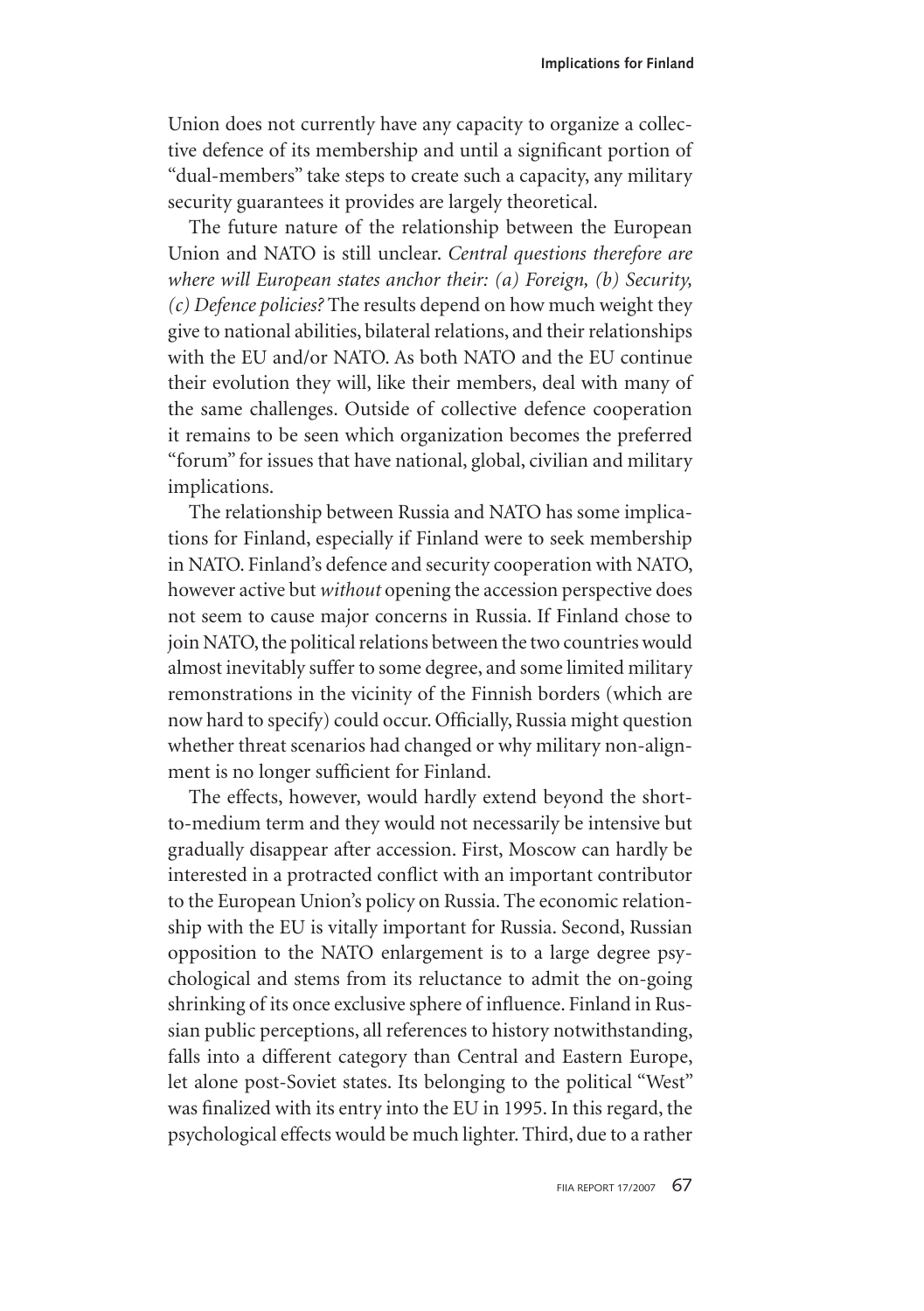positive tradition of bilateral relations, Moscow has little reason to expect that Finland's entry into NATO would strengthen either the "old NATO" (read: Russia-hostile) or the Atlanticist elements in the doctrine and practice of the Alliance, as this is seen to have happened as a result of the previous two waves of its eastern enlargement.

Finland's relationship with NATO now and into the future will be a political issue because the debate is more than just about the alliance, it is about how we see ourselves. The debate is over what we think Finland's role in the world is and should be. There are no 'objectively' right or wrong answers to these questions, only opinions based on deeply held ethical positions. However, no matter what view one takes of NATO, it is essential to approach the issue with an up-to-date and nuanced view of the organization. The most important implication may thus be that a better understanding of NATO is important, so that the organization can be properly placed within the broader context of Finland's security and defence policies. The debate about how these policies need to be changed cannot be held properly as long as 'NATO' is effectively a swearword within Finnish society.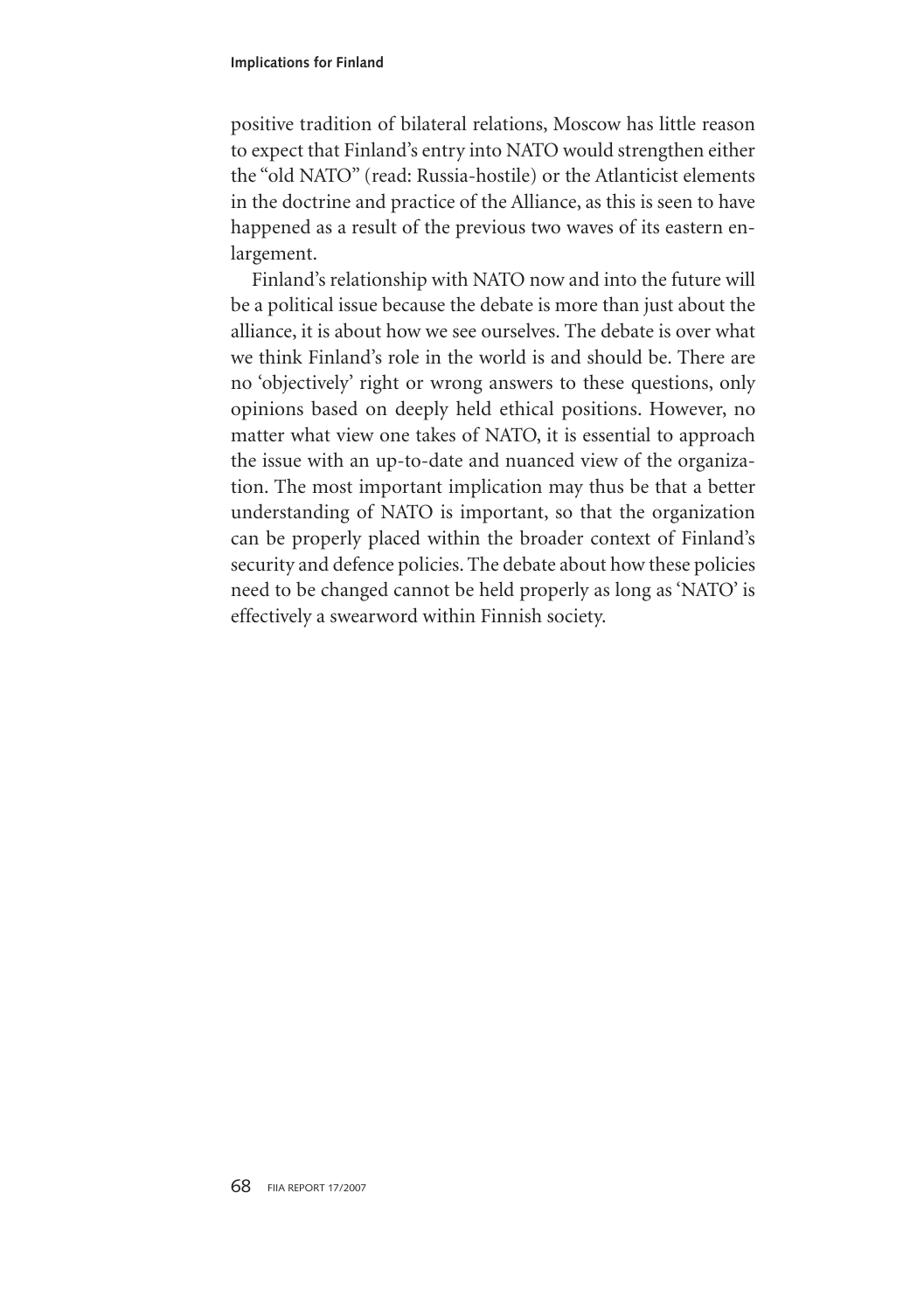## **Abbreviations**

| <b>ACT</b>  | Allied Command Transformation                  |
|-------------|------------------------------------------------|
| <b>CFE</b>  | Conventional (Armed) Forces in Europe          |
| EC          | <b>European Community</b>                      |
| <b>EDA</b>  | European Defence Agency                        |
| EU          | European Union                                 |
| <b>IFOR</b> | Implementation Force (in Bosnia)               |
| <b>ISAF</b> | <b>International Security Assistance Force</b> |
|             | (in Afghanistan)                               |
| <b>KFOR</b> | Kosovo Force                                   |
| <b>NATO</b> | North Atlantic Treaty Organization             |
| <b>NPG</b>  | Nuclear Planning Group                         |
| <b>NRC</b>  | NATO Russia Council                            |
| <b>NRF</b>  | NATO Response Force                            |
| <b>OSCE</b> | Organization for Security and Co-operation in  |
|             | Europe                                         |
| <b>PfP</b>  | Partnership for Peace                          |
| <b>PJC</b>  | Permanent Joint Council                        |
| <b>SFOR</b> | Stabilisation Force (in Bosnia)                |
| UK          | United Kingdom                                 |
| <b>UN</b>   | <b>United Nations</b>                          |
| <b>UNSC</b> | United Nations Security Council                |
| <b>US</b>   | United States (of America)                     |
| <b>USSR</b> | Union of Soviet Socialist Republics            |